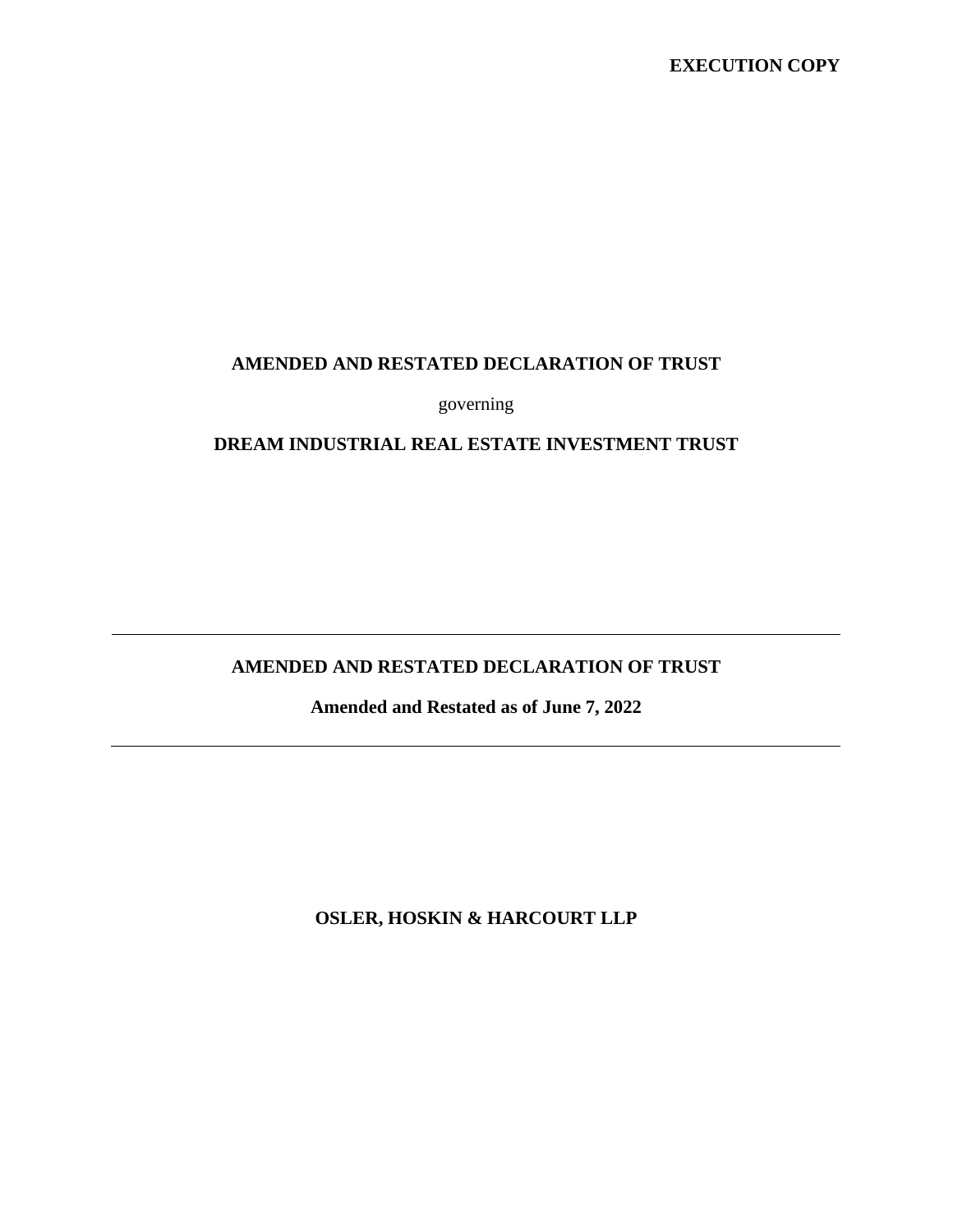## Page

| 1.1 |                                                                   |  |
|-----|-------------------------------------------------------------------|--|
| 1.2 |                                                                   |  |
| 1.3 |                                                                   |  |
| 1.4 |                                                                   |  |
| 1.5 |                                                                   |  |
| 1.6 |                                                                   |  |
| 1.7 |                                                                   |  |
| 1.8 |                                                                   |  |
| 1.9 |                                                                   |  |
|     |                                                                   |  |
| 2.1 |                                                                   |  |
| 2.2 |                                                                   |  |
| 2.3 |                                                                   |  |
| 2.4 |                                                                   |  |
| 2.5 |                                                                   |  |
| 2.6 |                                                                   |  |
| 2.7 |                                                                   |  |
| 2.8 |                                                                   |  |
| 2.9 |                                                                   |  |
|     |                                                                   |  |
| 3.1 |                                                                   |  |
| 3.2 |                                                                   |  |
| 3.3 |                                                                   |  |
|     |                                                                   |  |
| 3.4 |                                                                   |  |
| 3.5 |                                                                   |  |
| 3.6 |                                                                   |  |
| 3.7 |                                                                   |  |
| 3.8 |                                                                   |  |
| 3.9 |                                                                   |  |
|     | <b>ARTICLE 4 INVESTMENT GUIDELINES AND OPERATING POLICIES  20</b> |  |
| 4.1 |                                                                   |  |
| 4.2 |                                                                   |  |
| 4.3 |                                                                   |  |
| 4.4 |                                                                   |  |
| 4.5 |                                                                   |  |
|     |                                                                   |  |
| 5.1 |                                                                   |  |
| 5.2 |                                                                   |  |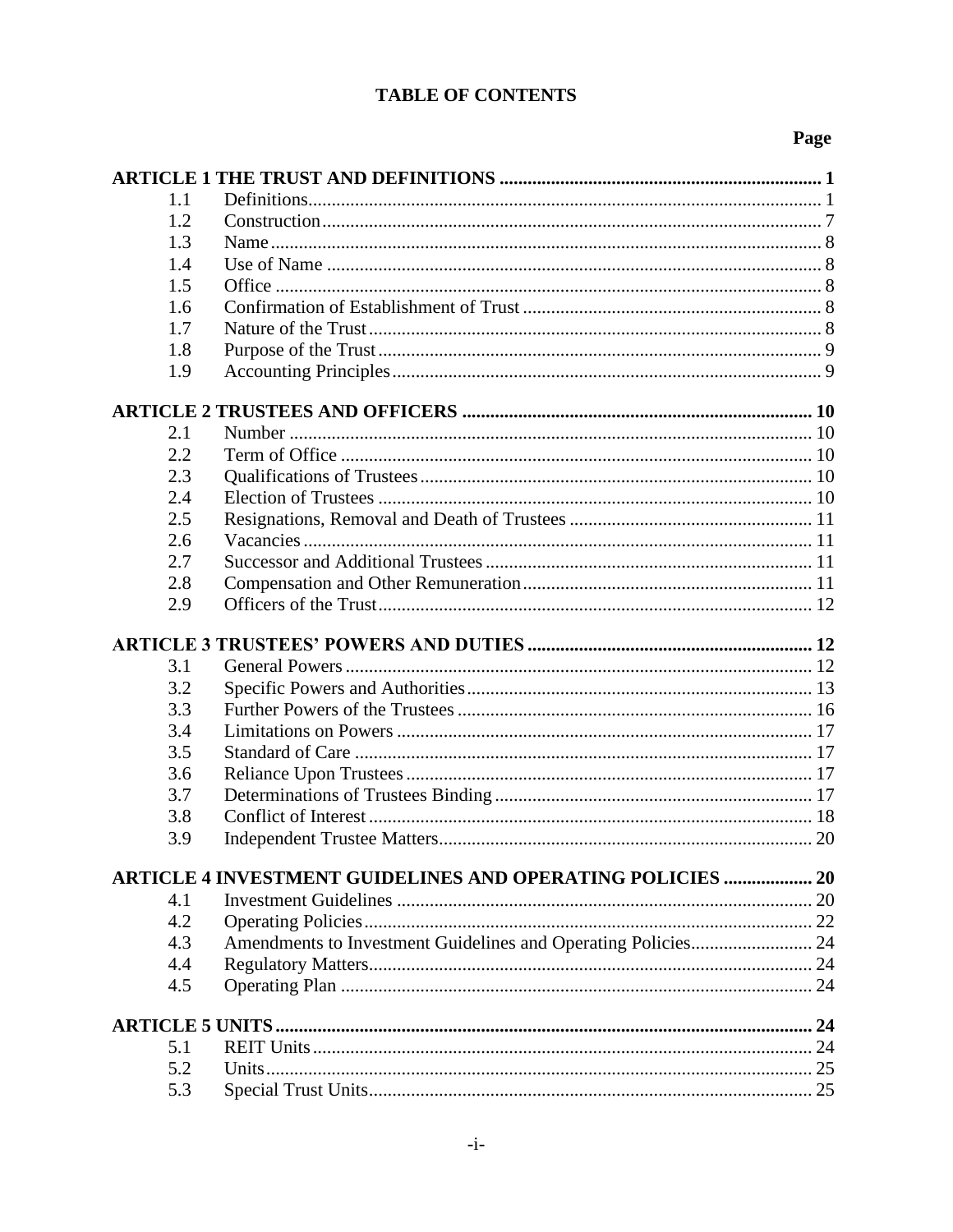# (continued)

## Page

| 5.4        |      |  |
|------------|------|--|
| 5.5        |      |  |
| 5.6        |      |  |
| 5.7        |      |  |
| 5.8        |      |  |
| 5.9        |      |  |
|            | 5.10 |  |
| 5.11       |      |  |
|            | 5.12 |  |
|            | 5.13 |  |
|            | 5.14 |  |
|            | 5.15 |  |
|            | 5.16 |  |
|            | 5.17 |  |
| 5.18       |      |  |
|            | 5.19 |  |
|            | 5.20 |  |
| 5.21       |      |  |
|            | 5.22 |  |
|            | 5.23 |  |
|            |      |  |
| 6.1        |      |  |
| 6.2        |      |  |
| 6.3        |      |  |
| 6.4        |      |  |
| 6.5        |      |  |
| 6.6        |      |  |
| 6.7        |      |  |
| 6.8        |      |  |
| 6.9        |      |  |
|            | 6.10 |  |
| 6.11       |      |  |
|            | 6.12 |  |
|            | 6.13 |  |
|            | 6.14 |  |
|            | 6.15 |  |
|            |      |  |
|            |      |  |
| 7.1<br>7.2 |      |  |
| 7.3        |      |  |
|            |      |  |
| 7.4<br>7.5 |      |  |
|            |      |  |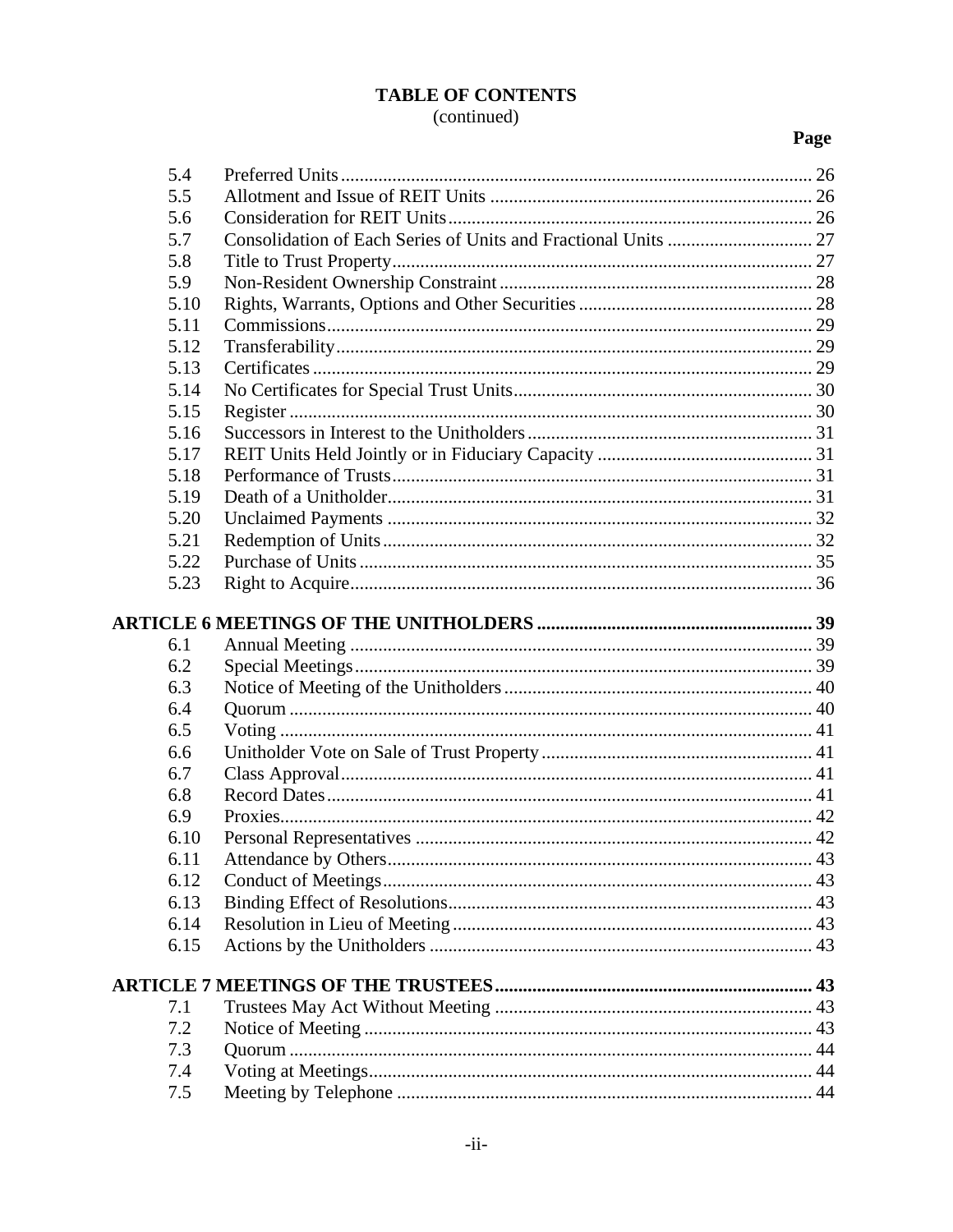### (continued)

Page

#### 8.1 8.2 8.3 8.4 8.5 8.6 9.1  $9.2$  $9.3$ 9.4 9.5 9.6 9.7 10.1  $11.1$ 11.2 11.3 11.4  $11.5$ Matters Submitted for Vote of Unitholders (2008)  $12.1$  $122$  $13.1$ 13.2 13.3 13.4  $14.1$ 14.2 14.3  $14.4$ 14.5  $14.6$ Fiscal Year  $\sim$  56 14.7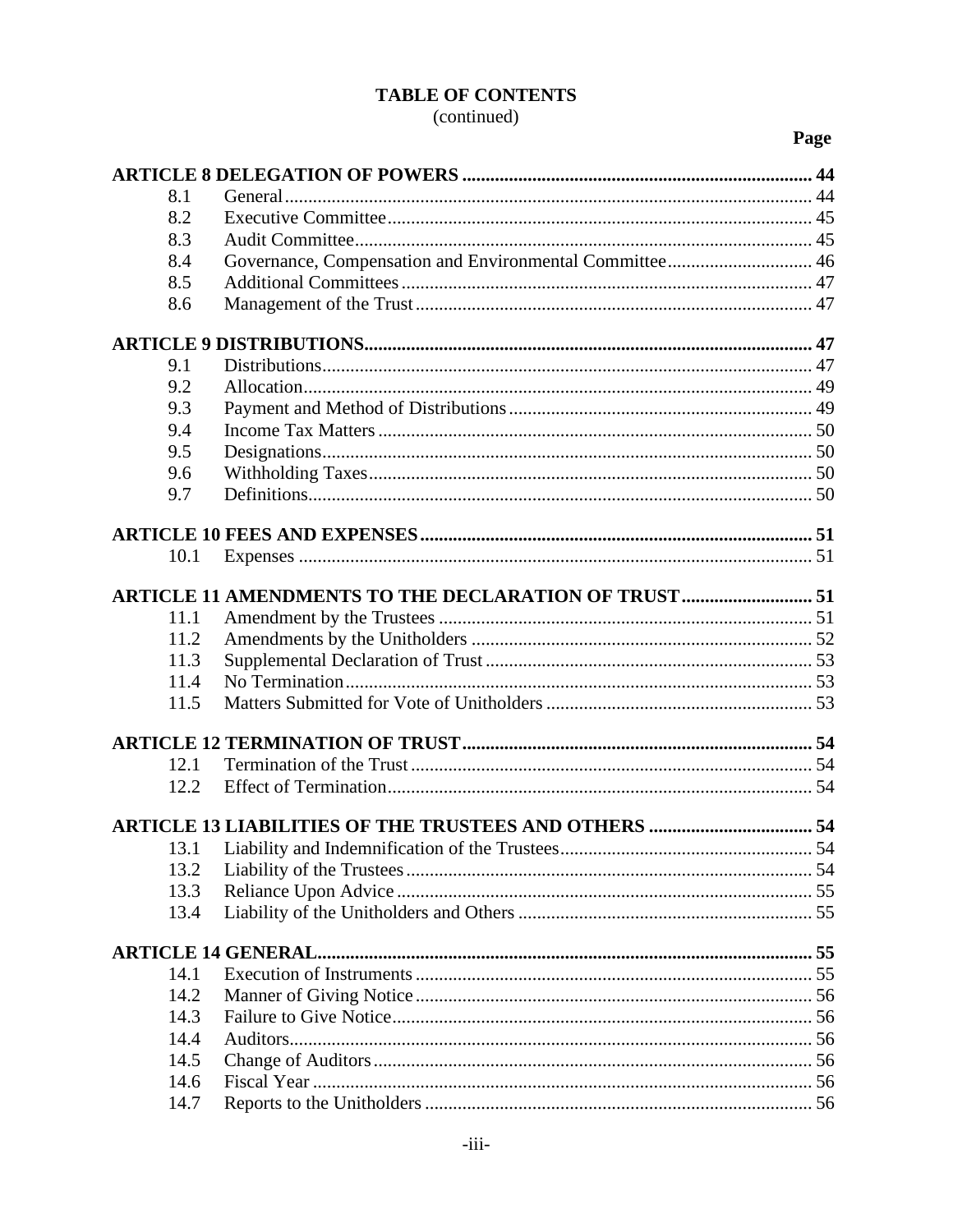# (continued)

## Page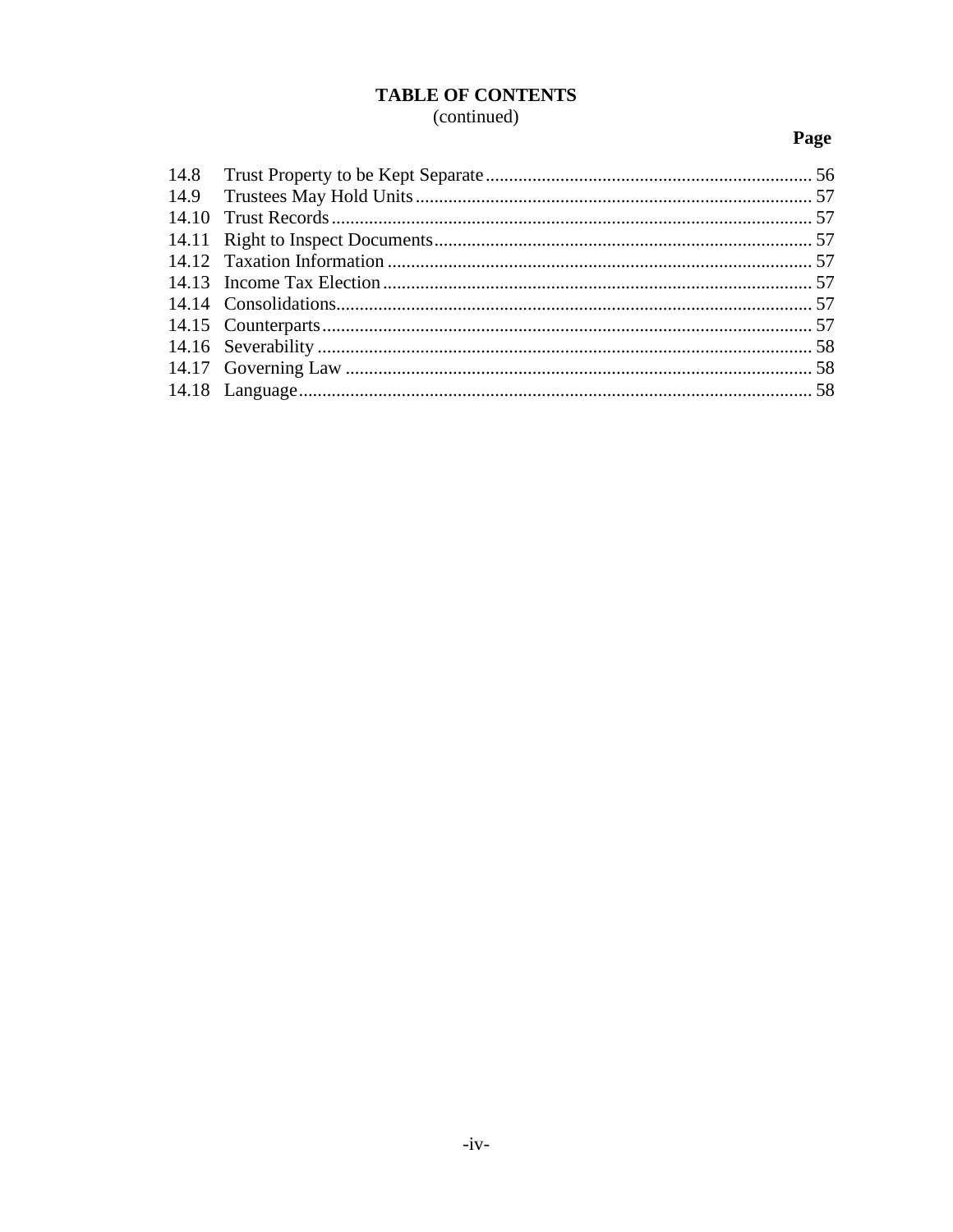### **AMENDED AND RESTATED DECLARATION OF TRUST**

**THIS AMENDED AND RESTATED DECLARATION OF TRUST** was made as of the  $20<sup>th</sup>$  day of July, 2012, amended and restated as of the  $4<sup>th</sup>$  day of October, 2012, amended and restated as of the  $5<sup>th</sup>$  day of May, 2014, amended as of the  $18<sup>th</sup>$  day of May, 2022 and is further amended and restated as of the  $7<sup>th</sup>$  day of June, 2022.

**WHEREAS** the Trust was established pursuant to a declaration of trust dated July 20, 2012 (the "**Original Declaration of Trust**") under the name "Dundee Industrial Real Estate Investment Trust" for the purpose of producing income for the exclusive benefit of the holders of Units;

**AND WHEREAS** the Trust was on that date settled with \$10.00 in lawful money of Canada;

**AND WHEREAS** the beneficiaries of the Trust are the holders of Units;

**AND WHEREAS** the Original Declaration of Trust was amended and restated as of October 4, 2012, further amended and restated as of May 5, 2014 and amended by a first amendment as of May 18, 2022;

**AND WHEREAS** the undersigned Trustees wish to further amend and restate the Declaration of Trust in its entirety by executing this Amended and Restated Declaration of Trust;

**AND WHEREAS**, for certainty, the amendment and restatement of the Original Declaration of Trust shall not constitute a termination or a resettlement of the Original Declaration of Trust or the Trust created thereby and hereby;

**NOW THEREFORE**, the undersigned Trustees hereby confirm and declare that they hold in trust as trustees any and all other property, real, personal or otherwise, tangible or intangible, which has been at the date hereof or is hereafter transferred, conveyed or paid to or otherwise received by them as such Trustees or to which the Trust is otherwise entitled and all rents, income, profits and gains therefrom for the benefit of the Unitholders hereunder in accordance with and subject to the express provisions of this Declaration of Trust.

### **ARTICLE 1 THE TRUST AND DEFINITIONS**

### <span id="page-5-1"></span><span id="page-5-0"></span>**1.1 Definitions**

For the purposes of this Declaration of Trust, unless the context otherwise requires, the following terms shall have the respective meanings set out below:

"**Adjusted Unitholders' Equity**" means, at any time, the aggregate of: (a) the amount of unitholders' equity; and (b) the amount of accumulated depreciation and amortization recorded on the books and records of the Trust and its Subsidiaries in respect of their properties, in each case calculated in accordance with IFRS;

"**Affiliate**" means, with respect to any Person, a Person who is an "affiliate" of that first mentioned Person as that term is defined in NI 45-106;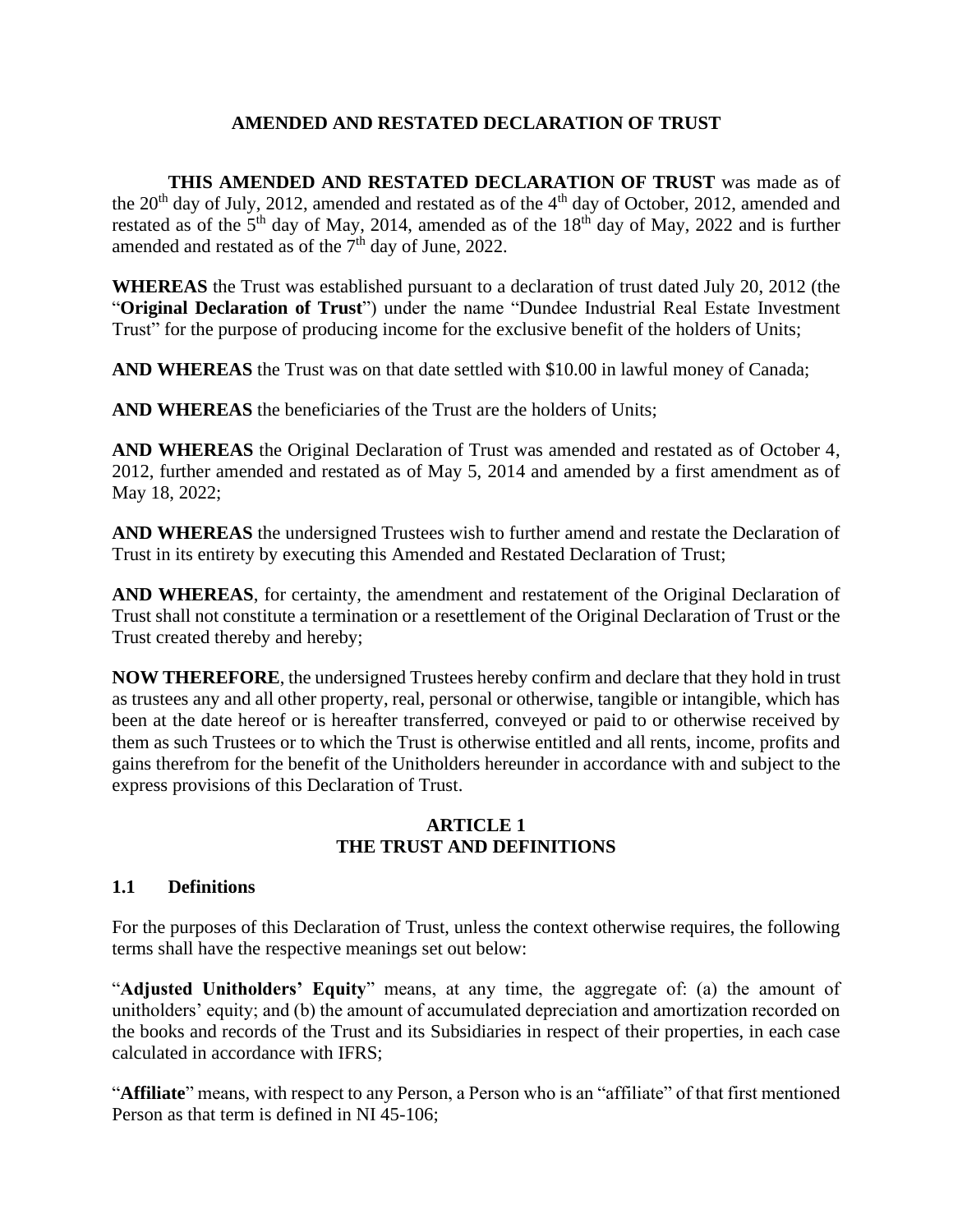"**Annuitant**" means the annuitant or beneficiary of a Deferred Income Plan, or of any plan of which a unitholder acts as a trustee or a carrier;

"Associate" means, with respect to any Person, a Person who is an "associate" of that first mentioned Person as that term is defined in the *Securities Act* (Ontario);

"**Audit Committee**" means the committee of the Trustees established pursuant to Section [8.3;](#page-49-1)

"**Auditors**" means the firm of chartered accountants appointed as the auditors of the Trust and its Subsidiaries from time to time in accordance with Section [14.4;](#page-60-2)

"**Board of Trustees**" means the board of Trustees of the Trust;

"**Business Day**" means any day other than a Saturday or a Sunday or statutory holiday on which Canadian chartered banks are open in the City of Toronto in the Province of Ontario for the transaction of banking business;

"**CBCA**" means the *Canada Business Corporations Act*, as amended from time to time;

"**CDS**" means CDS Clearing and Depository Services Inc., together with its successors from time to time;

"**Chair**", "**Vice-Chair**", "**President**", "**Chief Executive Officer**", "**Chief Financial Officer**", "**Executive Vice President**", "**Senior Vice President**", "**Vice President**", "**Treasurer"** and "**Secretary**" mean the Person(s) holding the respective offices from time to time if so appointed by the Trustees;

"**Closing Date**" means the date on which the initial public offering of Units by the Trust pursuant to the Prospectus was completed;

"**consolidation**" means a consolidation, combination or reduction (other than by way of redemption or purchase) in outstanding REIT Units into a lesser number of REIT Units;

"**control**" has the meaning given to it in NI 45-106;

"**DAM**" means DREAM Asset Management Corporation (formerly Dundee Realty Corporation) and its successors and assigns;

"**Declaration of Trust**" means this amended and restated declaration of trust, as it may be further amended, supplemented and/or restated from time to time;

"**Deferred Income Plan**" means any trust governed by a registered retirement savings plan, a registered retirement income fund, a deferred profit sharing plan, a registered disability savings plan, a tax-free savings account or a registered education savings plan or a deferred profit sharing plan, each as defined in the Tax Act;

"**Deferred Unit Incentive Plan**" means the Trust's Deferred Unit Incentive Plan for Trustees, Senior Management and Consultants;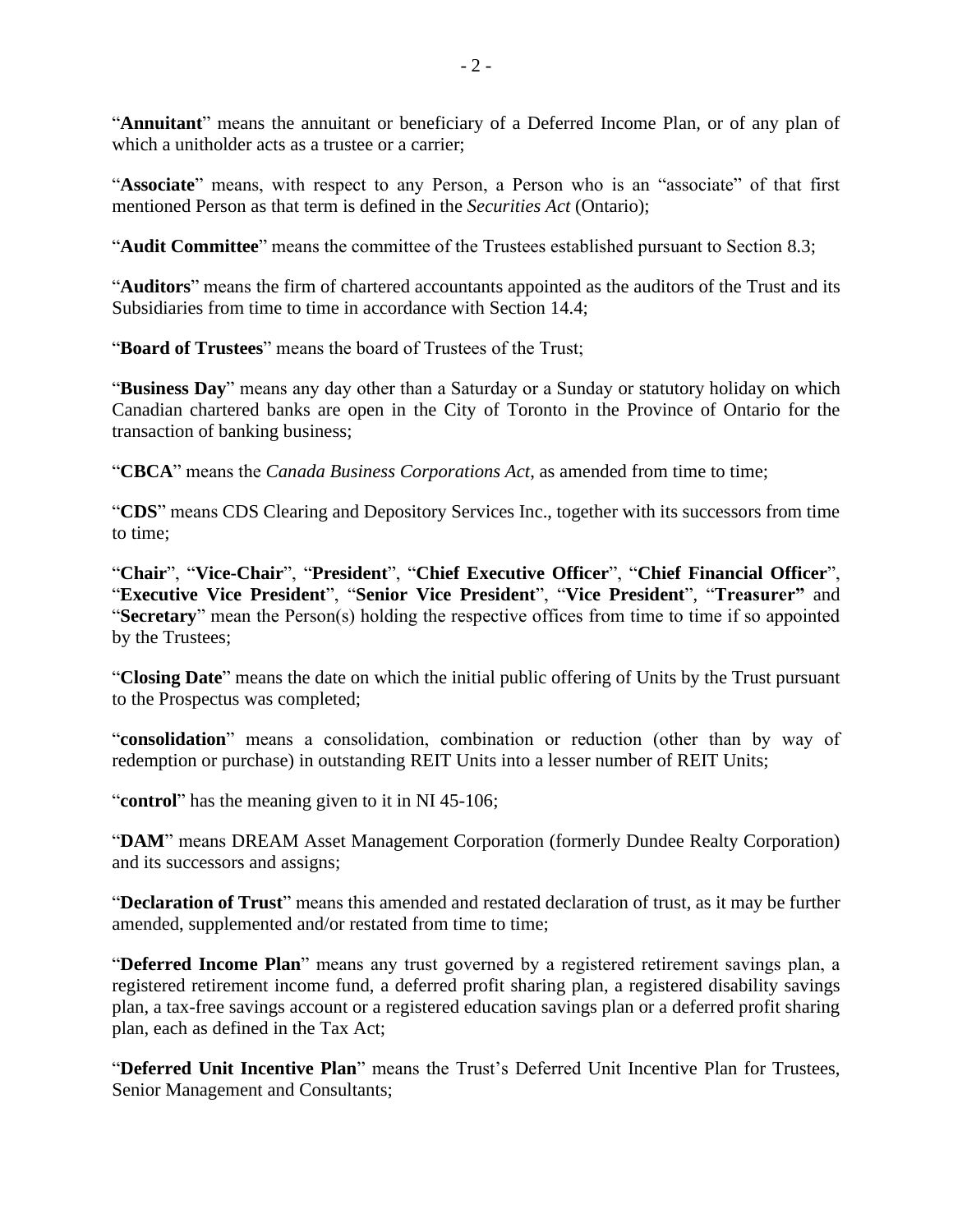"**DIMLP**" means Dream Industrial Management Limited Partnership (formerly Dundee Industrial Management Limited Partnership), a limited partnership created under the laws of the Province of Ontario and its successors and assigns;

"**DIMLP Agreement**" means the limited partnership agreement dated as of July 20, 2012 creating DIMLP, as it may be further amended, supplemented and/or restated from time to time;

"**Dissenting Offeree**" means, where a take-over bid is made for all of the Units other than those held by the Offeror (and its Affiliates and Associates), a Unitholder who does not accept the takeover bid and includes a subsequent holder of those Units who acquires them from the first mentioned holder;

"**Distribution Date**" means, with respect to a distribution by the Trust, a Business Day determined by the Trustees for any calendar month to be on or about the 15th day of the following calendar month;

"**Distribution Reinvestment Plan**" means the distribution reinvestment and unit purchase plan adopted by the Trust for holders of Units;

"**DOLP**" means Dream Office LP (formerly Dundee Properties Limited Partnership), a limited partnership created under the laws of the Province of Ontario and its successors and assigns;

"**Europe Asset Management Agreement**" means the asset management agreement dated as of January 1, 2022 among Dream Industrial International Sub-Trust, Dream Industrial International Holdings LP, Dream Industrial Europe Advisors Coöperatieve U.A., Dream Europe Asset Management Corporation and DAM, as amended, supplemented and/or restated from time to time;

"**Exchange and Support Agreement**" means the exchange and support agreement dated as of October 4, 2012 between the Trust, Industrial LP and each holder of an Industrial LP Class B Unit, and each additional person who becomes, from time to time, a holder of exchangeable units and agrees to be a party to and bound by such agreement, as it may be amended, supplemented and/or restated from time to time;

"**Exchangeable Securities**" means securities which are exchangeable into Units, including, without limitation, the Industrial LP Class B Units;

"**Executive Committee**" means the committee of the Trustees established pursuant to Section [8.2;](#page-49-0)

"**Governance, Compensation and Environmental Committee**" means the committee of the Trustees established pursuant to Section [8.4;](#page-50-0)

"**IFRS**" means International Financial Reporting Standards established by the International Accounting Standards Board;

"**Income of the Trust**" for any taxation year of the Trust means the net income for the year determined pursuant to the provisions of the Tax Act having regard to the provisions thereof which relate to the calculation of taxable income of a trust, without reference to paragraph  $82(1)(b)$ (dividend gross up) and subsection 104(6) (deduction for payments out of the Trust) of the Tax Act (including any income realized by the Trust on the redemption of Units *in specie*) and taking into account such other adjustments as may be determined in the sole discretion of the Trustees,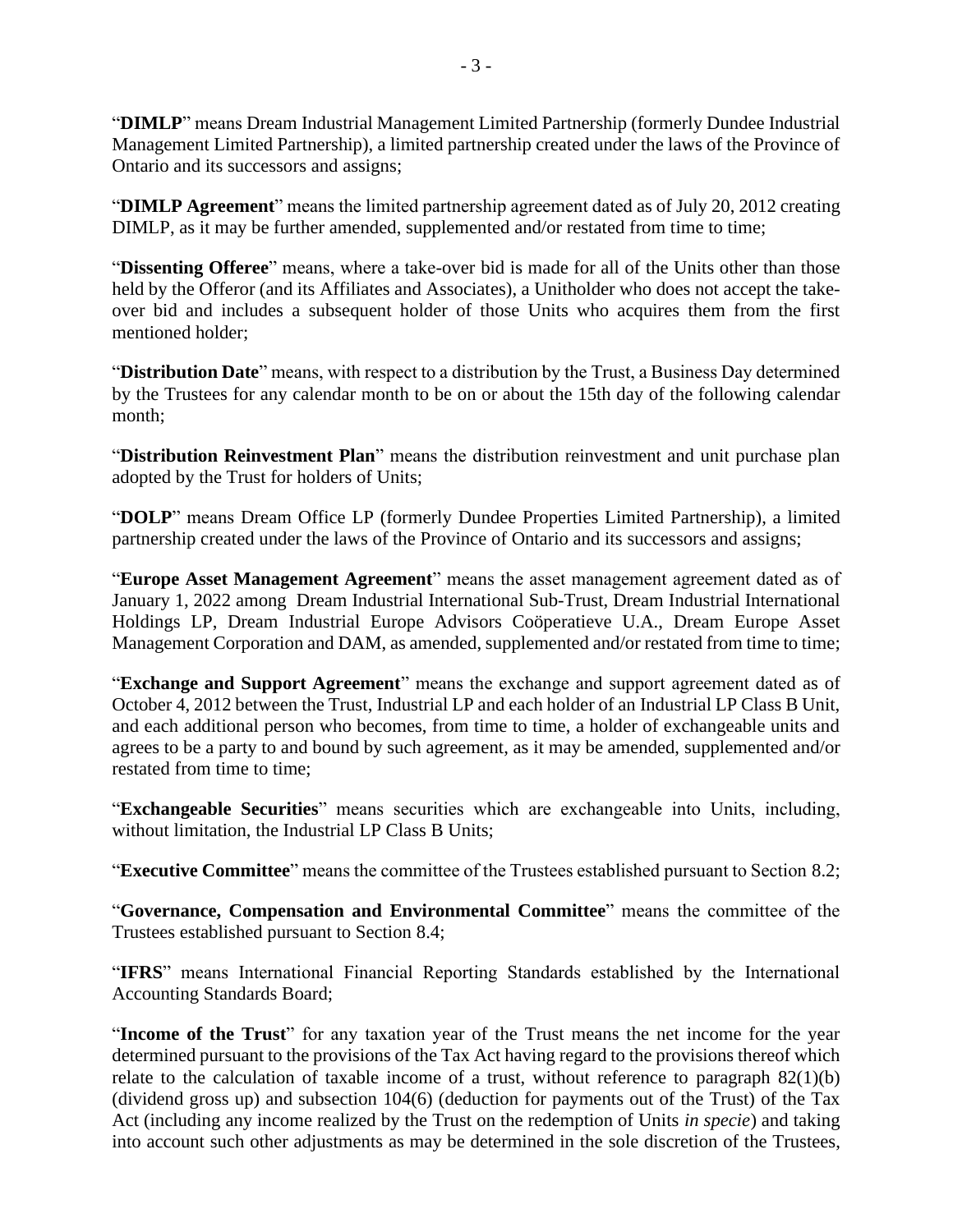provided, however, that capital gains and capital losses shall be excluded from the computation of net income;

"**Independent Trustee**" means any Trustee who is independent for purposes of NI 58-101;

"**Industrial General Partner**" means Dream Industrial (GP) Inc. (formerly Dundee Industrial (GP) Inc.), a corporation incorporated under the laws of the Province of Ontario to be the general partner of Industrial LP;

"**Industrial LP**" means Dream Industrial LP (formerly Dundee Industrial Limited Partnership), a limited partnership created under the laws of the Province of Ontario, and its successors and assigns;

"**Industrial LP Agreement**" means the amended and restated limited partnership agreement dated as of June 7, 2022, governing Industrial LP, as it may be further amended, supplemented or restated from time to time;

"**Industrial LP Class A Unit**" means a unit of interest in Industrial LP designated as a LP Class A Unit and having the rights and attributes described in the Industrial LP Agreement with respect thereto;

"**Industrial LP Class A Note Purchase Agreement**" means the purchase agreement dated as of October 4, 2012, among DOLP and certain subsidiaries of DOLP, as vendors, and the Trust, as purchaser, as it may be amended, supplemented and/or restated from time to time;

"**Industrial LP Class B Unit**" means a unit of interest in Industrial LP designated as a LP Class B Unit and having the rights and attributes described in the Industrial LP Agreement with respect thereto;

"**Initial Contribution**" means the amount of \$10.00 in cash paid by DOLP on July 20, 2012 for the purpose of settling the Trust;

"**Initial Properties**" means the income-producing properties in which the Trust indirectly acquired an ownership interest on October 4, 2012;

"**Initial Unitholder**" means Dream Office LP;

"Manager" means DIMLP and its successors and permitted assigns under the Master Property Management Agreement;

"**MI-61-101**" means Multilateral Instrument 61-101 - *Protection of Minority Security Holders in Special Transactions*;

"**Master Property Management Agreement**" means the property and facility management agreement dated as of January 1, 2015 among DIMLP, Industrial LP and the Trust, as it may be amended, supplemented and/or restated from time to time;

"**Monthly Limit**" has the meaning set out in Subsection [5.21\(e\);](#page-38-0)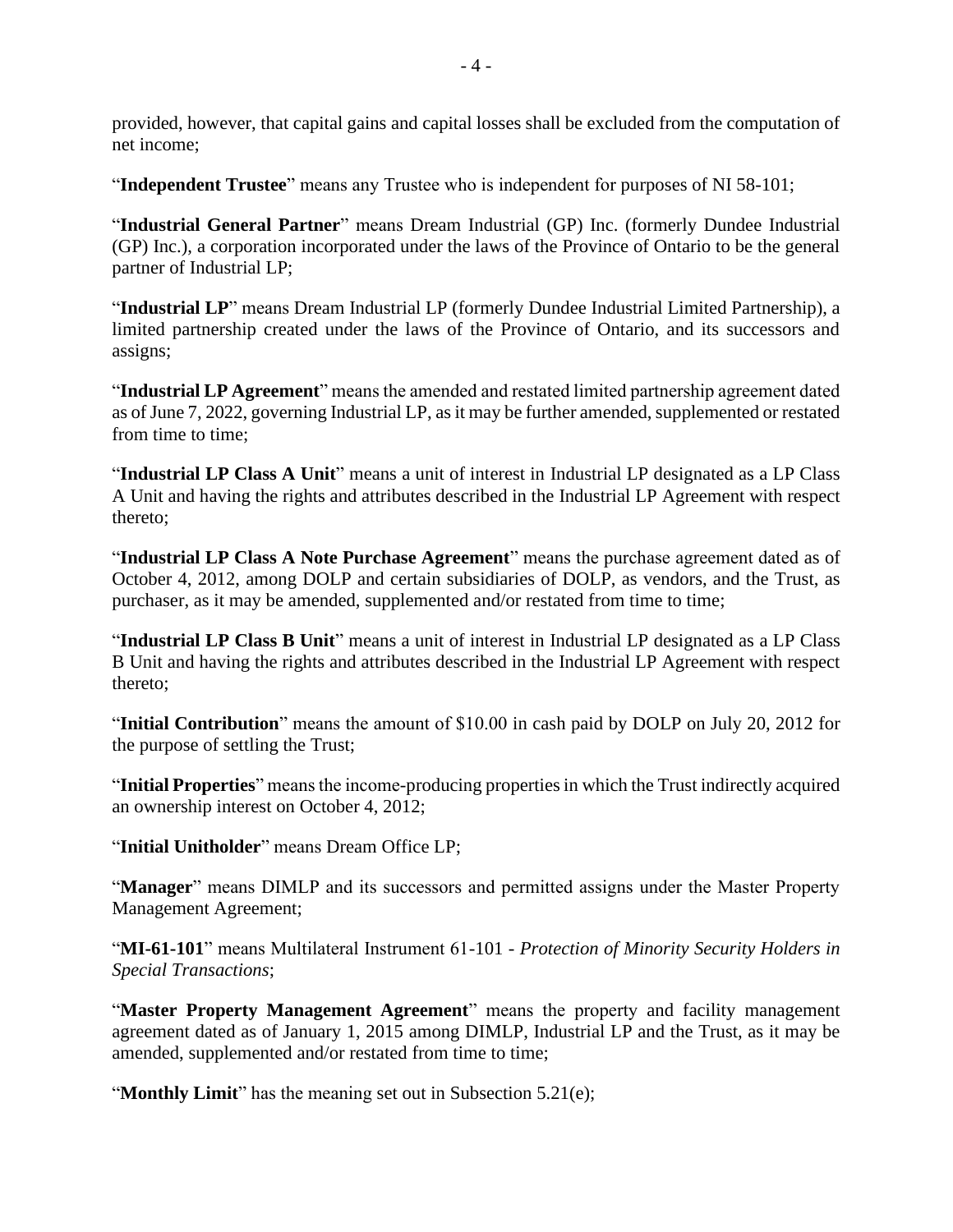"**mortgage**" means any mortgage, charge, hypothec, bond, debenture, note or other evidence of indebtedness, in each case which is directly or indirectly secured by real property;

"**Net Realized Capital Gains of the Trust**" for any year means the amount, if any, by which the aggregate amount of the realized capital gains of the Trust for the year, calculated in accordance with the provisions of the Tax Act, exceeds the aggregate of: (i) the aggregate amount of any realized capital losses of the Trust for the year, calculated in accordance with the provisions of the Tax Act; (ii) any capital gains which are realized by the Trust in the year (including any capital gains realized by the Trust on the disposition of the units of Industrial LP and any other property of the Trust) designated as having been paid to the redeeming Unitholders pursuant to Section [5.21;](#page-36-1) (iii) the amount determined by the Trustees in respect of any net capital losses of the Trust (as defined in the Tax Act) carried forward from prior taxation years to the extent not previously deducted from realized capital gains of the Trust; and (iv) any amount in respect of which the Trust is entitled to a capital gains refund under the Tax Act, as determined by the Trustees; provided that at the discretion of the Trustees, the Net Realized Capital Gains of the Trust for a year may be calculated without subtracting the full amount of the net capital losses of the Trust for the year and/or without subtracting the full amount of the net capital losses of the Trust carried forward from prior years;

"**NI 45-106**" means National Instrument 45-106 – *Prospectus Exemptions*;

"**NI 58-101**" means National Instrument 58-101 – *Disclosure of Corporate Governance Practices*;

"**North America Asset Management Agreement**" means the amended and restated asset management agreement dated as of January 1, 2022 among the Trust, Industrial LP and DAM, as amended, supplemented and/or restated from time to time;

"**Notes**" means the promissory notes, bonds, debentures, debt securities or similar evidence of indebtedness issued by a Person;

"**Offeree**" means a Person to whom a take-over bid is made;

"**Offeror**" means a Person, or two or more persons acting jointly or in concert, that makes a takeover bid;

"**Person**" includes an individual, sole proprietorship, corporation, company, partnership, limited partnership, joint venture, association, trust, trustee, unincorporated organization, limited liability company, société à responsabilité limitée, or government or any agency or instrumentality thereof, or any other entity recognized by law;

"**Preferred Unit**" means a preferred unit representing an interest in the Trust (other than a Special Trust Unit or a Unit) created, authorized and issued hereunder and having the rights and attributes established by the Trustees from time to time in accordance with Section 5.4;

"**Prospectus**" means the final prospectus of the Trust dated September 26, 2012 relating to the initial public offering of Units;

"**real property**" means property which in law is real property and includes whether or not the same would in law be real property, leaseholds, mortgages, undivided joint interests in real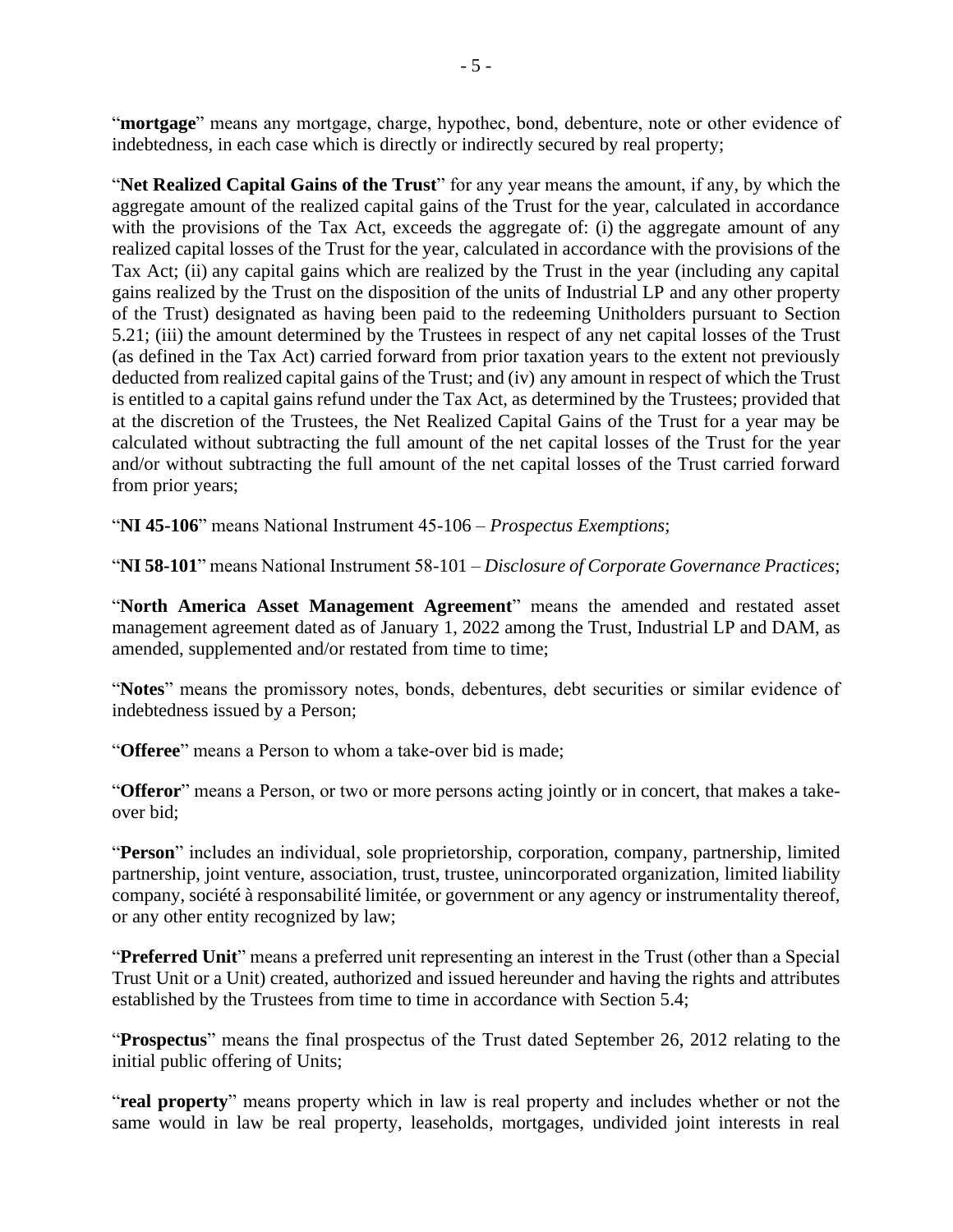property (whether by way of tenancy-in-common, joint tenancy, co-ownership, partnership, joint venture or otherwise), any interests in any of the foregoing and securities of corporations, trusts or partnerships whose sole or principal purpose and activity is to invest in, hold and deal in real property;

"**Redemption Date**" has the meaning set out in Subsection [5.21\(c\);](#page-36-2)

"**Redemption Price**" has the meaning set out in Subsection [5.21\(c\);](#page-36-2)

"**Register**" has the meaning set out in Section [5.15;](#page-34-1)

"**REIT Units**" has the meaning in Section [5.1;](#page-28-4)

"**Related Party**" means, with respect to any Person, a Person who is a "related party" of that first mentioned Person, as that term is defined in MI 61-101, but for purposes of this Declaration of Trust shall not include any wholly owned subsidiary of the Trust;

"**Resident Canadian**" means an individual or corporation who is a resident of Canada for purposes of the Tax Act;

"**Services Agreement**" means the services agreement dated as October 4, 2012 between the Trust, certain of the Trust's Subsidiaries and Dream Industrial Management Corp. (formerly Dundee Realty Management Corp.), as amended, supplemented and/or restated from time to time;

"**Special Trust Unit**" means a unit of the Trust (other than a Unit or a Preferred Unit) authorized and issued hereunder to a holder of securities (including, without limitation, a holder of Industrial LP Class B Units) which are exchangeable for Units;

"**Subsidiary**" means, with respect to any Person, a Person who is a "subsidiary" of that first mentioned Person as that term is defined in NI 45-106;

"**Subsidiary Securities**" means Notes or other securities of a Subsidiary of the Trust;

"**take-over bid**" has the meaning given to such term in the *Securities Act* (Ontario);

"**Tax Act**" means the *Income Tax Act* (Canada) and the *Income Tax Regulations* (Canada), as they are amended from time to time;

"**Transfer Date**" has the meaning set out in Subsection 5.21(f);

"**Trust**" means the trust constituted hereunder but, for certainty, unless otherwise expressly provided, does not include any Subsidiaries or Affiliates thereof;

"**Trust Liability**" has the meaning set out in Subsection 13.4(a);

"**Trust Property**" means, at any particular time, any and all property and assets of the Trust, including, without limitation, all proceeds therefrom;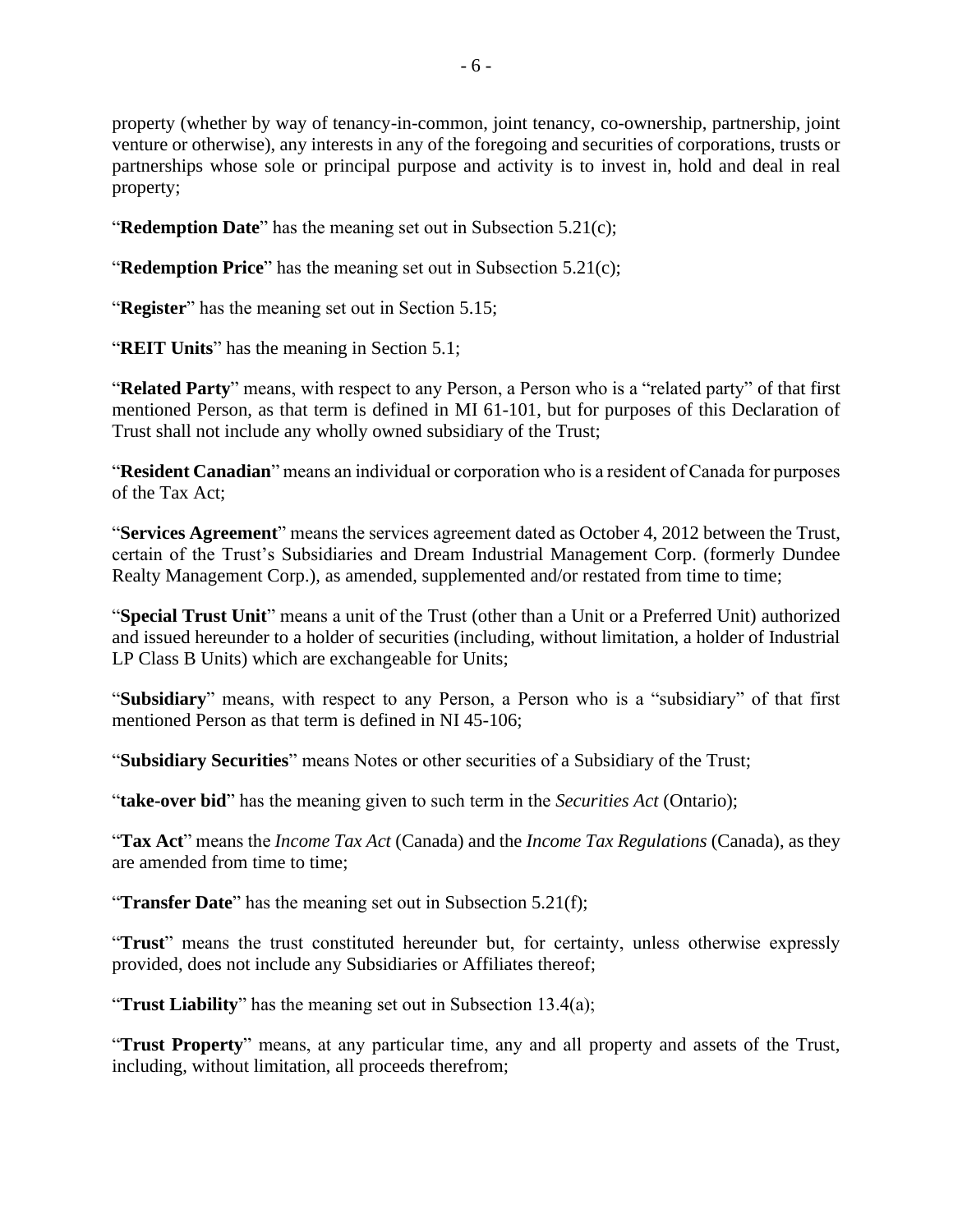"**Trustees**" means, as of any particular time, all of the trustees holding office under and in accordance with this Declaration of Trust, in their capacity as trustees hereunder and "**Trustee**" means any one of them;

"**Trustees' Regulations**" means the regulations adopted by the Trustees pursuant to Section [3.3](#page-20-0) or Section [6.9](#page-46-0) from time to time;

"**Unit**" means a unit representing an interest in the Trust (other than a Special Trust Unit or a Preferred Unit) authorized and issued hereunder and having the rights and attributes set out in Section [5.2;](#page-29-0)

"**Unitholder**" means a Person whose name appears on the Register as a holder of one or more Units, but **"unitholders"**, when used in lower case type, refers to all holders of REIT Units whose names appear on the Register as holders of one or more REIT Units; and

"**year end distribution**" has the meaning set out in Section [9.1.](#page-51-3)

### <span id="page-11-0"></span>**1.2 Construction**

In this Declaration of Trust, unless otherwise expressly stated or the context otherwise requires:

- (a) references to "Declaration of Trust", "Amended and Restated Declaration of Trust", "this Declaration of Trust", "this Amended and Restated Declaration of Trust", "the Declaration of Trust", "hereto", "hereof", "herein", "hereby", "hereunder" and similar expressions are references to this Declaration of Trust, as amended, restated, modified, replaced and/or supplemented from time to time and not to any particular Article or Section, and references to an "Article", "Section", "Subsection", "Schedule" or "clause" are references to the specified Article, Section, Subsection, Schedule, or clause of this Declaration of Trust;
- (b) the division of this Declaration of Trust into Articles, Sections, Subsections and clauses and the insertion of headings and a table of contents are provided for convenience of reference only and shall not affect the construction or interpretation thereof;
- (c) words importing the singular shall include the plural and vice versa, and words importing gender shall include the masculine, feminine and neuter genders;
- (d) the words "includes" and "including", when following any general term or statement, are not to be construed as limiting the general term or statement to the specific items or matters set forth or to similar items or matters, but rather as referring to all other items or matters that could reasonably fall within the broadest possible scope of the general term or statement;
- (e) reference to any statute, rule or instrument shall be deemed to be a reference to such statute, rule or instrument as amended, re-enacted or replaced from time to time, including every regulation made pursuant thereto, all amendments to the statute, rule or instrument or to any such regulation in force from time to time, and any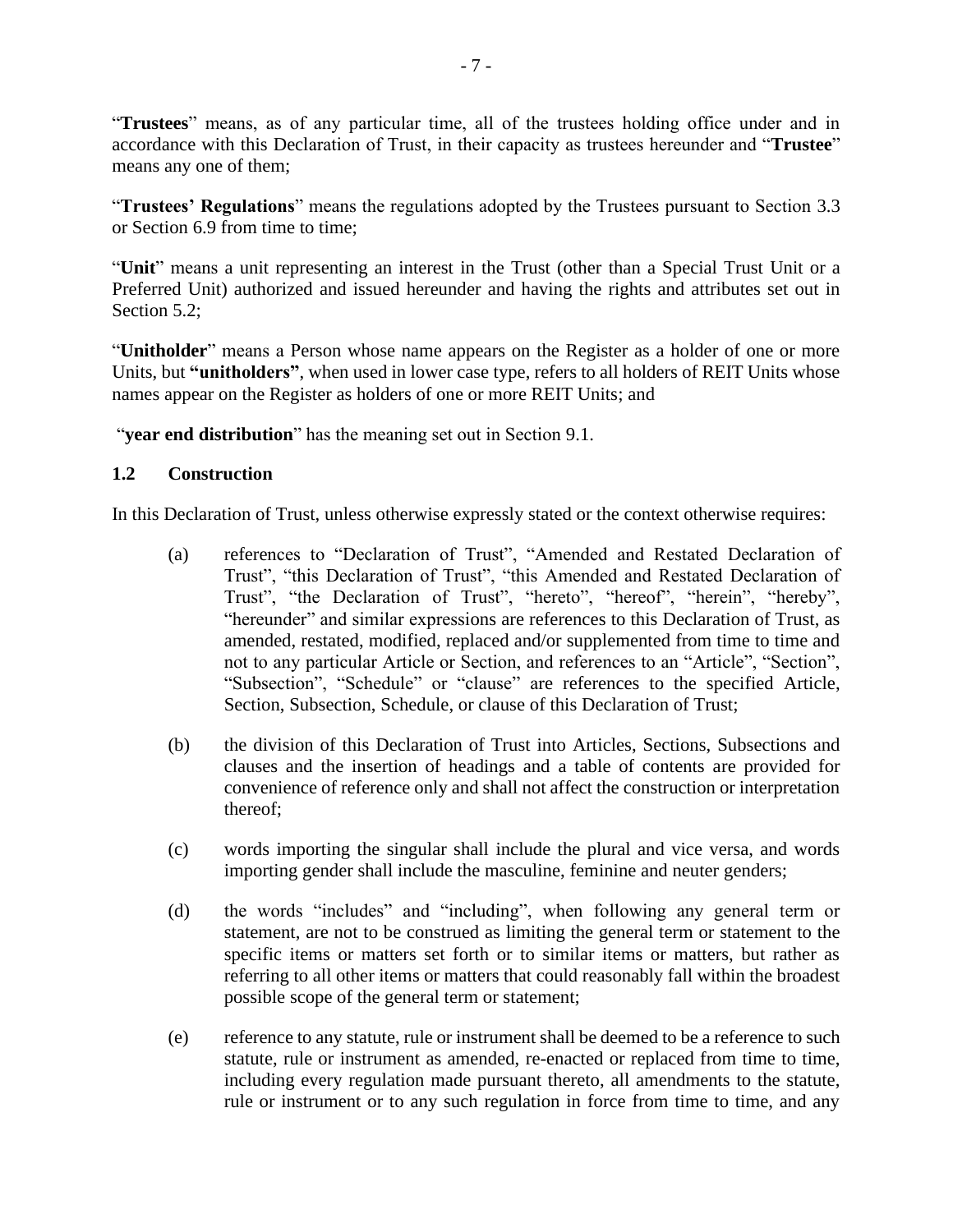statute, rule or instrument or regulation which supplements or supersedes such statute, rule or instrument or any such regulation;

- (f) unless otherwise specified, all references to money amounts are to the lawful currency of Canada; and
- (g) for certainty, unless otherwise expressly provided herein, where any reference is made in this Declaration of Trust, in any resolution of the unitholders or the Trustees or in any agreement or other document to the Trust as a party or as an owner of property, or to an act to be performed by or a covenant given by the Trust, such reference shall be construed and applied for all purposes as if it referred to the Trustees, in their capacity as trustees of the Trust under this Declaration of Trust.

### <span id="page-12-0"></span>**1.3 Name**

The name of the Trust is "**Dream Industrial Real Estate Investment Trust**" in its English form and "**Fiducie de placement immobilier industriel Dream**" in its French form. As far as practicable and except as otherwise provided in this Declaration of Trust, the Trustees shall conduct the affairs of the Trust, hold property, execute all documents and take all legal proceedings under that name, in either its English or French form.

### <span id="page-12-1"></span>**1.4 Use of Name**

Should the Trustees determine that the use of the name "Dream Industrial Real Estate Investment Trust" in its English form or "Fiducie de placement immobilier industriel Dream" in its French form is not practicable, legal or convenient, they may use such other designation, or they may adopt such other name for the Trust, as they deem appropriate, and the Trust may hold property and conduct its activities under such other designation or name.

### <span id="page-12-2"></span>**1.5 Office**

The principal office and centre of administration of the Trust shall be located at 30 Adelaide Street East, Suite 301, Toronto, Ontario, M5C 3H1 or at such other address in Canada as may be determined by the Trustees in their discretion. The Trust may have such other offices or places for the conduct of its affairs as the Trustees or management of the Trust or any of its Subsidiaries may from time to time determine to be necessary or desirable.

### <span id="page-12-3"></span>**1.6 Confirmation of Establishment of Trust**

The Trustees hereby declare and agree to continue to hold and administer the Trust Property in trust for the use and benefit of the Unitholders, their successors, permitted assigns and personal representatives, and subject to the terms and conditions hereinafter declared and set forth, such trust to constitute the Trust hereunder.

### <span id="page-12-4"></span>**1.7 Nature of the Trust**

The Trust is a limited purpose unincorporated open-ended investment trust. The Trust shall be governed by the general law of trusts, except as such general law of trusts has been or is from time to time modified, altered or abridged for the Trust by: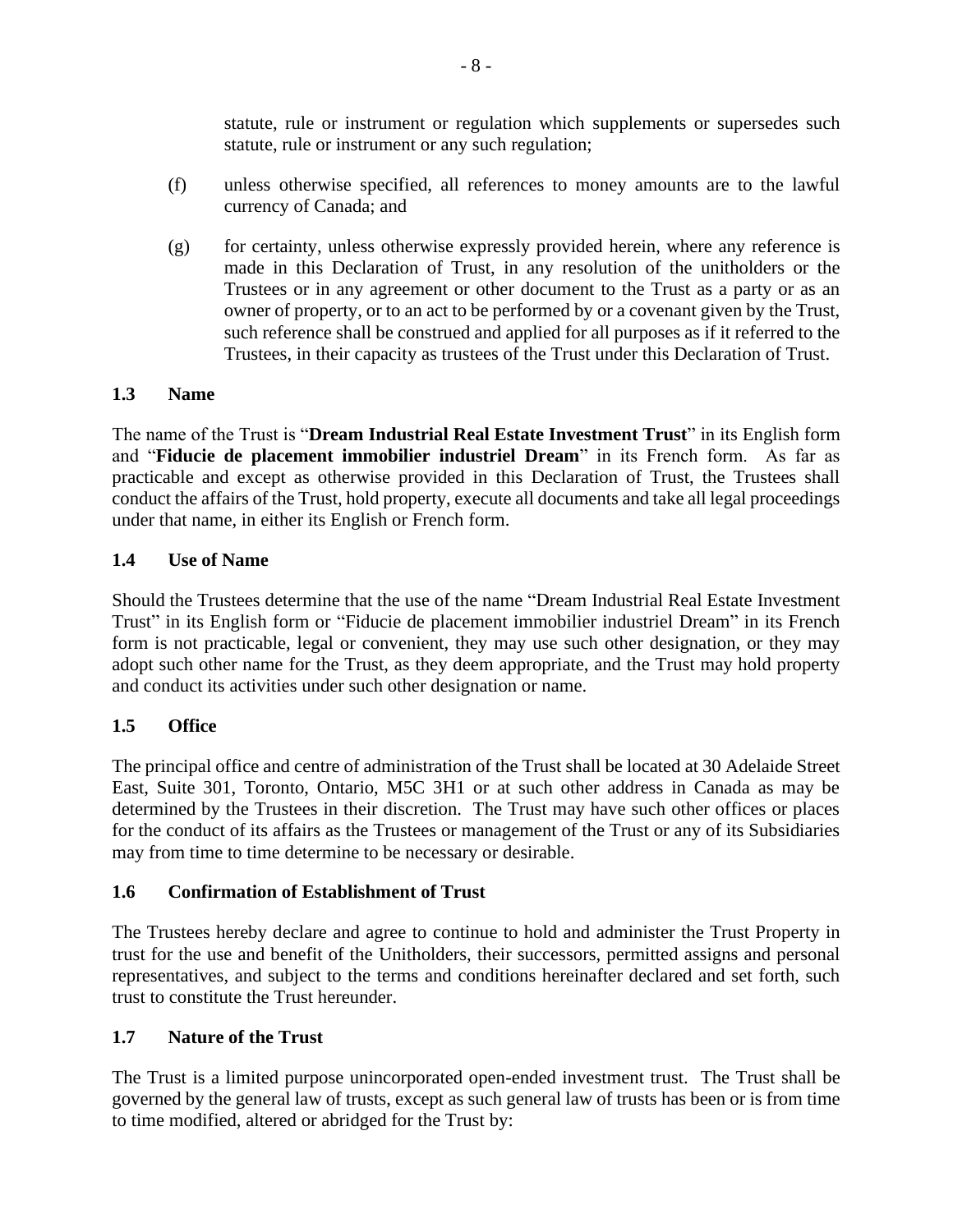- (a) applicable laws and regulations or other requirements imposed by applicable securities or other regulatory authorities; and
- (b) the terms, conditions and trusts set forth in this Declaration of Trust.

The beneficial interest and rights generally of a unitholder shall be limited to the right to participate *pro rata* in distributions payable to unitholders when and as declared by the Trustees as contemplated by [Article](#page-51-2) 9 and distributions payable to unitholders upon the termination of the Trust as contemplated in [Article](#page-58-0) 12. The Trust is not, is not intended to be, shall not be deemed to be and shall not be treated as a general partnership, limited partnership, syndicate, association, joint venture, company, corporation or joint stock company nor shall the Trustees, the unitholders, or any of them for any purpose be, or be deemed to be treated in any way whatsoever to be, liable or responsible hereunder as partners or joint venturers. The Trustees shall not be, or be deemed to be, agents of the unitholders. The relationship of the unitholders to the Trustees, to the Trust and to the Trust Property shall be solely that of beneficiaries in accordance with this Declaration of Trust.

### <span id="page-13-0"></span>**1.8 Purpose of the Trust**

The purpose of the Trust is to establish and carry on activities in order to produce income for the exclusive benefit of the Unitholders and to distribute the Trust Property upon termination of those activities by the Trust in accordance with [Article](#page-58-0) 12. The undertakings and activities of the Trust will be (i) the transfer, acquisition or acceptance of the Trust Property determined by the Trustees from time to time and the administration of such Trust Property; (ii) arranging for the funding of such acquisitions to the extent necessary; (iii) the granting of security in the Trust Property for the obligations of the Trust; all in such manner and on such terms as the Trustees, acting reasonably, deem appropriate; and (iv) all such other activities as may be reasonably incidental to the foregoing or necessary in connection with the performance by the Trustees of their obligations under any agreement to which they are or may become parties for such purposes or in connection with such activities. Notwithstanding the foregoing or any other provision of this Declaration of Trust, at no time will the Trust's activities include an activity, nor will the Trust take any action, that would (i) prevent the Trust from qualifying as a "mutual fund trust" or cause it to disqualify as such or cause it to disqualify as a "real estate investment trust", each as defined in the Tax Act; or (ii) cause the Trust to be subject to tax under paragraph 122(1)(b) of the Tax Act. The Trust shall not engage directly or indirectly in any activity other than the activities permitted by this Section [1.8.](#page-13-0)

### <span id="page-13-1"></span>**1.9 Accounting Principles**

Where the character or amount of any asset or liability or item of revenue or expense is required to be determined, or any consolidation or other accounting computation is required to be made for the purpose of this Declaration of Trust, such determination or calculation shall, to the extent applicable and except as otherwise specified herein or as otherwise agreed in writing by the parties, be made in accordance with IFRS, and all financial data prepared pursuant to this Declaration of Trust shall be prepared in accordance with such principles, consistently applied. In the event of a change in IFRS, the Trustees shall revise (if appropriate) the financial data prepared pursuant to this Declaration of Trust to reflect IFRS as then in effect, in which case all financial data shall be made on a basis consistent with IFRS in existence as at the date of such revisions.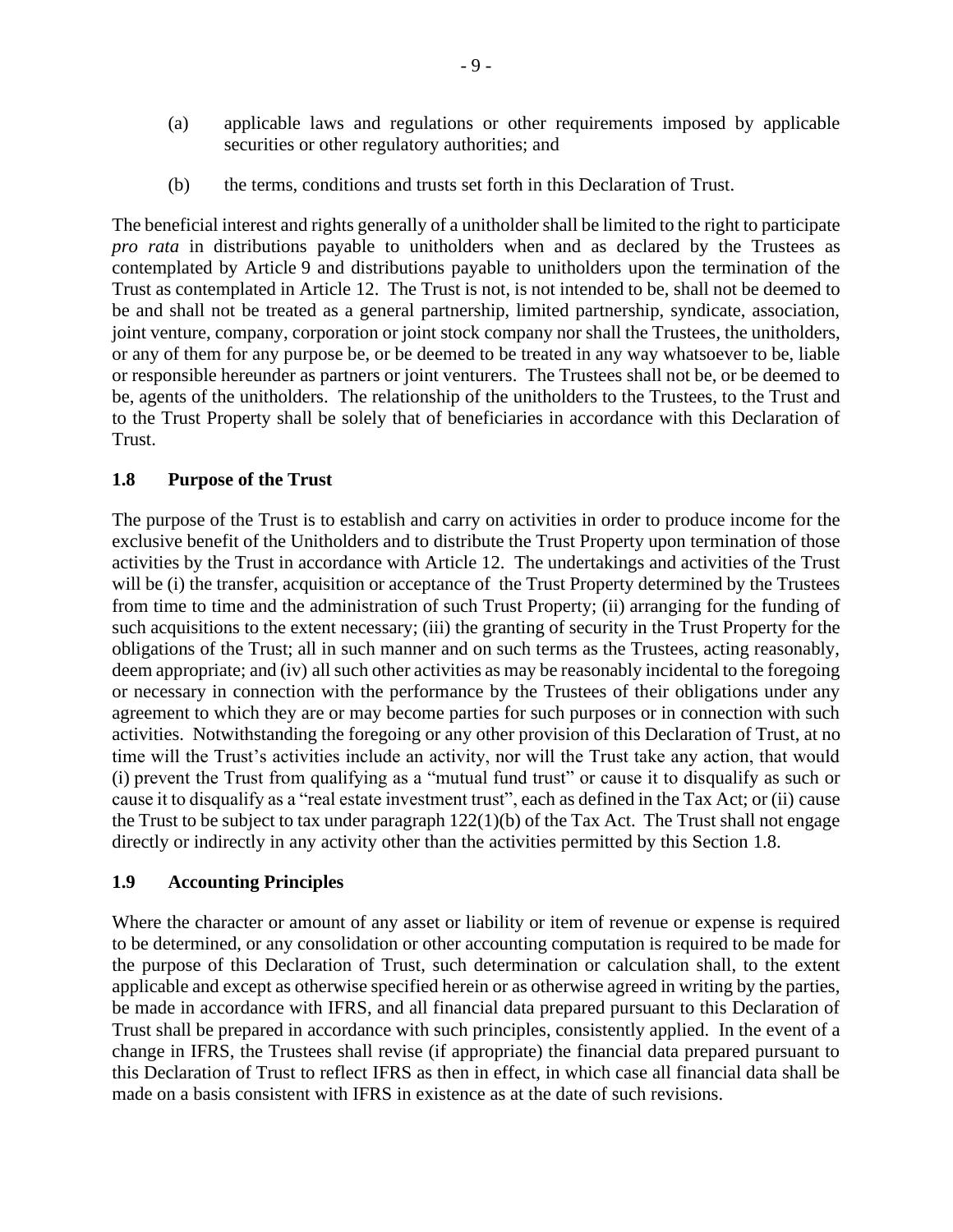### **ARTICLE 2 TRUSTEES AND OFFICERS**

### <span id="page-14-1"></span><span id="page-14-0"></span>**2.1 Number**

From and after the Closing Date, there shall be at all times no fewer than five and no more than twelve Trustees. There shall be six Trustees on the Closing Date. The number of Trustees may only be changed within such limits by the unitholders or, if authorized by the unitholders, by the Trustees, provided that the Trustees may not, between meetings of the unitholders, appoint an additional Trustee if, after such appointment, the total number of Trustees would be greater than one and one-third times the number of Trustees in office immediately following the last annual meeting of the unitholders. A vacancy occurring among the Trustees may be filled by resolution of the remaining Trustees so long as they constitute a quorum or by the unitholders at a meeting of the unitholders.

### <span id="page-14-2"></span>**2.2 Term of Office**

The Trustees on the Closing Date shall hold office for a term expiring at the close of the first annual meeting of the unitholders or until their respective successors are elected or appointed and shall be eligible for re-election. Thereafter, the Trustees shall be elected at each annual meeting of the unitholders for a term expiring at the conclusion of the next annual meeting or until their successors are elected or appointed and shall be eligible for re-election. Trustees appointed by the Trustees between meetings of the unitholders or to fill a vacancy, in each case in accordance with Section [2.1,](#page-14-1) shall be appointed for a term expiring at the conclusion of the next annual meeting or until their successors are elected or appointed and shall be eligible for election or re-election.

### <span id="page-14-3"></span>**2.3 Qualifications of Trustees**

A Trustee shall be an individual at least 18 years of age who has not been found to be of unsound mind by a court in Canada or elsewhere, and who does not have the status of bankrupt. Trustees are not required to hold REIT Units. A majority of Trustees shall be at all times Resident Canadians. If at any time a majority of Trustees are not Resident Canadians because of the death, resignation, bankruptcy, adjudicated incompetence, removal or change in circumstance of any Trustee who was a Resident Canadian Trustee, the remaining Trustees, whether or not they constitute a quorum, shall appoint a sufficient number of Resident Canadian Trustees to comply with this requirement. In addition to the foregoing, a majority of Trustees shall be at all times Independent Trustees. If at any time a majority of Trustees are not Independent Trustees because of the death, resignation, bankruptcy, adjudicated incompetence, removal or change in circumstance of any Trustee who was an Independent Trustee, this requirement shall not be applicable for a period of 60 days thereafter, during which time the remaining Trustees shall appoint a sufficient number of Independent Trustees to comply with this requirement.

### <span id="page-14-4"></span>**2.4 Election of Trustees**

The election of the Trustees shall be at each meeting of unitholders at which an election of Trustees is proposed. The election or appointment of any Trustee (other than an individual who is serving as a Trustee immediately prior to such election or appointment) shall not become effective unless and until such individual shall have in writing accepted his/her election or appointment and agreed to be bound by the terms of this Declaration of Trust.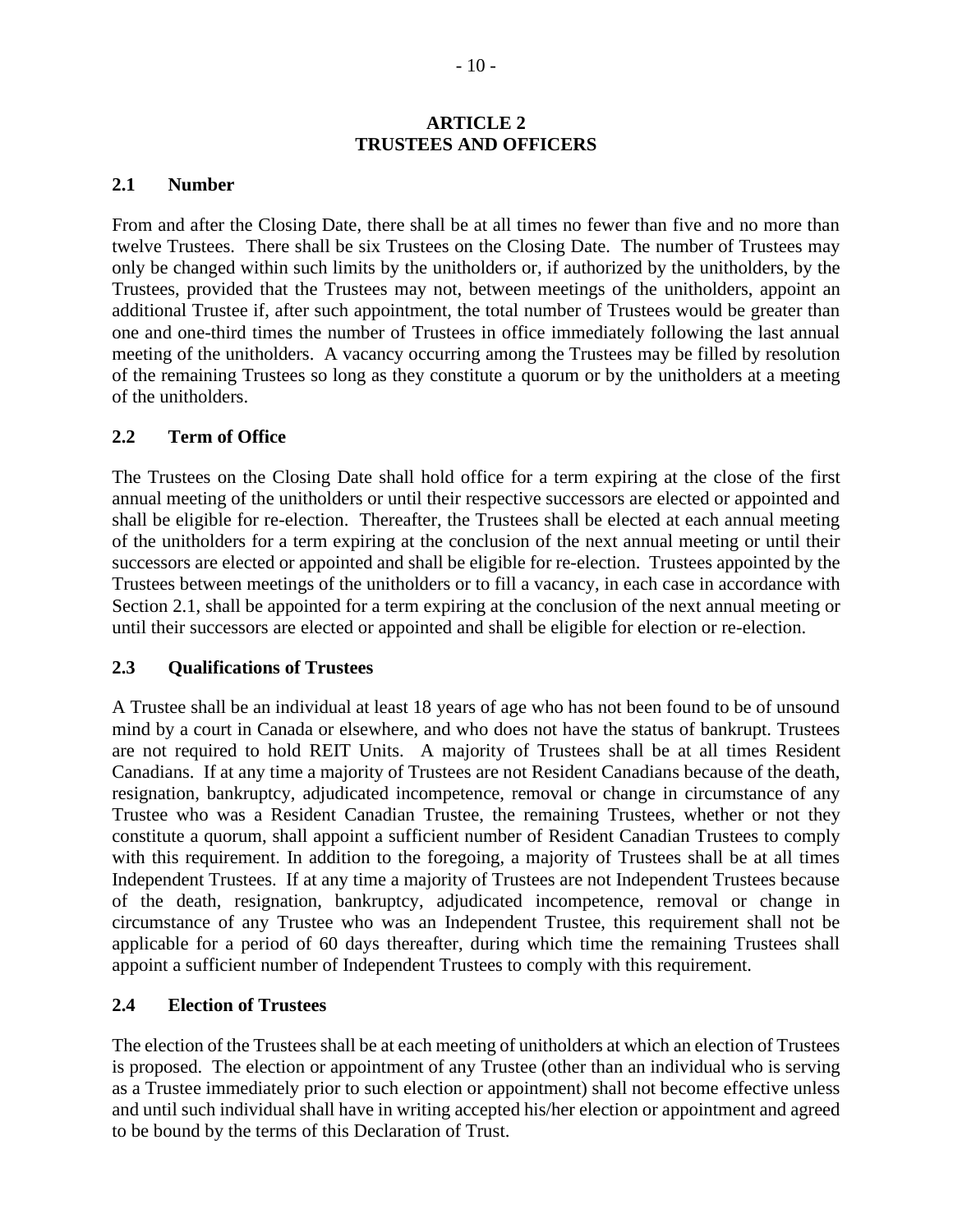### <span id="page-15-0"></span>**2.5 Resignations, Removal and Death of Trustees**

A Trustee may resign at any time by an instrument in writing signed by him/her and delivered or mailed to the Chair or, if there is no Chair, the Chief Executive Officer. Such resignation shall take effect on the date such notice is given or at any later time specified in the notice. A Trustee may be removed at any time with or without cause by a majority of the votes cast at a meeting of the unitholders called for that purpose or by the written consent of the unitholders holding in the aggregate not less than a majority of the outstanding REIT Units entitled to vote thereon or with cause by a resolution passed by an affirmative vote of not less than two-thirds of the other Trustees. Any removal of a Trustee shall take effect immediately following the aforesaid vote or resolution, and any Trustee so removed shall be so notified by the Chair or another officer of the Trust forthwith following such removal. Upon the resignation or removal of any Trustee, or his/her otherwise ceasing to be a Trustee, he/she shall: (i) cease to have the rights, privileges and powers of a Trustee hereunder; (ii) execute and deliver such documents as the remaining Trustees shall reasonably require for the conveyance of any Trust Property held in his/her name; (iii) account to the remaining Trustees as they may require for all property which he/she holds as Trustee; and (iv) resign from all representative or other positions held by him/her on behalf of the Trust, including as a director or officer of any corporation in which the Trust owns any securities (directly or indirectly); upon which he/she shall be discharged from his/her obligations as Trustee. Upon the incapacity or death of any Trustee, his/her legal representative shall execute and deliver on his/her behalf such documents as the remaining Trustees may require as provided in this Section. In the event that a Trustee or his/her legal representative, as applicable, is unable or unwilling to execute and deliver such required documents, each of the remaining Trustees is hereby appointed as the attorney of such Trustee for the purpose of executing and delivering such required documents.

### <span id="page-15-1"></span>**2.6 Vacancies**

The term of office of a Trustee shall terminate and a vacancy shall occur in the event of the death, resignation, bankruptcy, adjudicated incompetence or other incapacity to exercise the duties of the office or upon the removal of such Trustee. No such vacancy shall operate to annul this Declaration of Trust or affect the continuity of the Trust. Until vacancies are filled, the remaining Trustee or Trustees (even if less than a quorum) may exercise the powers of the Trustees hereunder.

### <span id="page-15-2"></span>**2.7 Successor and Additional Trustees**

The right, title and interest of the Trustees in and to the Trust Property and the rights of the Trustees to control and exclusively administer the Trust and all other rights of the Trustees at law or under this Declaration of Trust shall vest automatically in all individuals who may hereafter become Trustees upon their due election or appointment and qualification without any further act, and they shall thereupon have all the rights, privileges, powers, obligations and immunities of the Trustees under this Declaration of Trust. Such right, title and interest shall vest in the Trustees whether or not conveyancing or transfer documents have been executed and delivered pursuant to Section [2.5](#page-15-0) or otherwise.

### <span id="page-15-3"></span>**2.8 Compensation and Other Remuneration**

The Trustees shall be paid such compensation for their services as the Trustees may from time to time determine. Until otherwise determined, Trustees, other than Trustees who are employees of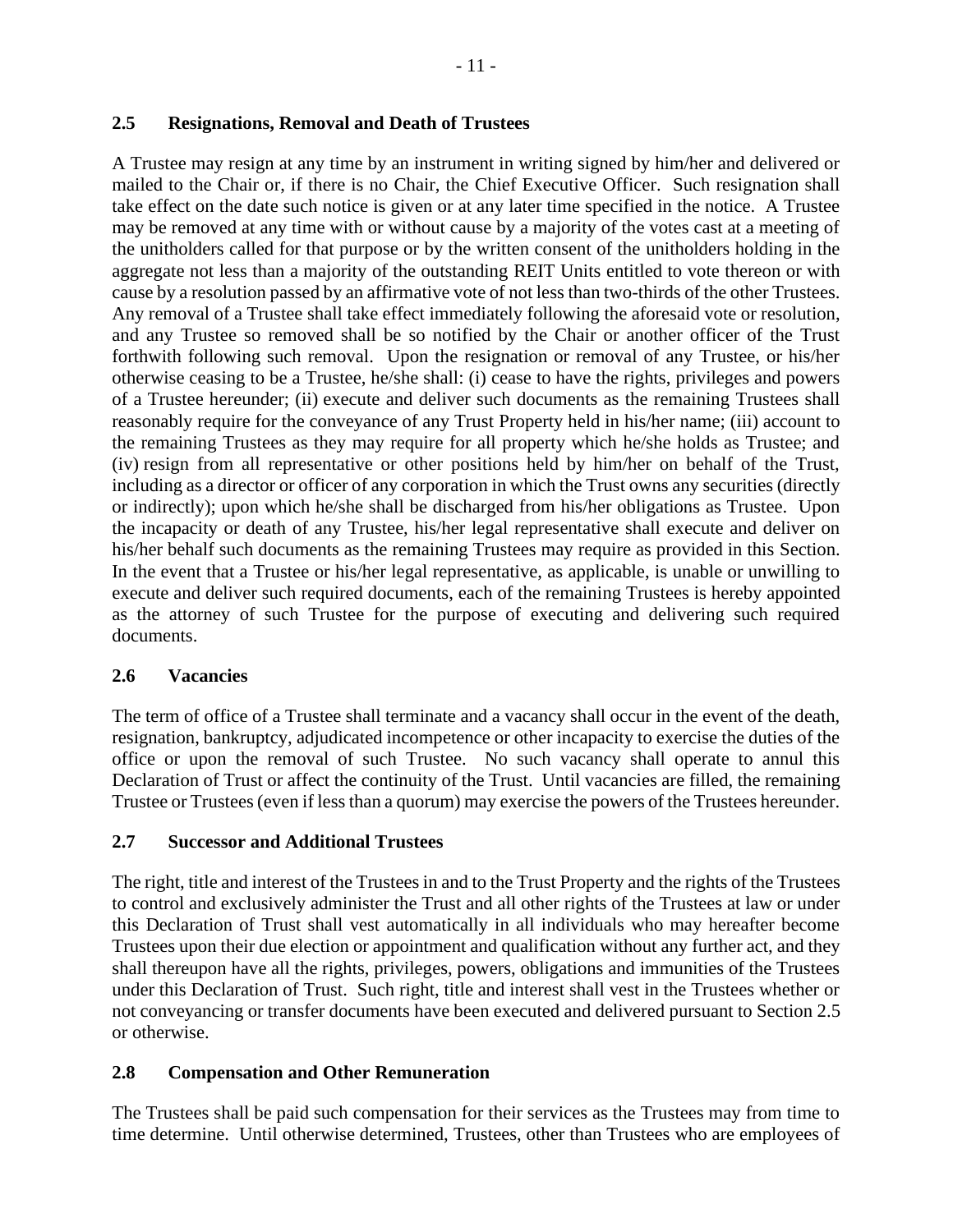the Trust, DAM or any of their respective Affiliates, shall receive an annual retainer in the amount of \$25,000 per year from the Trust plus a meeting fee of \$1,500 per meetings of the Board of Trustees or a committee thereof that are attended in person or via teleconference and reimbursement for their out-of-pocket expenses incurred in acting as a Trustee. The Chair of the Board of Trustees, if not an employee of the Trust, DAM or any of their respective Affiliates shall receive an annual fee of \$80,000 but shall not receive fees for board or committee meetings, and the Chair of the Audit Committee shall receive an additional fee of \$20,000. The Chair of each other committee, if not an employee of the Trust, DAM or any of their respective Affiliates shall receive an additional annual fee of \$5,000. Each of the Trustees, either directly or indirectly, shall also be entitled to receive remuneration for services rendered to the Trust in any other capacity. Such services may include legal, accounting or other professional services or services as a broker, transfer agent or underwriter, whether performed by a Trustee or any Person affiliated with a Trustee. Trustees who are employees of and who receive salary from the Trust, DAM or any of their respective Affiliates shall not be entitled to receive any remuneration for their services as Trustees but shall be entitled to reimbursement from the Trust of their out-of-pocket expenses incurred in acting as a Trustee.

### <span id="page-16-0"></span>**2.9 Officers of the Trust**

The Trust may have a Chair, one or more Vice-Chairs, a President, a Chief Executive Officer, a Chief Financial Officer, one or more Executive Vice-Presidents, one or more Senior Vice-Presidents, one or more Vice-Presidents, a Treasurer, a Secretary and such other officers as the Trustees may appoint from time to time. One Person may hold two or more offices. Any officer of the Trust may, but need not, be a Trustee. The Chair shall be entitled to receive notice of and attend all meetings of Trustees but, unless he or she is a Trustee shall not be entitled to vote at any such meeting. Officers of the Trust shall be appointed and discharged and their remuneration determined by the Trustees.

### **ARTICLE 3 TRUSTEES' POWERS AND DUTIES**

### <span id="page-16-2"></span><span id="page-16-1"></span>**3.1 General Powers**

The Trustees, subject only to the specific limitations contained in this Declaration of Trust, including Sections [1.8,](#page-13-0) [4.1,](#page-24-2) [4.2](#page-26-0) and [11.2,](#page-56-0) shall have, without further or other authorization and free from any control or direction on the part of the unitholders, full, absolute and exclusive power, control and authority over the Trust Property and the affairs of the Trust to the same extent as if the Trustees were the sole owners of the Trust Property in their own right, to do all such acts and things as in their sole judgment and discretion are necessary or incidental to, or desirable for, the carrying out of any of the purposes of the Trust or the conducting of the affairs of the Trust. In construing the provisions of this Declaration of Trust, there shall be a presumption in favour of the power and authority having been granted to the Trustees. The enumeration of any specific power or authority herein shall not be construed as limiting the general powers or authority or any other specified power or authority conferred herein on the Trustees. Except as specifically required by law, the Trustees shall in carrying out investment activities not be in any way restricted by the provisions of the laws of any jurisdiction limiting or purporting to limit investments which may be made by trustees. Without limiting the generality of the foregoing, subject to Sections [1.8,](#page-13-0) [4.1,](#page-24-2) [4.2](#page-26-0) and [11.2,](#page-56-0) the Trustees may make any investments without being required to adhere to all of, or any particular portion of the investment criteria or diversification requirements set forth in the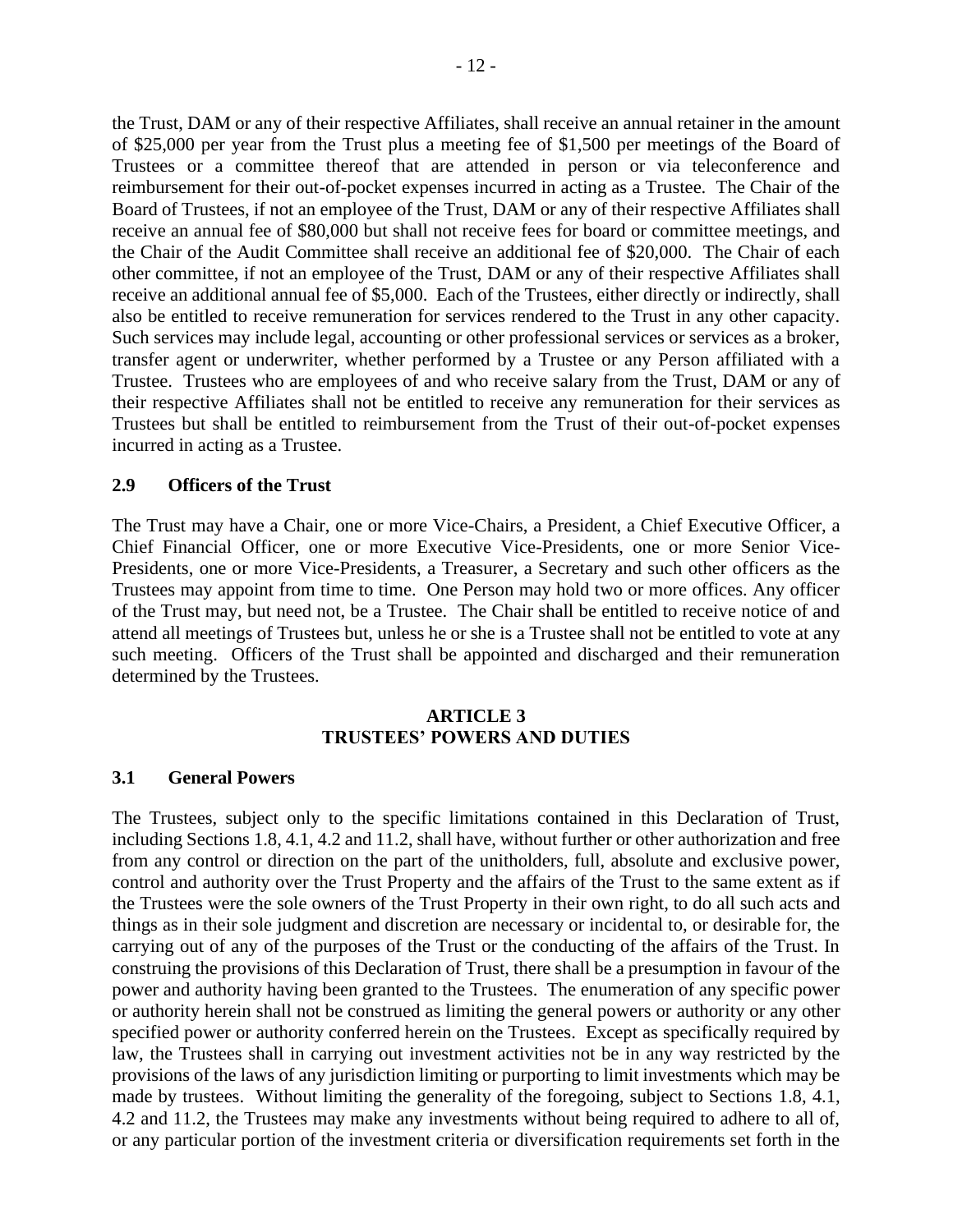*Trustee Act* (Ontario), as amended from time to time, including investments in mutual funds, common trust funds, unit trusts and similar types of investment vehicles or any other securities, to alter or vary such investments from time to time in a like manner, to retain such investments for such length of time as the Trustees, in their sole discretion, determine and to delegate management and authority to discretionary managers of investment funds as the Trustees, in their sole discretion, determine appropriate.

### <span id="page-17-0"></span>**3.2 Specific Powers and Authorities**

Subject only to the express limitations contained in this Declaration of Trust, including Sections [1.8,](#page-13-0) [4.1,](#page-24-2) [4.2](#page-26-0) and [11.2,](#page-56-0) and in addition to any powers and authorities conferred by this Declaration of Trust or which the Trustees may have by virtue of any present or future statute or rule of law, the Trustees without any action or consent by the unitholders shall have and may exercise, on behalf of the Trust, at any time and from time to time the following powers and authorities which may or may not be exercised by them in their sole judgment and discretion and in such manner and upon such terms and conditions as they may from time to time deem proper:

- (a) to increase the capital of the Trust at any time by the issuance of additional REIT Units for such consideration as they deem appropriate;
- (b) for such consideration as they deem proper, to invest in, purchase or otherwise acquire for cash or other property or through the issuance of REIT Units or through the issuance of Notes, or other obligations or securities of the Trust and hold for investment, Notes and units, or other obligations or securities of any Person;
- (c) to sell, rent, lease, hire, exchange, release, partition, assign, mortgage, pledge, hypothecate, grant security interests in, encumber, negotiate, convey, transfer or otherwise dispose of any or all of the Trust Property by deeds, trust deeds, assignments, bills of sale, transfers, leases, mortgages, financing statements, security agreements and other instruments for any of such purposes executed and delivered for and on behalf of the Trust by one or more of the Trustees or by a duly authorized officer, employee, agent or any nominee of the Trust;
- (d) to enter into, and perform their obligations under, leases, contracts, obligations and other agreements for a term extending beyond the term of office of the Trustees and beyond the possible termination of the Trust or for a lesser term;
- (e) to borrow money from or incur indebtedness to any Person; to guarantee, indemnify or act as surety with respect to payment or performance of obligations of Subsidiaries of the Trust; to enter into other obligations on behalf of the Trust; and to assign, convey, transfer, mortgage, subordinate, pledge, grant security interests in, encumber or hypothecate the Trust Property to secure any of the foregoing;
- (f) to lend money or other Trust Property, whether secured or unsecured;
- (g) entering into and performing its obligations under the Exchange and Support Agreement, the Industrial LP Class A Note Purchase Agreement, the Master Property Management Agreement, the Asset Management Agreement and the Services Agreement;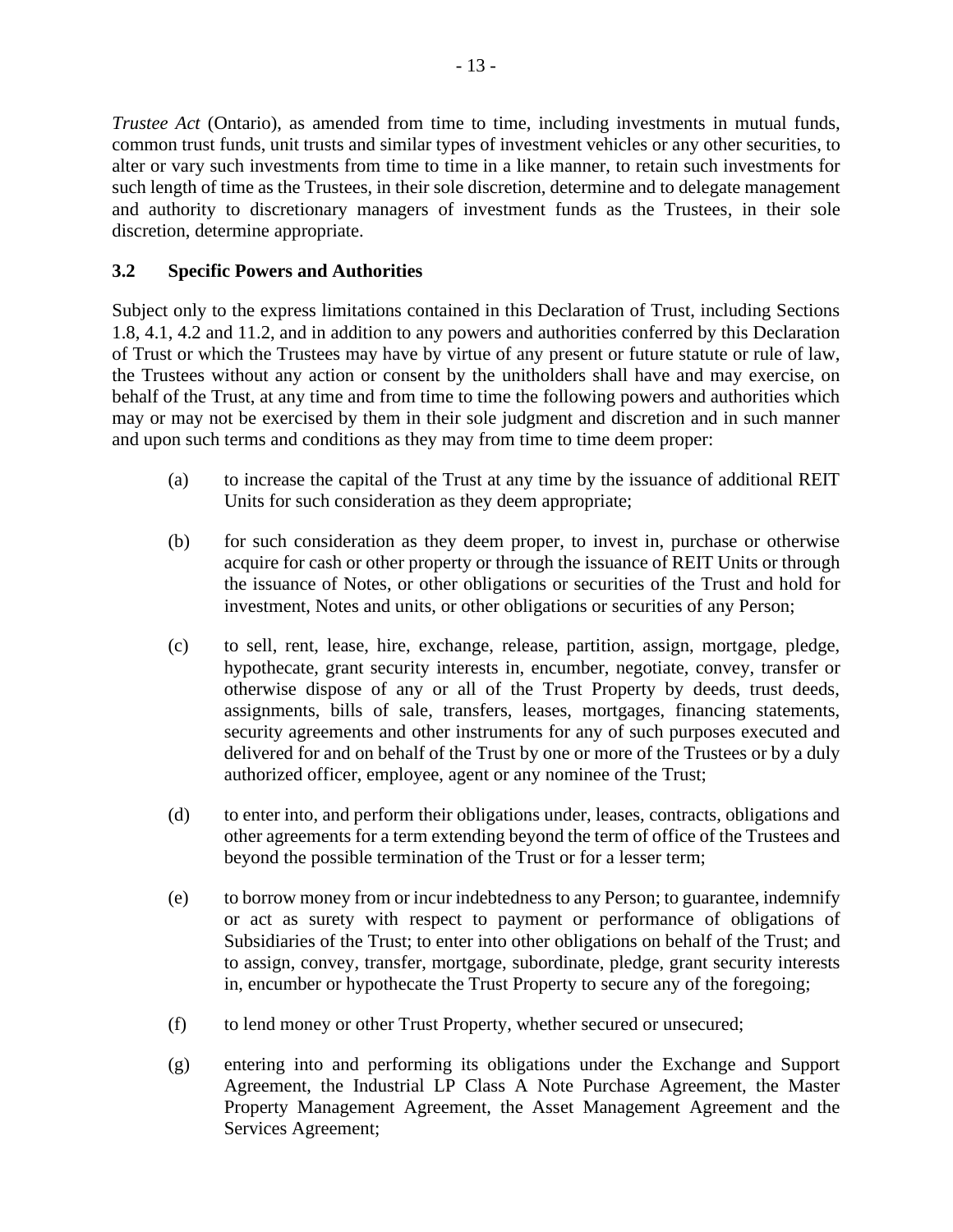- (h) to maintain records and provide reports to unitholders;
- (i) to establish systems to monitor the qualification of the Trust as a "mutual fund trust" pursuant to subsections 132(6) and 132(7) of the Tax Act and a "real estate investment trust" within the meaning of the Tax Act and ensure that the Trust does not take any action or acquire, retain or hold any investment that would cause the Trust or a Subsidiary of the Trust to become liable to tax under paragraph 122(1)(b), subsection 197(2) or Part XII.2 of the Tax Act;
- (j) to pay all taxes or assessments, of whatever kind or nature, whether within or outside Canada, imposed upon or against the Trustees in connection with the Trust Property, the undertaking or taxable Income of the Trust, or imposed upon or against the Trust Property, the undertaking or taxable Income of the Trust, or any part thereof and to settle or compromise any disputed tax liabilities and for the foregoing purposes to make such returns, take such deductions, and make such designations, elections and determinations in respect of the Income of the Trust or Net Realized Capital Gains of the Trust distributed to unitholders and any other matter as shall be permitted under the Tax Act (provided that to the extent necessary the Trustees will seek the advice of the Trust's counsel or the Auditors), and do all such other acts and things as may be deemed by the Trustees in their sole discretion to be necessary, desirable or convenient in connection with such matters;
- (k) to incur and pay out of the Trust Property any charges or expenses and disburse any funds of the Trust, which charges, expenses or disbursements are, in the opinion of the Trustees, necessary or desirable for or incidental to the carrying out of any of the purposes of the Trust or conducting the affairs of the Trust including taxes or other governmental levies, charges and assessments of whatever kind or nature, imposed upon or against the Trustees in connection with the Trust Property or Income of the Trust or upon or against the Trust Property or the undertaking of the Trust or taxable Income of the Trust or any part thereof or for any of the purposes herein;
- (l) to deposit funds of the Trust in banks or trust companies, whether or not such deposits will earn interest, the same to be subject to withdrawal on such terms and in such manner and by such Person or Persons (including the Trustees, officers, agents or representatives) as the Trustees may determine;
- (m) to possess and exercise all the rights, powers and privileges appertaining to the ownership of or interest in all or any mortgages or securities, issued or created by any Person, forming part of the Trust Property, to the same extent that an individual might and, without limiting the generality of the foregoing, to vote or give any consent, request or notice, or waive any notice, either in person or by proxy or power of attorney, with or without power of substitution, to one or more Persons, which proxies and powers of attorney may be for meetings or action generally or for any particular meeting or action and may include the exercise of discretionary power;
- (n) to exercise any conversion privilege, subscription right, warrant or other right or option available in connection with any of the Trust Property at any time held by it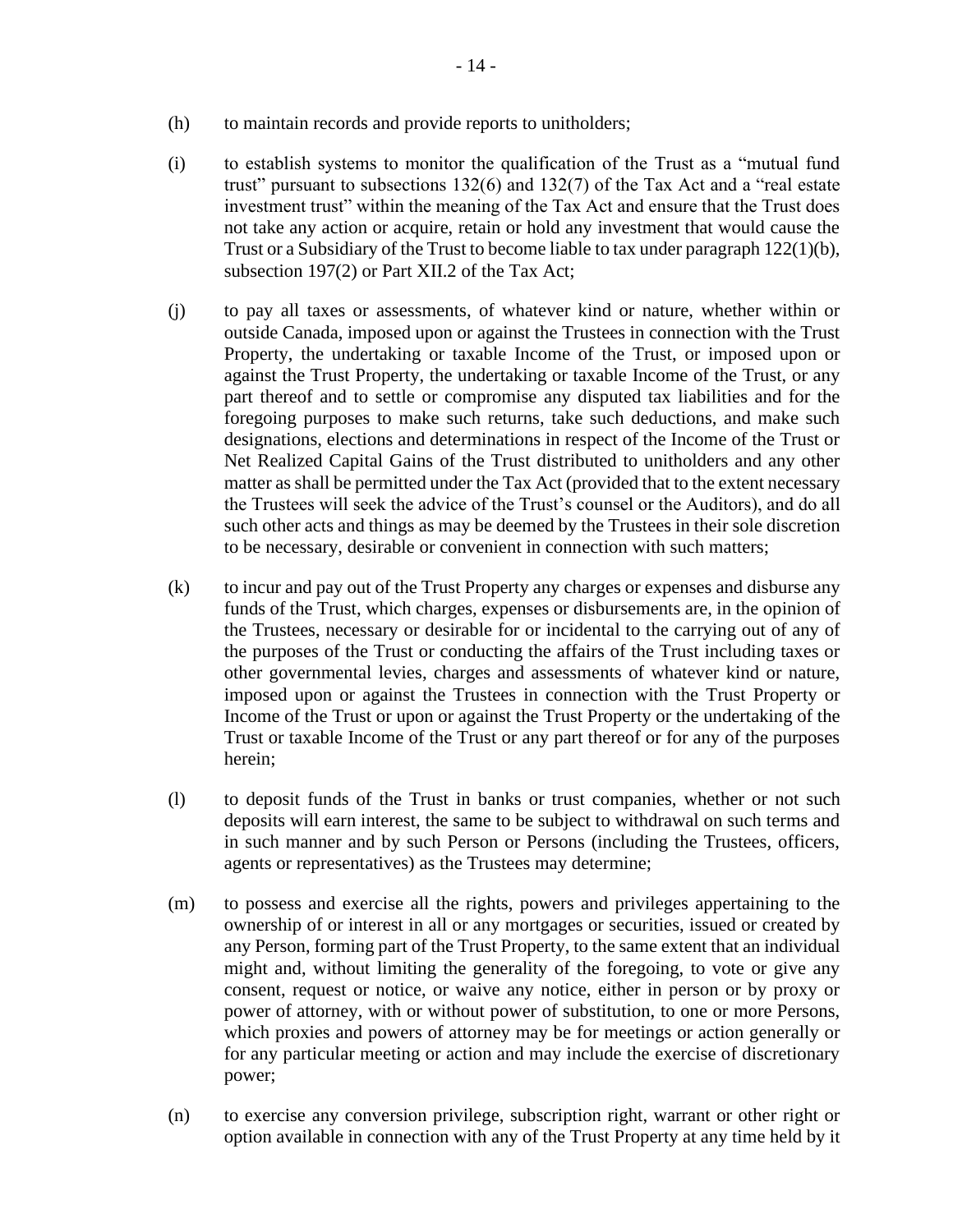and to make payments incidental thereto; to consent, or otherwise participate in or dissent from, the reorganization, consolidation, amalgamation, merger or readjustment of the finances of any Person (other than the Trust), any of the securities of which may at any time be held by the Trust or to the sale, mortgage or lease of the property of any such Person; and to do any act with reference thereto, including the delegation of discretionary powers, the exercise of options, the making of agreements or subscriptions and the payment of expenses, assessments or subscriptions which the Trustees may consider necessary or advisable in connection therewith;

- (o) to appoint, engage or employ officers for the Trust, who may be removed or discharged at the sole discretion of the Trustees, such officers to have such powers and duties, and to serve such terms as may be prescribed by the Trustees or by the Trustees' Regulations; to engage, appoint, employ or contract with any Person as agents, representatives, employees or independent contractors or otherwise (including real estate advisors, investment advisors, registrars, underwriters, accountants, lawyers, real estate agents, property managers, asset managers, appraisers, brokers, architects, engineers, construction managers, general contractors or otherwise) in one or more capacities, and to pay compensation from the Trust Property for services in as many capacities as such Person may be so engaged or employed; and, except as prohibited by law, to delegate any of the powers and duties of the Trustees (including the power of delegation) to any one or more Trustees, agents, representatives, officers, employees, independent contractors or other Persons without regard to whether such power, authority or duty is normally granted or delegated by the Trustees;
- (p) to collect, sue for and receive sums of money coming due to the Trust, and to engage in, intervene in, prosecute, join, defend, compromise, abandon or adjust, by arbitration or otherwise, any actions, suits, proceedings, disputes, claims, demands or other litigation relating to the Trust, the Trust Property or the Trust's affairs, to enter into agreements therefor whether or not any suit is commenced or claim asserted and, in advance of any controversy, to enter into agreements regarding the arbitration, adjudication or settlement thereof;
- (q) to renew, modify, release, compromise, extend, consolidate or cancel, in whole or in part, any obligation to or of the Trust;
- (r) to purchase and pay for, out of the Trust Property, insurance contracts and policies insuring the Trust Property against any and all risks and insuring the Trust and/or any or all of the Trustees, the unitholders, Annuitants or the officers of the Trust against any and all claims and liabilities of any nature asserted by any Person arising by reason of any action alleged to have been taken or omitted by the Trust or by the Trustees, the unitholders, Annuitants or the officers of the Trust;
- (s) to cause legal title to any of the Trust Property to be held by and/or in the name of the Trustees, or, except as prohibited by law, by and/or in the name of the Trust or any other Persons, on such terms, in such manner with such powers in such Person as the Trustees may determine and with or without disclosure that the Trust or Trustees are interested therein, provided, however, that should legal title to any of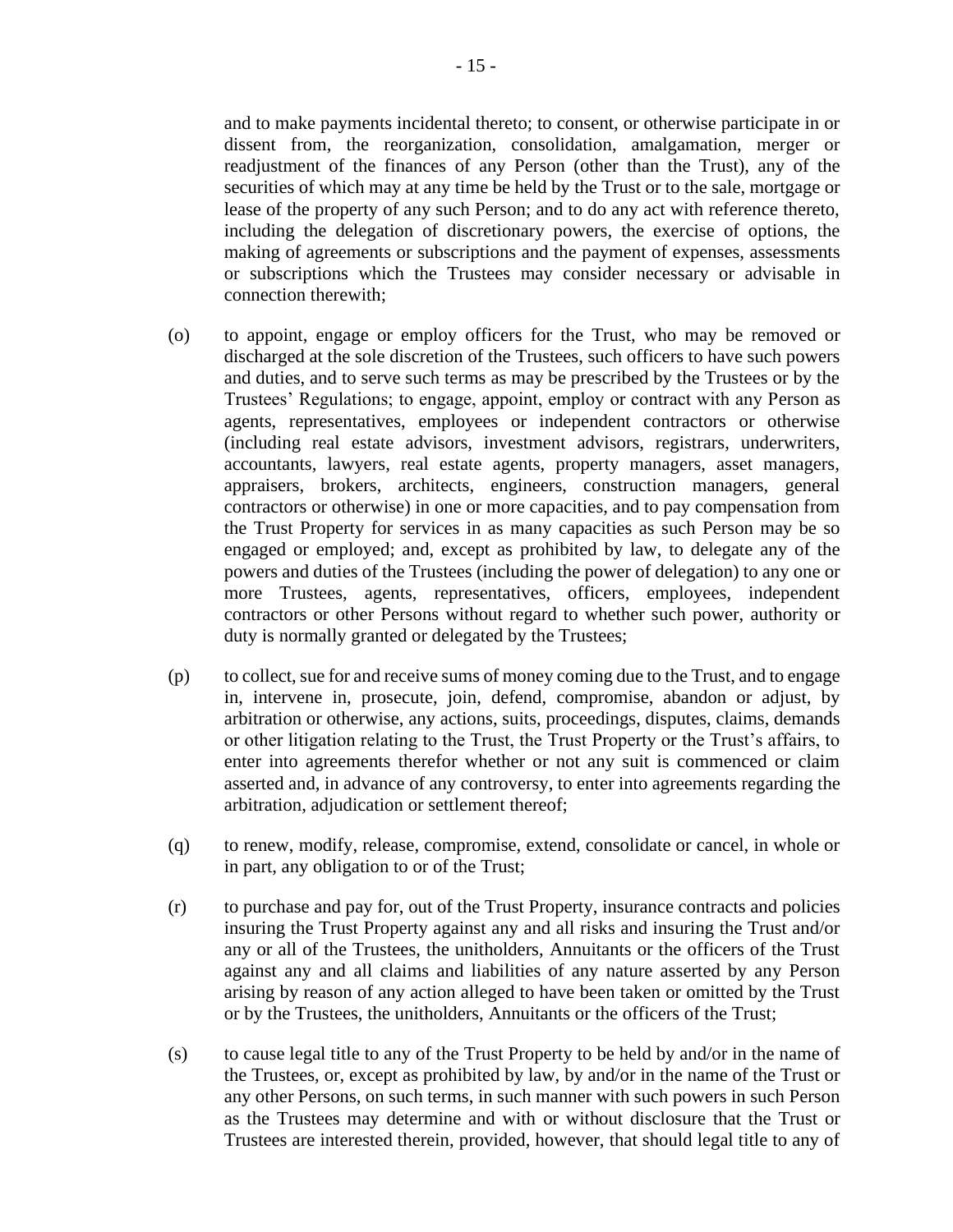the Trust Property be held by and/or in the name of any Person or Persons other than the Trust, the Trustees shall require such Person or Persons to execute a declaration of trust acknowledging that legal title to such property is held in trust for the benefit of, or for the account of, the Trust or its Subsidiaries;

- (t) to determine conclusively the allocation to capital, income or other appropriate accounts for all receipts, expenses, disbursements and Trust Property;
- (u) to authorize and, subject to any requisite regulatory or other approvals, issue different classes of REIT Units as the Trustees, in their sole discretion, may determine appropriate for the Trust;
- (v) to prepare, sign and file or cause to be prepared, signed and filed any prospectus, offering memorandum or similar document, and any amendment thereto and all agreements contemplated therein or ancillary thereto relating to or resulting from any offering of REIT Units or other securities issued or held by the Trust and to pay the cost thereof and related thereto out of the property of the Trust whether or not such offering is or was of direct benefit to the Trust or those Persons (if any) who were unitholders immediately prior to such offering;
- (w) to make or cause to be made application for the listing on any stock exchange of any REIT Units or other securities of the Trust, and to do all things which in the opinion of the Trustees may be necessary or desirable to effect or maintain such listing or listings;
- (x) to determine conclusively the value of any or all of the Trust Property from time to time and, in determining such value, to consider such information and advice as the Trustees, in their sole judgment, may deem material and reliable;
- (y) subject to obtaining all required regulatory approvals, to establish one or more distribution reinvestment plans, unit purchase plans, unit option plans or any other unit compensation, incentive plan or similar plan with respect to the Units; and
- (z) to do all such other acts and things as are incidental to the foregoing, and to exercise all powers that are necessary or useful to carry on the activities of the Trust, to promote any of the purposes for which the Trust is formed and to carry out the provisions of this Declaration of Trust.

### <span id="page-20-0"></span>**3.3 Further Powers of the Trustees**

The Trustees shall have the power to prescribe any form provided for or contemplated by this Declaration of Trust. The Trustees may make, adopt, amend, or repeal regulations containing provisions relating to the Trust, the conduct of its affairs, the rights or powers of the Trustees and the rights or powers of the unitholders or officers of the Trust, provided that such regulations shall not be inconsistent with applicable law or with this Declaration of Trust and not, in the opinion of the Trustees, prejudicial to the unitholders. The Trustees shall also be entitled to make any reasonable decisions, designations or determinations not inconsistent with law or with this Declaration of Trust which they may determine are necessary or desirable in interpreting, applying or administering this Declaration of Trust or in administering, managing or operating the Trust.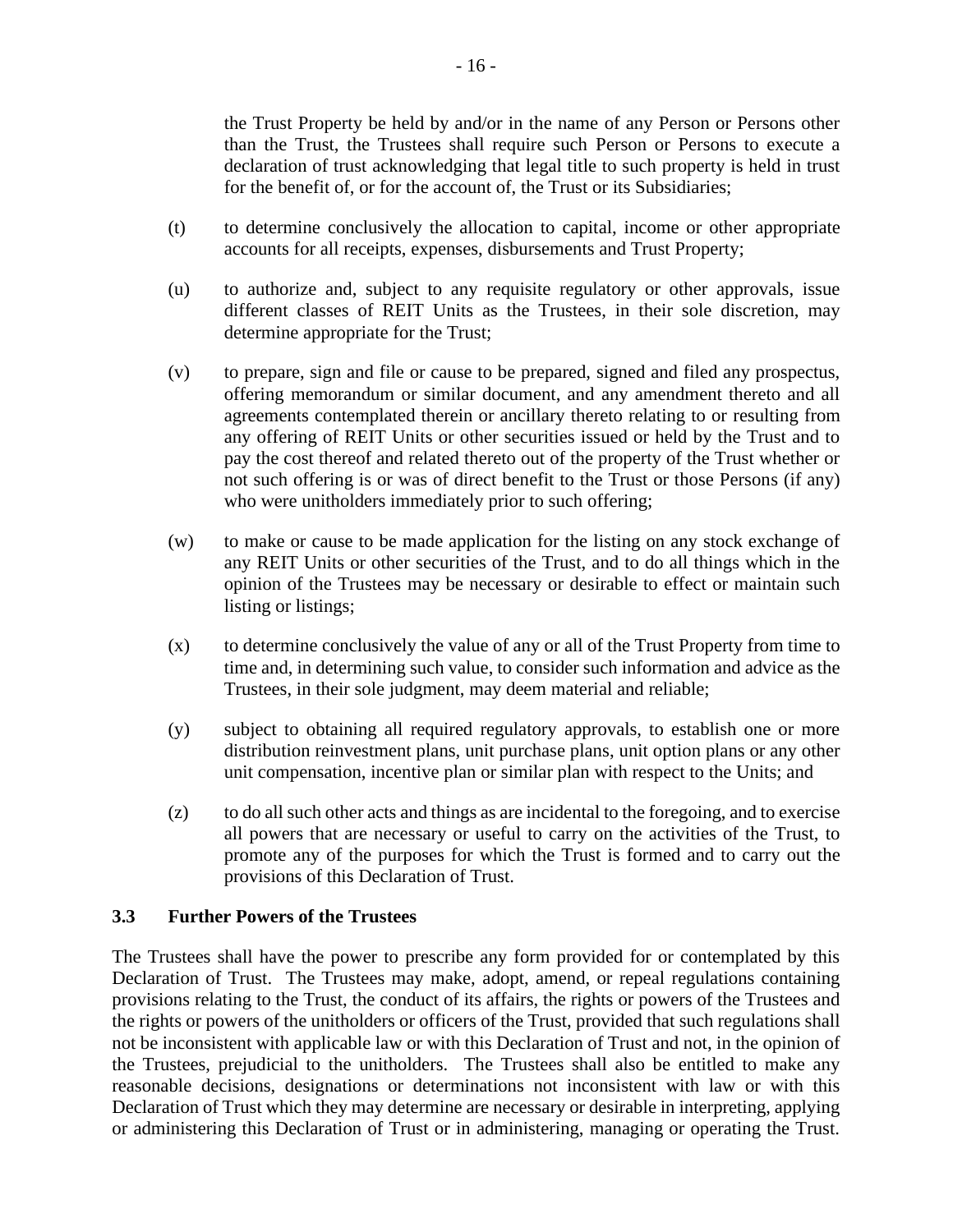To the extent of any inconsistency between this Declaration of Trust and any regulation, decision, designation or determination made by the Trustees, this Declaration of Trust shall prevail and such regulation, decision, designation or determination shall be deemed to be modified to eliminate such inconsistency. Any regulations, decisions, designations or determinations made in accordance with this Section shall be conclusive and binding upon all Persons affected thereby.

Subject to any agreement between the Trust and any Trustee, unless otherwise herein provided, the Trustees may from time to time in their sole discretion, appoint, employ, invest in, contract or deal with any Person including any Affiliate of any of them and any Person in which any one or more of them may be directly or indirectly interested and, without limiting the generality of the foregoing, any Trustee may purchase, hold, sell, invest in or otherwise deal with property of the same class and nature as may be held by the Trustees as Trust Property, whether for a Trustee's own account or for the account of another (in a fiduciary capacity or otherwise), without being liable to account therefor and without being in breach of its duties and responsibilities hereunder.

### <span id="page-21-0"></span>**3.4 Limitations on Powers**

[Intentionally deleted].

### <span id="page-21-1"></span>**3.5 Standard of Care**

The exclusive standard of care required of the Trustees in exercising their powers and carrying out their functions hereunder shall be that they exercise their powers and discharge their duties hereunder as Trustees honestly and in good faith with a view to the best interests of the Trust and the unitholders and, in connection therewith, that they exercise the care, diligence and skill that a reasonably prudent person would exercise in comparable circumstances. Unless otherwise required by law, no Trustee shall be required to give bond, surety or security in any jurisdiction for the performance of any duties or obligations hereunder. The Trustees in their capacity as Trustees shall not be required to devote their entire time to the affairs of the Trust.

### <span id="page-21-2"></span>**3.6 Reliance Upon Trustees**

Any Person dealing with the Trust in respect of any matters pertaining to the Trust Property and any right, title or interest therein or to securities of the Trust shall be entitled to rely on a certificate or statutory declaration (including a certificate or statutory declaration as to the passing of a resolution of the Trustees) executed by any single Trustee or, without limiting the foregoing, such other Person or Persons as may be authorized by the Trustees as to the capacity, power and authority of the Trustees or any such other Person or Persons to act for and on behalf and in the name of the Trust. No Person dealing with the Trustees shall be bound to see to the application of any funds or property passing into the hands or control of the Trustees. The receipt by or on behalf of the Trustees for monies or other consideration shall be binding upon the Trust.

### <span id="page-21-3"></span>**3.7 Determinations of Trustees Binding**

All determinations of the Trustees that are made in good faith with respect to any matters relating to the Trust, including whether any particular investment or disposition meets the requirements of this Declaration of Trust, shall be final and conclusive and shall be binding upon the Trust and all unitholders (and, where the unitholder is a Deferred Income Plan, registered pension fund or plan as defined in the Tax Act, or other similar fund or plan registered under the Tax Act, upon plan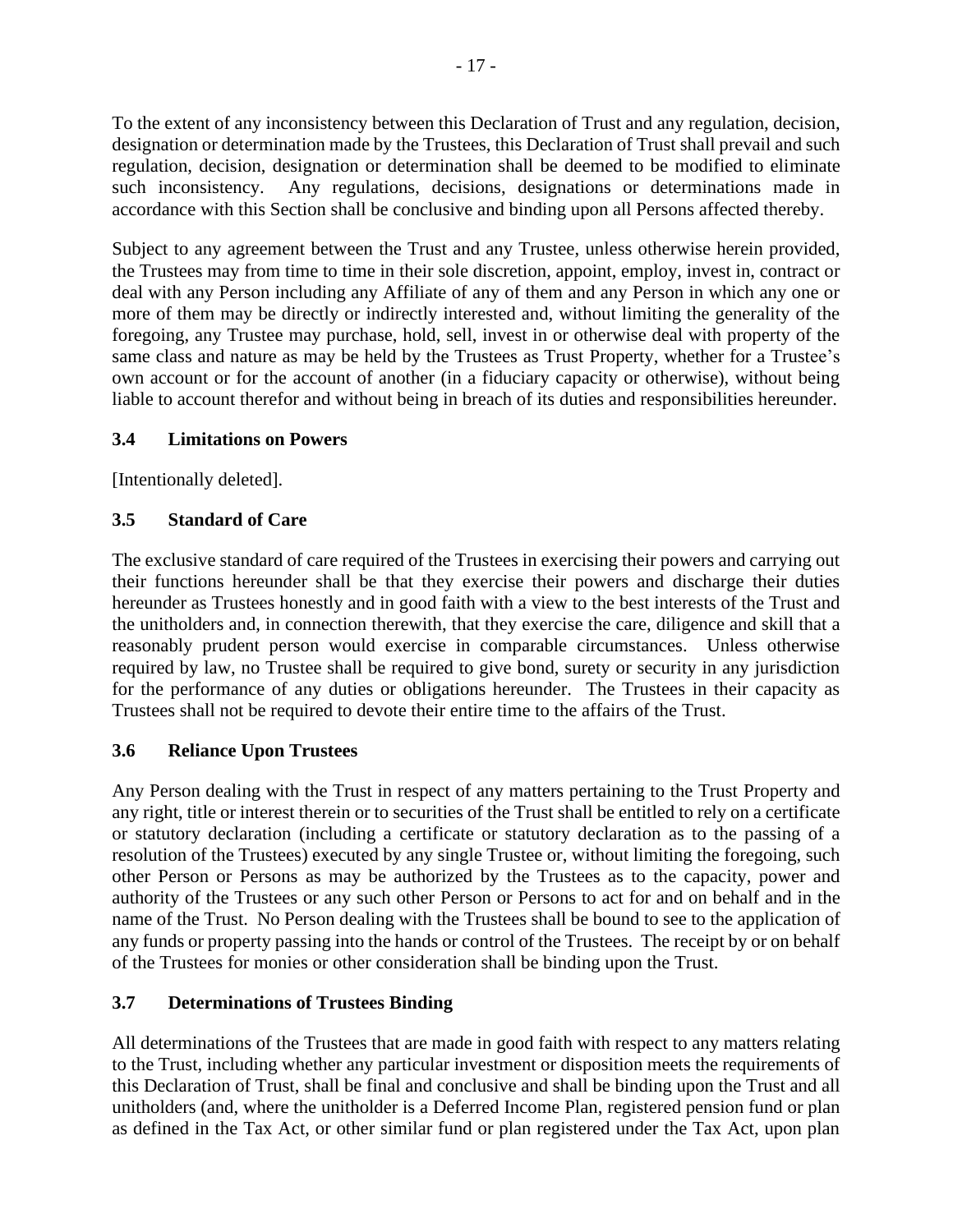beneficiaries and plan holders past, present and future) and REIT Units shall be issued and sold on the condition and understanding that any and all such determinations shall be binding as aforesaid.

### <span id="page-22-0"></span>**3.8 Conflict of Interest**

Except for agreements entered into on or before the Closing Date and/or the ownership of Units, Industrial LP Class A Units or Industrial LP Class B Units, a Trustee or an officer of the Trust shall disclose to the Trustees, in writing or by requesting to have it entered in the minutes of meetings of the Board of Trustees or of meetings of committees of the Trustees, the nature and extent of any interest that he or she has in a material contract or material transaction, whether made or proposed, with the Trust or any of its Subsidiaries, if the Trustee or officer: (i) is a party to the contract or transaction; (ii) is a director or an officer, or an individual acting in a similar capacity, of a party to the contract or transaction; or (iii) has a material interest in a party to the contract or transaction:

- <span id="page-22-1"></span>(a) the disclosure required in the case of a Trustee shall be made:
	- (i) at the meeting of the Board of Trustees or the applicable committee thereof, as the case may be, at which a proposed contract or transaction is first considered;
	- (ii) if the Trustee was not then interested in a proposed contract or transaction, at the first such meeting after he/she becomes so interested;
	- (iii) if the Trustee becomes interested after a contract is made or a transaction is entered into, at the first meeting after he/she becomes so interested; or
	- (iv) if an individual who is interested in a contract or transaction later becomes a Trustee, at the first such meeting after he/she becomes a Trustee;
- <span id="page-22-2"></span>(b) the disclosure required in the case of an officer of the Trust, who is not a Trustee, shall be made:
	- (i) forthwith after such officer becomes aware that the contract or transaction or proposed contract or transaction is to be considered or has been considered at a meeting of the Board of Trustees or the applicable committee thereof, as the case may be;
	- (ii) if such officer becomes interested after a contract is made or transaction is entered into, forthwith after such individual becomes aware that he/she has become so interested; or
	- (iii) if an individual who is interested in a contract or a transaction later becomes an officer of the Trust, forthwith after he/she becomes an officer of the Trust;
- (c) notwithstanding Subsections [3.8\(a\)](#page-22-1) and [3.8\(b\),](#page-22-2) if a material contract or material transaction, whether entered into or proposed, is one that, in the ordinary course of the affairs of the Trust, would not require approval by the Trustees or the unitholders, a Trustee or officer of the Trust shall disclose, in writing to the Trustees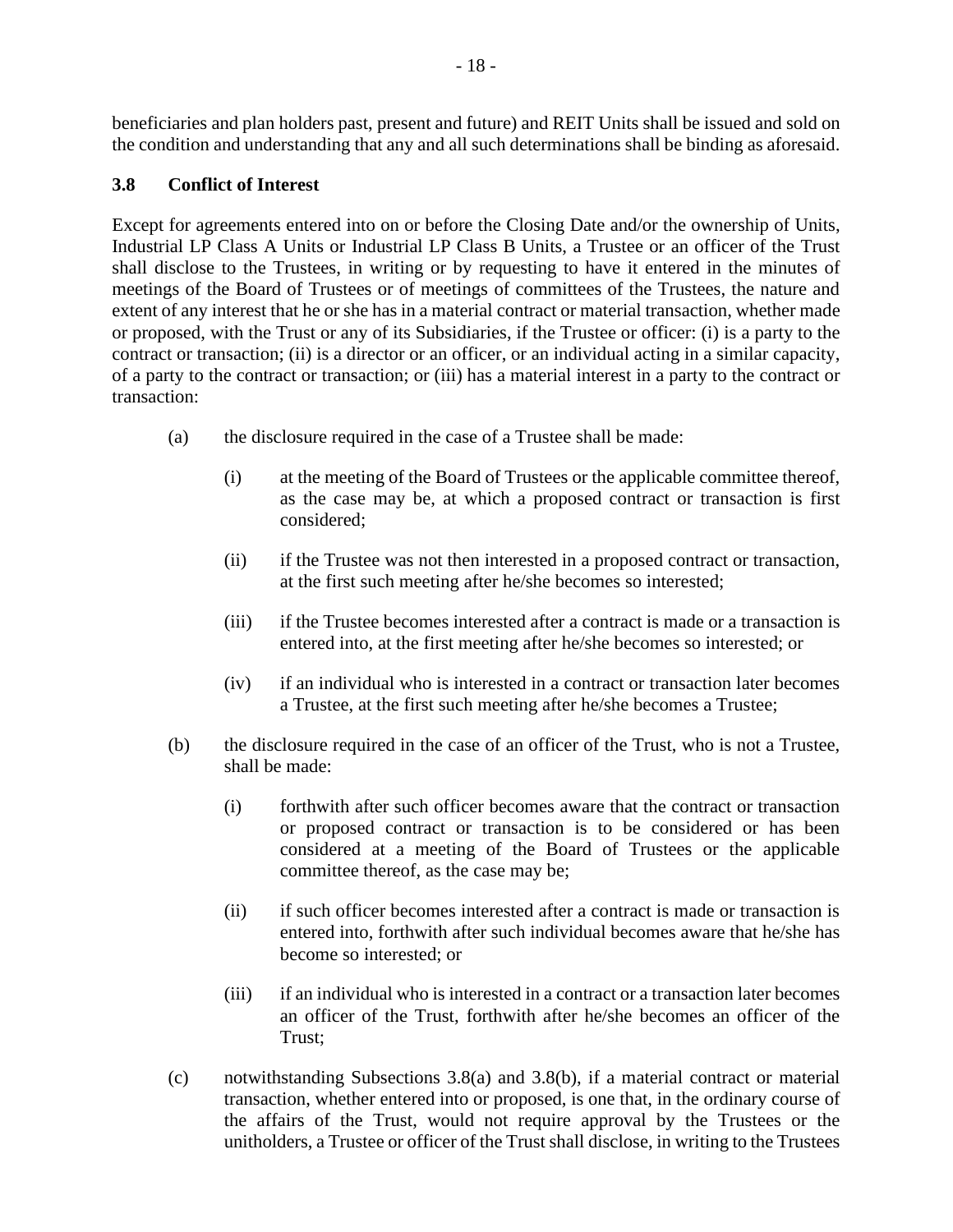or applicable committee thereof or request to have it entered into the minutes of meetings of the Board of Trustees or of the applicable committee thereof, the nature and extent of his or her interest immediately after he or she becomes aware of the contract or transaction;

- (d) a Trustee referred to in this Section [3.8](#page-22-0) shall not vote on any resolution to approve such contract or transaction unless the contract or transaction:
	- (i) relates primarily to his or her remuneration as a Trustee, officer, employee or agent of the Trust or a Subsidiary; or
	- (ii) is for indemnity under Section [13.1](#page-58-4) or the purchase of liability insurance;
- (e) for the purposes hereof, a general notice to the Trustees by a Trustee or an officer of the Trust disclosing that he/she is a director or officer of or has a material interest in a Person and is to be regarded as interested in any contract made or any transaction entered into with that Person, is a sufficient disclosure of interest in relation to any contract so made or transaction so entered into. In the event that a meeting of the unitholders is called to confirm or approve a contract or transaction which is the subject of a general notice to the Trustees, the nature and extent of the interest in the contract or transaction of the Persons giving such general notice shall be disclosed in reasonable detail in the notice calling such meeting of the unitholders or in any information circular to be provided by this Declaration of Trust or by law;
- <span id="page-23-0"></span>(f) where a material contract is made or a material transaction is entered into between the Trust and a Trustee or an officer of the Trust, or between the Trust and another Person in which a Trustee or an officer of the Trust has a material interest:
	- (i) such Trustee or officer of the Trust is not accountable to the Trust or to the unitholders for any profit or gain realized from the contract or transaction; and
	- (ii) the contract or transaction is neither void nor voidable,

by reason only of that relationship or by reason only that such Trustee or officer is present at or is counted to determine the presence of a quorum at the meeting of the Board of Trustees or the applicable committee thereof, as the case may be, that authorized the contract or transaction, if such Trustee or officer of the Trust disclosed his/her interest in accordance with this Section [3.8,](#page-22-0) and the contract or transaction was reasonable and fair to the Trust at the time it was approved;

<span id="page-23-1"></span>(g) notwithstanding anything in this Section, but without limiting the effect of Subsection [3.8\(f\),](#page-23-0) a Trustee or an officer of the Trust, acting honestly and in good faith, is not accountable to the Trust or to the unitholders for any profit or gain realized from any such contract or transaction by reason only of his/her holding such office or position, and the contract or transaction, if it was reasonable and fair to the Trust at the time it was approved or confirmed, is not by reason only of such Trustee's or officer's interest therein void or voidable, where: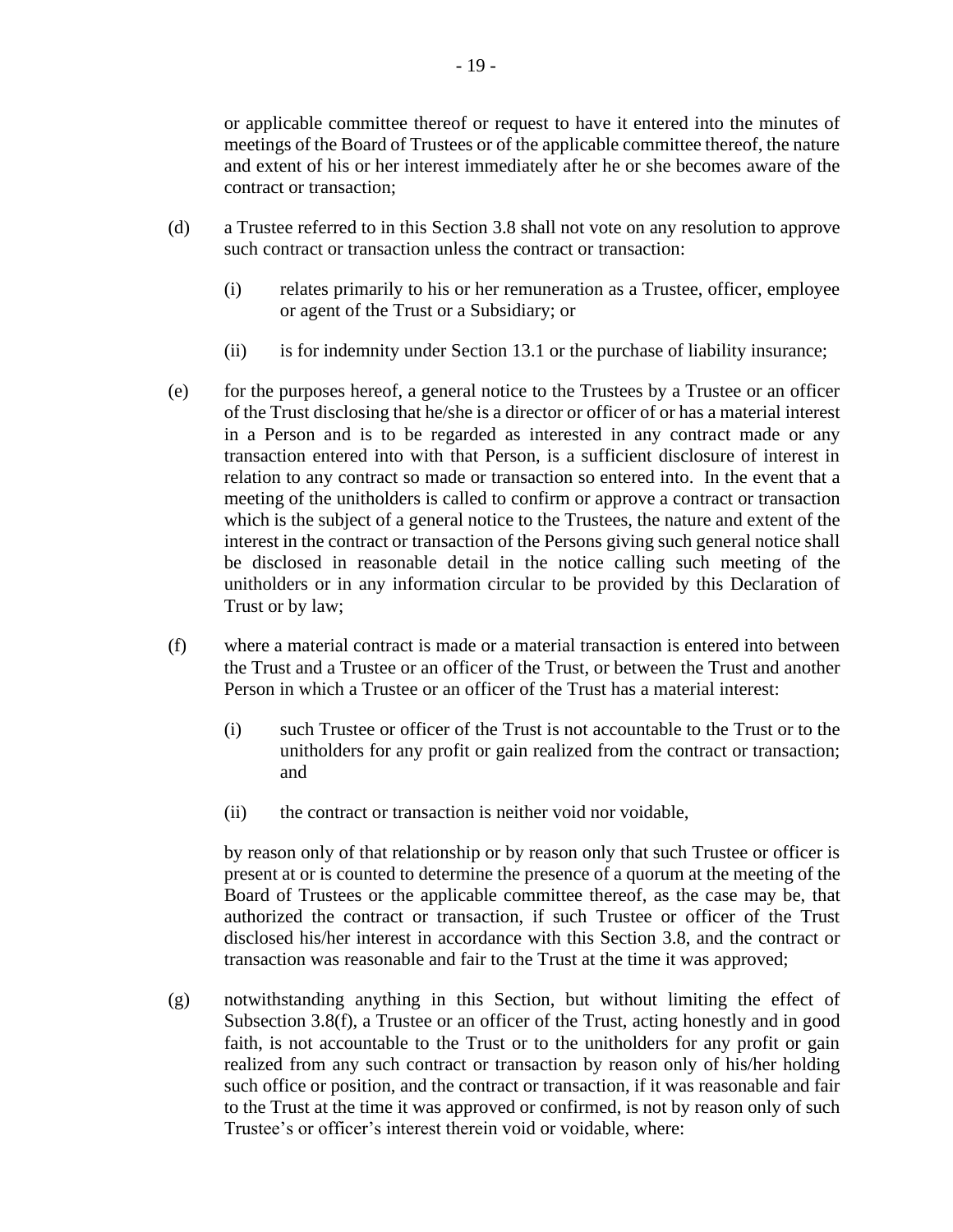- (i) the contract or transaction is confirmed or approved at a meeting of the unitholders duly called for that purpose; and
- (ii) the nature and extent of such Person's interest in the contract or transaction are disclosed in reasonable detail in the notice calling the meeting or in any information circular to be provided by this Declaration of Trust or by law; and
- (h) subject to Subsections [3.8\(f\)](#page-23-0) and [3.8\(g\),](#page-23-1) where a Trustee or an officer of the Trust fails to disclose his/her interest in a material contract or transaction in accordance with this Declaration of Trust or otherwise fails to comply with this Section [3.8,](#page-22-0) the Trustees or any unitholder, in addition to exercising any other rights or remedies in connection with such failure exercisable at law or in equity, may apply to a court for an order setting aside the contract or transaction and directing that such Trustee or officer account to the Trust for any profit or gain realized.

### <span id="page-24-0"></span>**3.9 Independent Trustee Matters**

Notwithstanding anything herein to the contrary, in addition to requiring the approval of a majority of the Trustees, the approval of not less than a majority of the Independent Trustees holding office at such time who have no interest in the matter (given by vote at a meeting of Independent Trustees or by written consent) shall be required with respect to any decision:

- (a) to make any material change to the Europe Asset Management Agreement, the North America Asset Management Agreement or the Services Agreement or to make any increase in the fees payable thereunder (or any change thereto which has the effect of increasing the fees payable thereunder), or to terminate the Asset Management Agreement or the Services Agreement;
- (b) to enter into any agreement or transaction in which any Related Party has a material interest or to make a material change to any such agreement or transaction;
- (c) to approve or enforce any agreement entered into by the Trust or any of its Subsidiaries with a Related Party;
- (d) to permit any of the Trust's Subsidiaries to acquire any real or other property in which a Related Party has an interest or to sell any interest in any real or other property to a Related Party; and
- (e) to make or prosecute any claim by or against any Related Party.

### **ARTICLE 4 INVESTMENT GUIDELINES AND OPERATING POLICIES**

### <span id="page-24-2"></span><span id="page-24-1"></span>**4.1 Investment Guidelines**

Notwithstanding anything contained herein to the contrary, the Trust Property may be invested only in accordance with the following investment guidelines and the Trust shall not permit any of its Subsidiaries to conduct its operations and affairs other than in accordance with the following investment guidelines: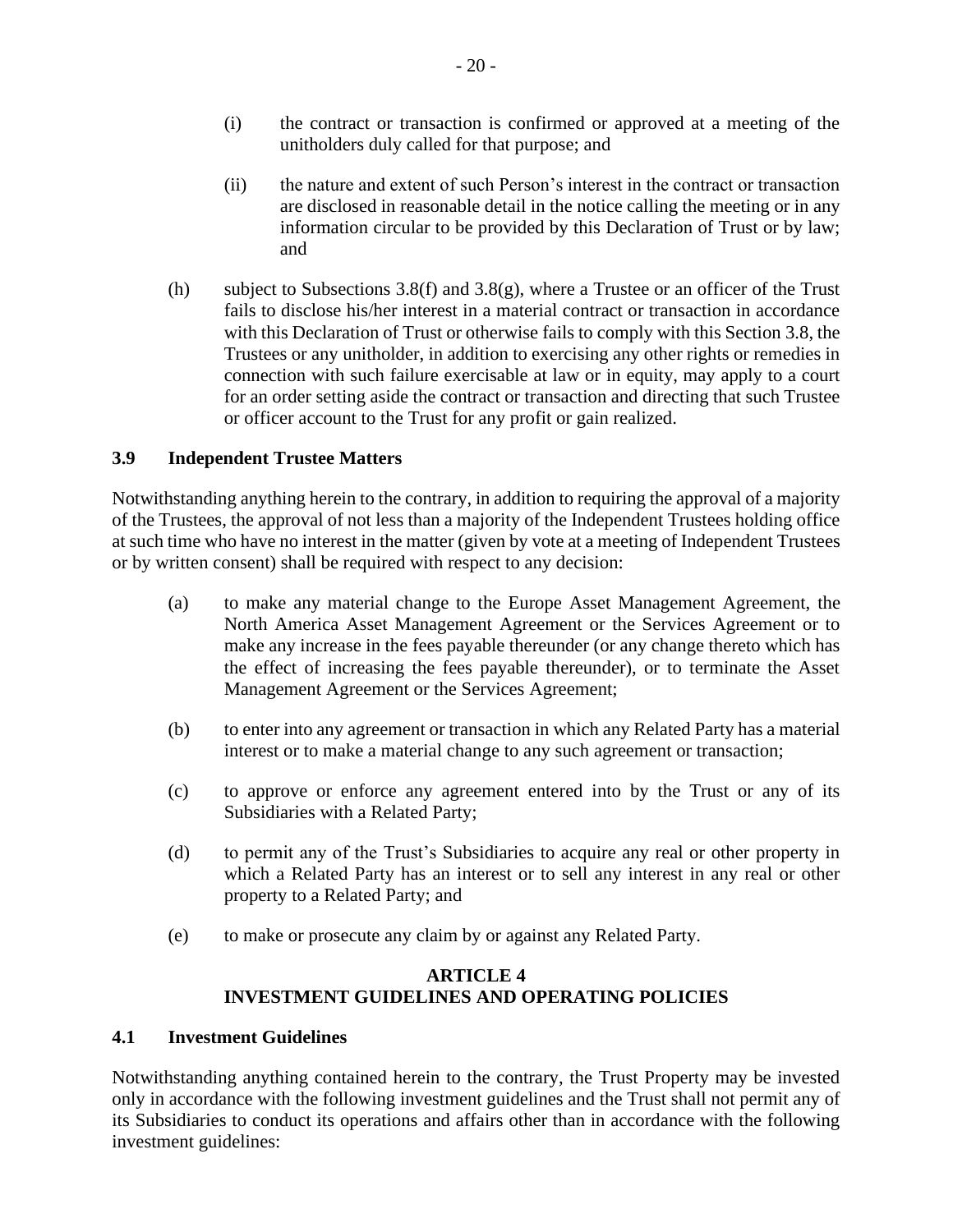- (a) the Trust shall only invest in units, Notes or other securities of its Subsidiaries, amounts receivable in respect of such units, Notes or other securities, cash and similar deposits in a Canadian chartered bank or trust company and, subject to the limitations set out in Subsection 4.1(b) such other investments as the Trustees deem advisable from time to time;
- (b) the Trust shall not make, or permit any of its Subsidiaries to make, and Subsidiaries of the Trust will not make, any investment that could result in:
	- (i) the Units being disqualified for investment by Deferred Income Plans;
	- (ii) the Trust and any of its Subsidiaries being liable under the Tax Act to pay a tax imposed under either paragraph 122(1)(b), subsection 197(2) or Part XII.2 of the Tax Act; or
	- (iii) the Trust ceasing to qualify as a "mutual fund trust" or "real estate investment trust" for purposes of the Tax Act;
- (c) subject to the qualifications set out in Subsection 4.1(g), Subsidiaries of the Trust will focus their investment activities on industrial revenue producing properties; provided, however, Subsidiaries of the Trust may invest in other classes of real properties if the Trustees determine that it is in the best interests of the Trust to do so;
- (d) subject to the qualifications set out in Subsection 4.1(g), Subsidiaries of the Trust will not invest in or acquire securities of a Canadian real estate investment trust unless:
	- (i) the activities of the real estate investment trust are focused on acquiring, holding, maintaining, improving, leasing or managing revenue producing properties; and
	- (ii) in the case of any proposed investment or acquisition which would result in Subsidiaries of the Trust owning beneficially more than 10% of the outstanding units of such real estate investment trust (the "acquired trust"), the investment is made for the purpose of subsequently effecting the merger or combination of the business and assets of the Subsidiaries and the acquired trust or for otherwise ensuring that the Subsidiaries will control the business and operations of the acquired trust;
- (e) Subsidiaries of the Trust will not lease or sublease to any Person any real property, premises or space where that Person and its Affiliates would, after the contemplated lease or sublease, be leasing or subleasing real property, premises or space having a fair market rental rate in excess of 15% of our Adjusted Unitholders' Equity;
- (f) Subsidiaries of the Trust shall not invest in raw land (except for the acquisition of properties adjacent to their existing properties for the purpose of renovation or expansion of existing facilities where the total cost of all such investments does not exceed 5% of Adjusted Unitholders' Equity); and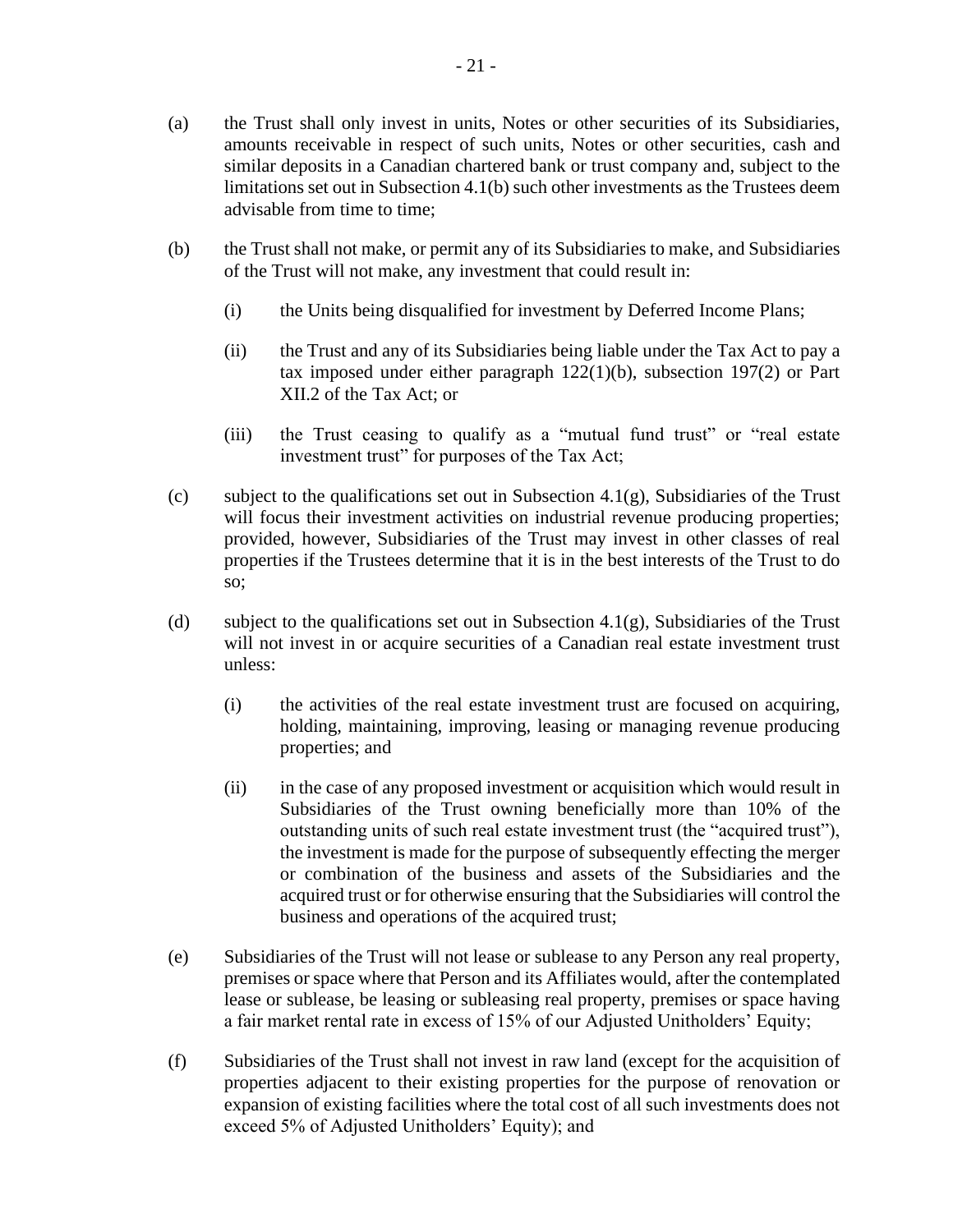(g) Subsidiaries of the Trust may invest an amount (which, in the case of an amount invested to acquire real property, is the purchase price less the amount of any indebtedness assumed or incurred by us and secured by a mortgage on such property) up to 25% of Adjusted Unitholders' Equity in investments or transactions which do not otherwise comply with our investment guidelines, so long as the investment does not contravene subsection (b) set out above.

For the purpose of the foregoing restrictions, the assets, liabilities and transactions of a Person in which the Trust or any of its Subsidiaries has an interest will be deemed to be those of the Trust on a proportionate consolidated basis. In addition, any references in the foregoing to an investment in real property will be deemed to include an investment in a joint venture arrangement that holds real property.

### <span id="page-26-0"></span>**4.2 Operating Policies**

The operations and affairs of the Trust shall be conducted in accordance with the following operating policies and the Trust shall not permit any of its Subsidiaries to conduct its operations and affairs other than in accordance with the following policies:

- (a) (i) any written instrument creating an obligation which is or includes the granting by the REIT of a mortgage; or (ii) to the extent the Trustees determine to be practicable and consistent with their fiduciary duty to act in the best interests of the Trust and the unitholders, any written instrument which in the sole judgment of the Trustees creates a material obligation of the Trust; must, in each case, contain a provision or be subject to an acknowledgement to the effect that the obligation being created is not personally binding upon, and that resort will not be had to, nor will recourse or satisfaction be sought from the private property of any of the Trustees, unitholders, Annuitants or beneficiaries under a plan of which a unitholder acts as a Trustee or carrier or officers, employees or agents of the Trust, but that only property of the Trust or a specific portion thereof will be bound;
- (b) the Trust shall only guarantee the obligations of its wholly-owned Subsidiaries (other than any wholly-owned Subsidiaries that are general partners in partnerships that are not wholly-owned by the Trust), except that the Trust may guarantee the obligations of any other Person that is not a wholly-owned Subsidiary of the Trust (and may guarantee the obligations of a Subsidiary that is a general partner in a partnership that is not wholly-owned by the Trust) if the Trust has received a legal opinion that the guarantee by the Trust of the obligations of such other Person should not cause the Trust to cease to qualify as a "mutual fund trust" for the purposes of the Tax Act;
- <span id="page-26-1"></span>(c) Subsidiaries of the Trust shall not enter into any transaction involving the purchase of lands or land and improvements thereon and the leasing thereof back to the vendor where the fair market value net of encumbrances of the property being leased to the vendor together with all other property being leased by Subsidiaries of the Trust to the vendor and its Affiliates is in excess of 15% of Adjusted Unitholders' Equity;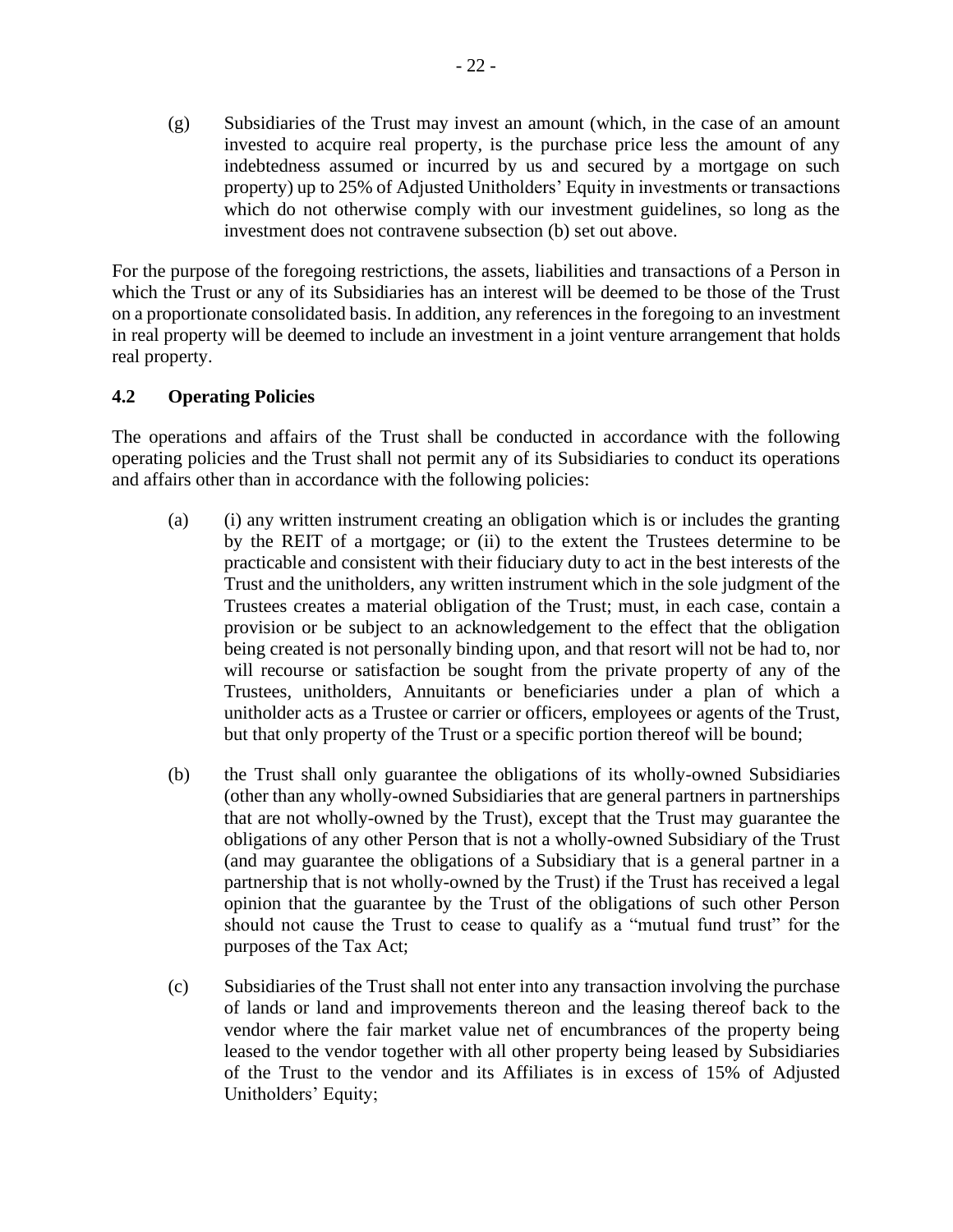- (d) the limitation referred to in Subsection [4.2\(c\)](#page-26-1) will not apply where the lessee or sublessee is, or where the lease or sublease is guaranteed by:
	- (i) the Government of Canada, the Government of the United States, the Government of any province or territory of Canada, any state of the United States, any municipality or city in Canada or the United States, or any agency or crown corporation thereof;
	- (ii) any corporation which has securities outstanding that have received and continue to hold an investment grade rating from a recognized credit rating agency at the time the lease or sublease is entered into, or at the time other satisfactory leasing or pre-leasing arrangements were entered into that is not less than A low or its equivalent; or
	- (iii) a Canadian chartered bank or a trust company or insurance company registered or licensed federally or under the laws of a province of Canada;
- (e) Subsidiaries of the Trust may engage in construction or development of real property provided such real property meets the Trust's investment guidelines and operating policies;
- (f) title to each real property shall be held by and registered in the name of a Subsidiary of the Trust or a corporation or other entity wholly-owned, directly or indirectly, by a Subsidiary of the Trust or jointly-owned, directly or indirectly, by a Subsidiary of the Trust with joint venturers; provided that where land tenure will not provide fee simple title, a Subsidiary of the Trust or a corporation or other entity whollyowned, directly or indirectly, by a Subsidiary of the Trust or jointly-owned, directly or indirectly, by a Subsidiary of the Trust with joint venturers will hold a land lease as appropriate under the land tenure system in the relevant jurisdiction;
- (g) Subsidiaries of the Trust have conducted environmental and other diligence, as is commercially reasonable in the circumstance, on each real property the Trust or Industrial LP intend to acquire with respect to the physical condition thereof, including required capital replacement programs;
- (h) Subsidiaries of the Trust will obtain and maintain at all times insurance coverage in respect of potential liabilities of Subsidiaries of the Trust and the accidental loss of value of the assets of Subsidiaries of the Trust from risks, in amounts, with such insurers, and on such terms as the Trustees consider appropriate, taking into account all relevant factors including the practices of owners of comparable properties;
- (i) Subsidiaries of the Trust will have conducted a phase I environmental site assessment of each real property to be acquired by it and, if the phase I environmental site assessment report recommends that further environmental site assessments be conducted, Subsidiaries of the Trust shall have conducted such further environmental site assessments, in each case by an independent and experienced environmental consultant; such site assessment as a condition to any acquisition shall be satisfactory to Industrial LP; and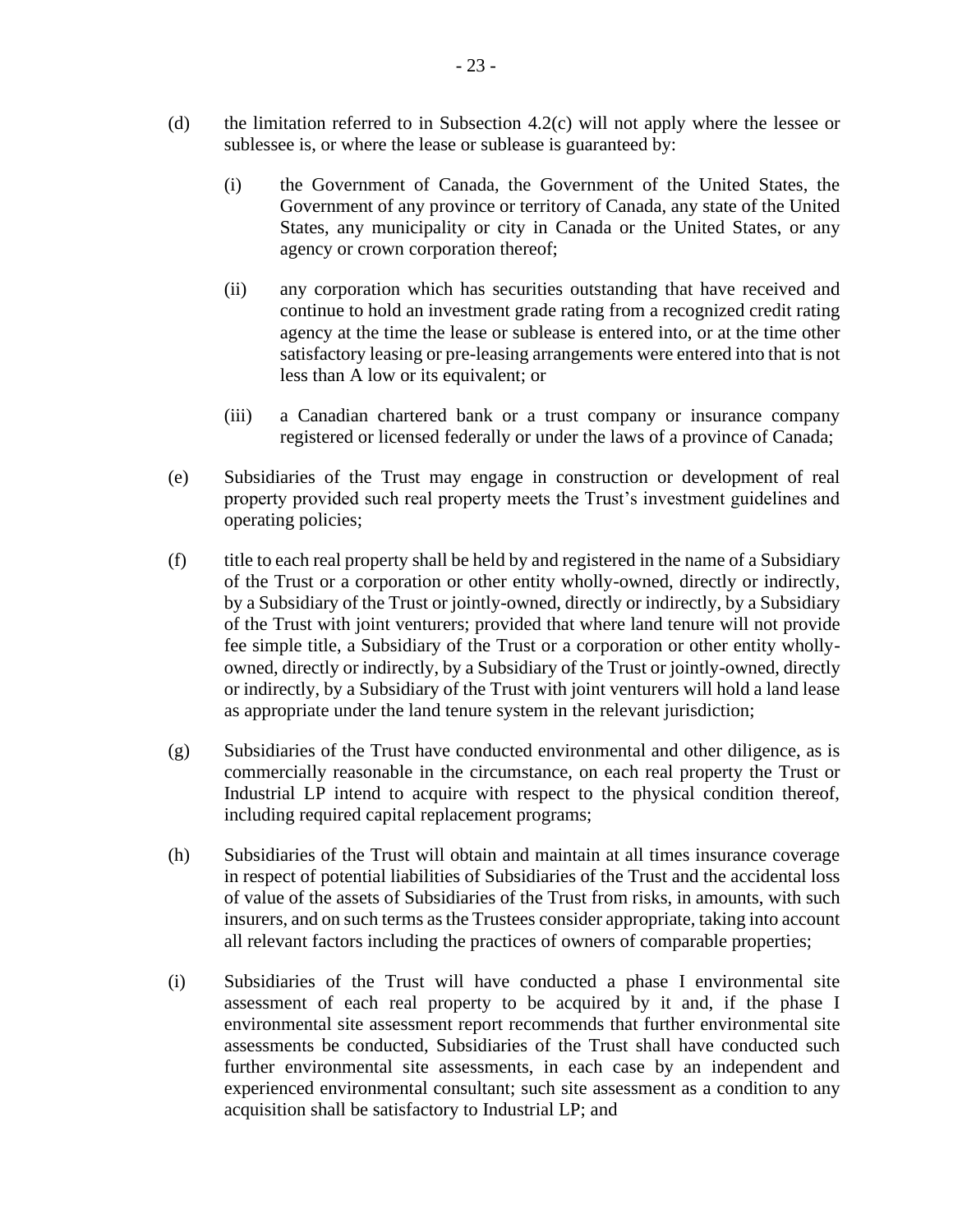(j) Subsidiaries of the Trust will maintain an interest coverage ratio of no less than 1.4 times. The interest coverage ratio is calculated as net operating income from continuing operations, plus interest and fee income, less general and administrative expense from continuing operations, including equity accounted investments, divided by interest expense on debt. When calculating the interest coverage ratio, the results of equity accounted investments using proportionate consolidation at its ownership level shall be included.

For the purpose of the foregoing policies, the assets, liabilities and transactions of a Person in which the Trust or any of its Subsidiaries has an interest will be deemed to be those of the Trust on a proportionate consolidated basis. In addition, any references in the foregoing to investment in property will be deemed to include an investment in a joint venture arrangement.

### <span id="page-28-0"></span>**4.3 Amendments to Investment Guidelines and Operating Policies**

Subject to Sections [4.4](#page-28-1) and [11.1,](#page-55-3) any of the investment guidelines set forth in Section [4.1](#page-24-2) may be amended by the vote of at least a two-thirds majority of the votes cast at a meeting of the unitholders called for that purpose. Subject to Section [11.1,](#page-55-3) the operating policies set forth in Section [4.2](#page-26-0) may be amended by the vote of at least a majority of the votes cast at a meeting of the unitholders called for that purpose.

### <span id="page-28-1"></span>**4.4 Regulatory Matters**

If at any time a government or regulatory authority having jurisdiction over the Trust or any Trust Property shall enact any law, regulation or requirement which is in conflict with any investment guideline of the Trust then in force, such restriction in conflict shall, if the Trustees on the advice of legal counsel to the Trust so resolve, be deemed to have been amended to the extent necessary to resolve any such conflict and, notwithstanding anything to the contrary herein contained, any such resolution of the Trustees shall not require the prior approval of the unitholders.

### <span id="page-28-2"></span>**4.5 Operating Plan**

<span id="page-28-3"></span>The Trustees shall, at least on an annual basis, approve an investment and operating plan for the ensuing period.

### **ARTICLE 5 UNITS**

### <span id="page-28-4"></span>**5.1 REIT Units**

The units of the Trust shall be divided into two classes described and designated as "Units" and "Special Trust Units" (collectively, the "**REIT Units**"), which shall be entitled to the respective rights and subject to the limitations, restrictions and conditions set out in this Declaration of Trust. In addition, Preferred Units may from time to time be created and issued in one or more classes (each of which may be comprised of unlimited series). Before the issuance of Preferred Units of a series, the Board of Trustees will execute an amendment to this Declaration of Trust (which may be in the form of an amended and restated declaration of trust) containing a description of such series, including the designations, rights, privileges, restrictions and conditions determined by the Board of Trustees, and the class of Preferred Units of which such series is a part. Only after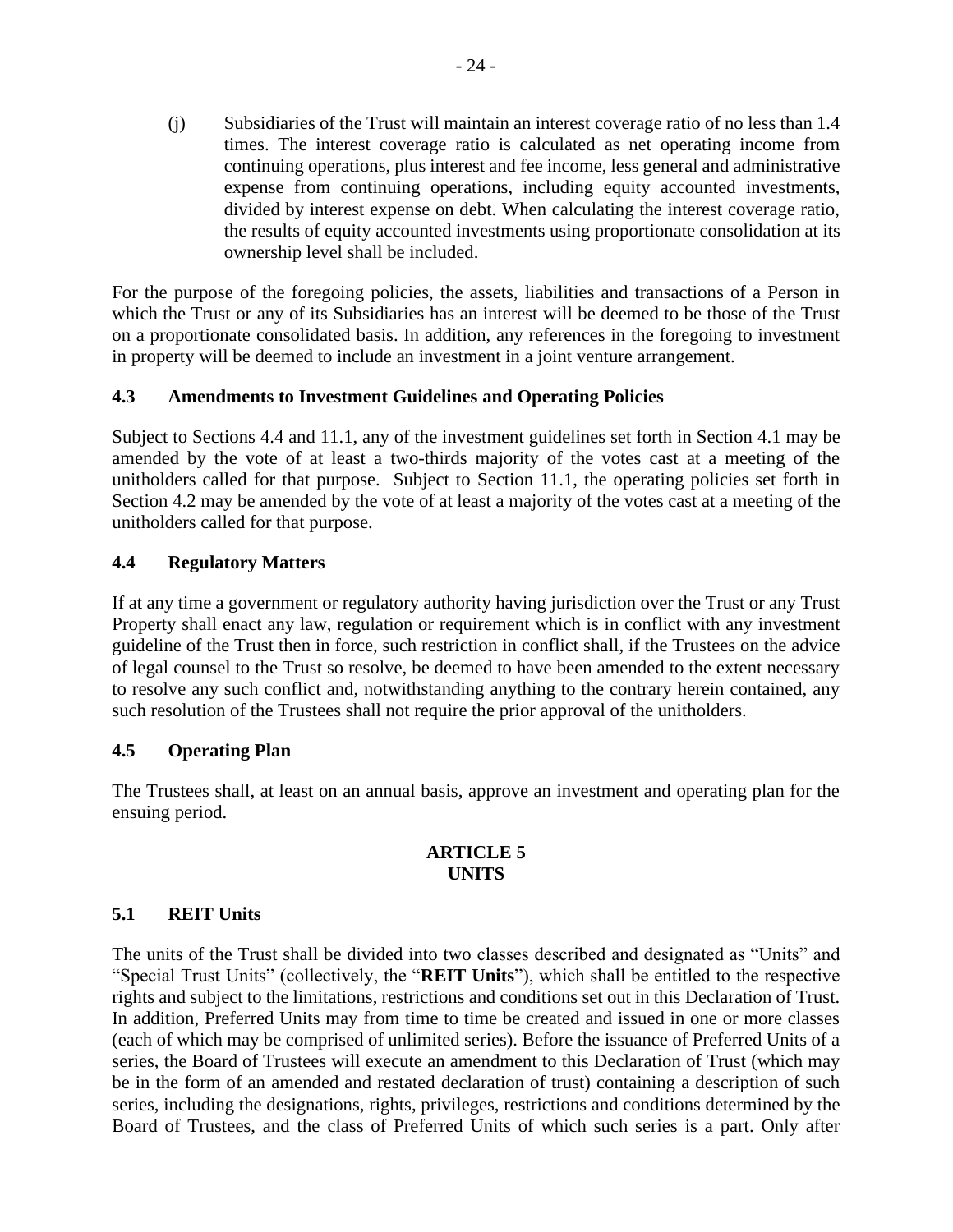Preferred Units of a class have been created pursuant to the execution of such an amendment will such class become a class of REIT Units under this Declaration of Trust.

The number of REIT Units which the Trust may issue is unlimited. REIT Units shall be issued only as fully paid and non-assessable units. Each REIT Unit when issued shall vest indefeasibly in the holder thereof. The issued and outstanding REIT Units may be subdivided or consolidated from time to time by the Trustees with the approval of a majority of the unitholders, or as otherwise provided in Section [5.7.](#page-31-0)

### <span id="page-29-0"></span>**5.2 Units**

Each Unit shall confer the right to one vote at all meetings of unitholders and to participate *pro rata* in any distributions by the Trust, whether of Income of the Trust, Net Realized Capital Gains of the Trust or other amounts, and, in the event of termination or winding up of the Trust, in the net Trust Property remaining after satisfaction of all liabilities. The Units shall rank among themselves equally and rateably without discrimination, preference or priority.

### <span id="page-29-1"></span>**5.3 Special Trust Units**

The Special Trust Units shall have attached thereto the following attributes:

- (a) Special Trust Units shall only be issued in connection with or in relation to the issuance of Exchangeable Securities. A Special Trust Unit shall be issued in tandem with the Exchangeable Securities issued and shall be used to provide voting rights with respect to the Trust to holders of Exchangeable Securities. Each Special Trust Unit shall entitle the holder of record thereof to a number of votes at all meetings of unitholders or in respect of any written resolution of the unitholders equal to the number of Units which may be obtained upon the surrender of the Exchangeable Securities to which the Special Trust Units relate.
- (b) Concurrently with the issue of the Special Trust Units, the Trust shall enter into the Exchange and Support Agreement.
- (c) The holder of a Special Trust Unit shall not be entitled to participate in any distributions by the Trust, whether of Income of the Trust, Net Realized Capital Gains of the Trust or other amounts.
- (d) In the event of liquidation, dissolution or winding up of the Trust, the holder of a Special Trust Unit shall not be entitled to any amount.
- (e) Special Trust Units shall not be transferable separately from the Exchangeable Securities issued in tandem with them, and, upon any permitted transfer of such Exchangeable Securities, such Special Trust Units shall automatically be transferred to the transferee of such Exchangeable Securities.
- (f) As Exchangeable Securities are surrendered for Units or redeemed or purchased for cancellation, the corresponding Special Trust Units shall automatically be cancelled. Following such cancellation, such Special Trust Units shall no longer be outstanding and may not be reissued.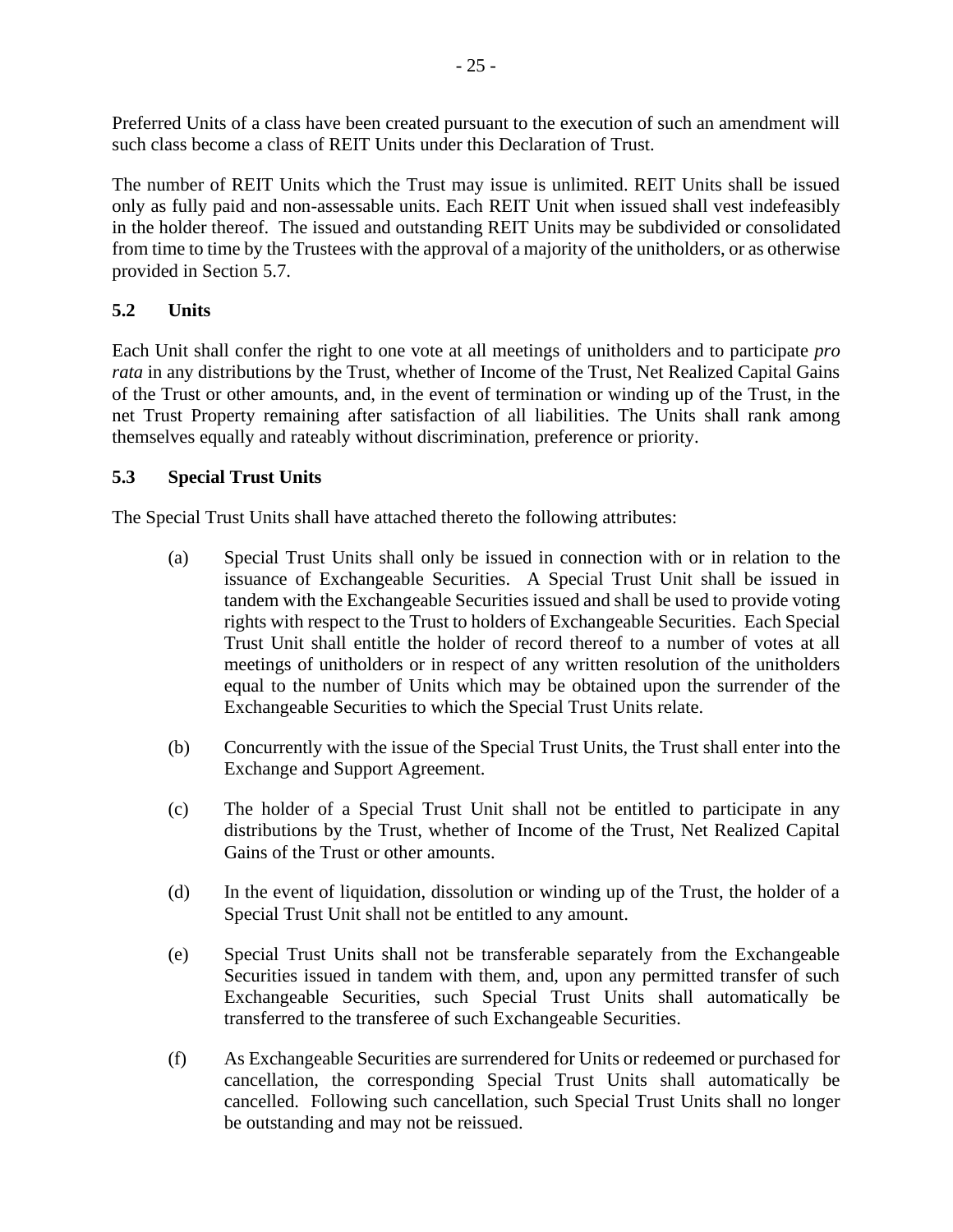(g) The Special Trust Units shall have no economic entitlement nor beneficial interest in the Trust or the Trust Property.

### <span id="page-30-0"></span>**5.4 Preferred Units**

The Board of Trustees may fix from time to time before such issue the number of Preferred Units which is to comprise each class and series and the designation, rights, privileges, restrictions and conditions attaching to each class and series of Preferred Units including, without limiting the generality of the foregoing, any voting rights, the rate or amount of distributions (which may be cumulative or non-cumulative and variable or fixed) or the method of calculating distributions, the dates of payment thereof, the terms and conditions of redemption, purchase and conversion, if any, any rights on the liquidation, dissolution or winding-up of the Trust, and any sinking fund or other provisions.

The Preferred Units of each class and series shall, with respect to the payment of distributions (other than distributions paid solely through the distribution of additional Units or Special Trust Units) and the distribution of assets of the Trust or return of capital in the event of liquidation, dissolution or winding-up of the Trust, whether voluntary or involuntary, or any other return of capital or distribution of assets of the Trust among its Unitholders for the purpose of winding-up its affairs, be entitled to preference over the Units ranking by their terms junior to the Preferred Units. The Preferred Units of any series may also be given such other preferences, not inconsistent with this Declaration of Trust, over the Units ranking by their terms junior to the Preferred Units.

If any cumulative distributions or amounts payable on the return of capital in respect of a class or series of Preferred Units are not paid in full, all classes and series of Preferred Units of equal ranking shall participate rateably in respect of accumulated distributions and return of capital, based on the accumulated distributions and return of capital of a class and series of Preferred Units as a proportion of the accumulated distributions and return of capital of all classes and series of Preferred Units of equal ranking.

### <span id="page-30-1"></span>**5.5 Allotment and Issue of REIT Units**

The Trustees may allot and issue REIT Units at such time or times and in such manner (including pursuant to any plan from time to time in effect relating to reinvestment by the unitholders of distributions of the Trust in REIT Units) and to such Person, Persons or class of Persons as the Trustees in their sole discretion shall determine, except that Special Trust Units shall only be issued in connection with the issuance of Exchangeable Securities. The price or value of the consideration for which REIT Units may be issued and the terms and conditions of issuance of the REIT Units shall be determined by the Trustees (who, for certainty, may delegate such authority to an officer of the Trust), generally (but not necessarily) in consultation with firms who may act as underwriters or agents in connection with offerings of REIT Units. In the event that REIT Units are issued in whole or in part for consideration other than money, the resolution of the Trustees allotting and issuing such REIT Units shall express the fair equivalent in money of the other consideration received.

### <span id="page-30-2"></span>**5.6 Consideration for REIT Units**

No REIT Unit shall be issued other than as a fully paid and non-assessable unit. A REIT Unit shall not be fully paid until the consideration therefor has been received in full by or on behalf of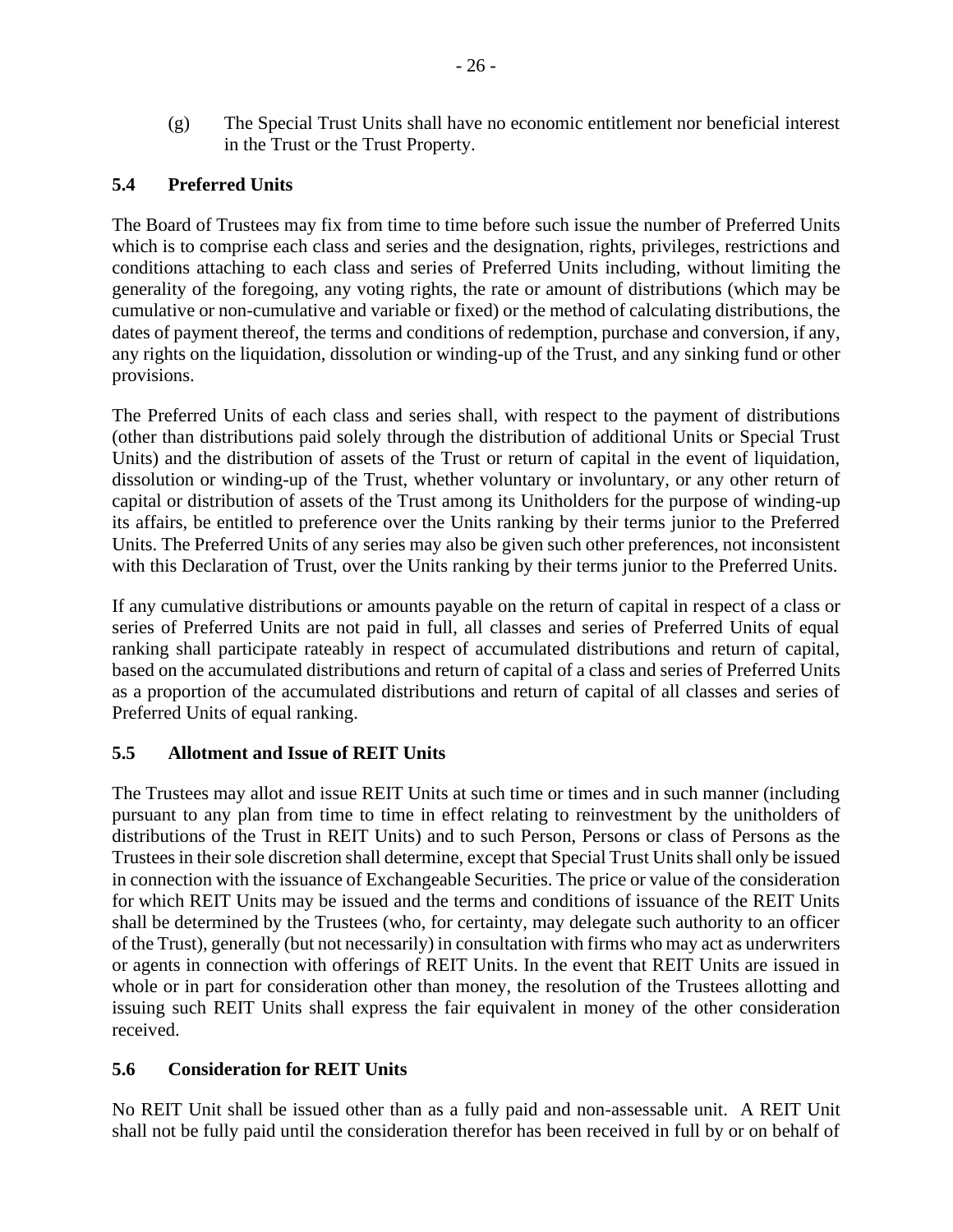the Trust. The consideration for any REIT Unit shall be paid in money or in property or in past services received by the Trust that are not less in value than the fair equivalent of the money that the Trust would have received if the REIT Unit had been issued for money. In determining whether property or past services are the fair equivalent of consideration paid in money, the Trustees may take into account reasonable charges and expenses of organization and reorganization and payments for property and past services reasonably expected to benefit the Trust.

### <span id="page-31-0"></span>**5.7 Consolidation of Each Series of Units and Fractional Units**

- (a) Immediately after any pro rata distribution of additional Units to all unitholders, pursuant to Subsection [9.3\(b\),](#page-54-4) the number of outstanding Units will automatically be consolidated such that each such holder will hold after the consolidation the same number of Units as such holder held before the distribution of additional Units. In this case, each Unit certificate representing the number of Units prior to the distribution of additional Units is deemed to represent the same number of Units after the non-cash distribution of additional Units and the consolidation.
- (b) Notwithstanding the foregoing, where tax is required to be withheld from a Unitholder's share of the distribution, the consolidation will result in such Unitholder holding that number of Units equal to (i) the number of Units held by such Unitholder prior to the distribution plus the number of Units received by such Unitholder in connection with the distribution (net of the number of whole and part Units withheld on account of withholding taxes) multiplied by (ii) the fraction obtained by dividing the aggregate number of Units outstanding prior to the distribution by the aggregate number of Units that would be outstanding following the distribution and before the consolidation if no withholding were required in respect of any part of the distribution payable to any Unitholder. Such Unitholder will be required to surrender the Unit certificates, if any, representing such Unitholder's original Units, in exchange for a certificate representing such Unitholder's post-consolidation Units.
- (c) If as a result of any act of the Trustees hereunder, any Person becomes entitled to a fraction of a Unit, such Person shall not be entitled to receive a certificate therefor. Fractional Units shall not, except to the extent that they may represent in the aggregate one or more whole Units, entitle the holders thereof to notice of or to attend or to vote at meetings of the unitholders. Subject to the foregoing, such fractional Units shall have attached thereto the rights, restrictions, conditions and limitations attaching to whole Units in the proportion that they bear to a whole Unit.

### <span id="page-31-1"></span>**5.8 Title to Trust Property**

The legal ownership of the Trust Property and the right to conduct the affairs of the Trust are vested exclusively in the Trustees, and the unitholders shall have no interest therein other than the beneficial interest in the Trust conferred by the REIT Units issued hereunder. The unitholders shall have no right to compel any partition, division or distribution of the Trust or any Trust Property. The REIT Units shall be personal property and shall confer upon the holders thereof only the interest and rights, and impose upon the holders thereof only those liabilities and obligations, specifically set forth in this Declaration of Trust. No unitholder has or shall be deemed to have any right of ownership in any of the Trust Property.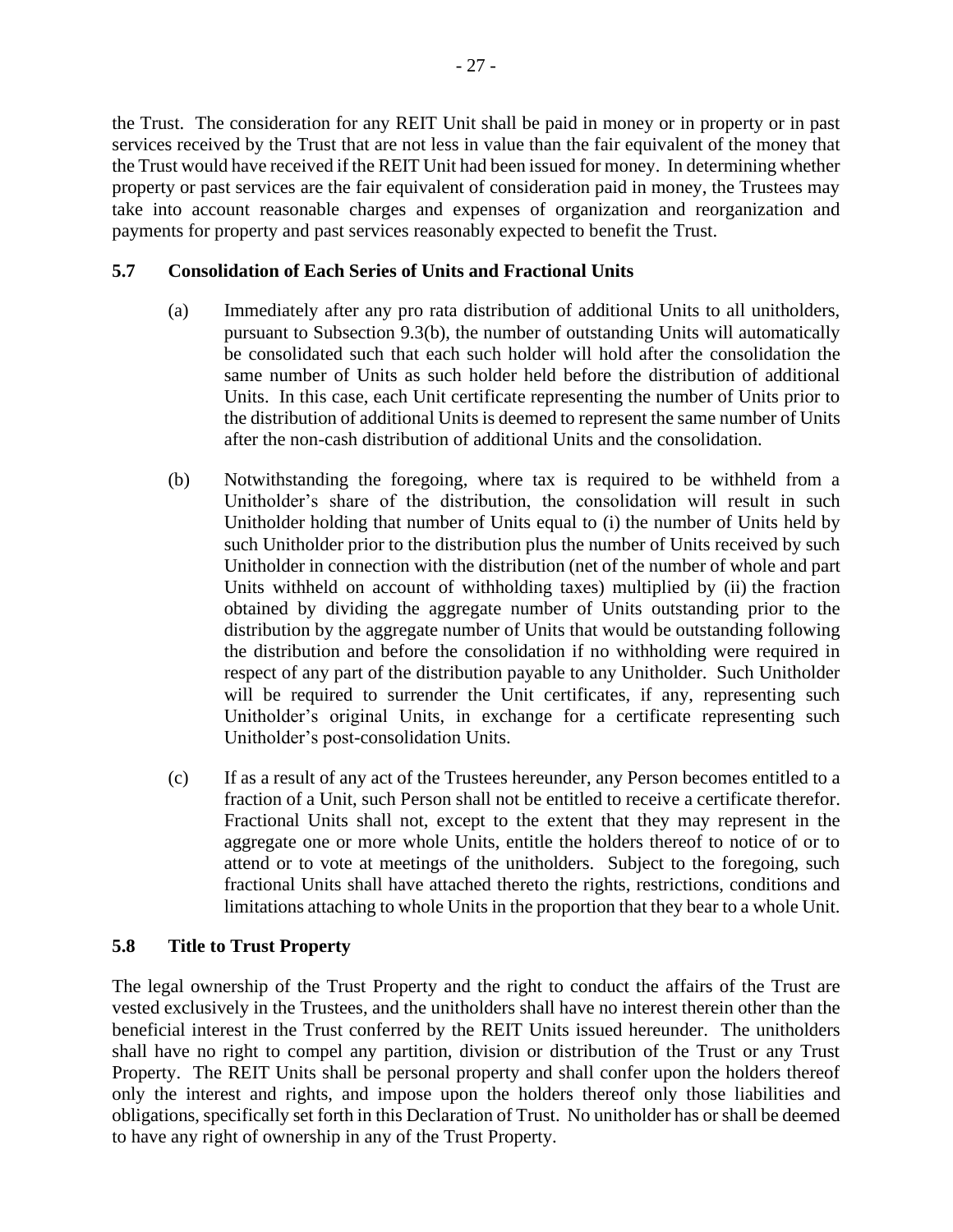### <span id="page-32-0"></span>**5.9 Non-Resident Ownership Constraint**

Notwithstanding any provision of this Declaration of Trust to the contrary, at no time may more than 49% of the Units or more than 49% of the Special Trust Units then outstanding be held by or for the benefit of Persons who are not Resident Canadians ("**Non-Resident Beneficiaries**"). The Trustees may require declarations as to the jurisdictions in which beneficial owners of REIT Units are resident or declarations from holders of REIT Units as to whether such REIT Units are held for the benefit of Non-Resident Beneficiaries. If the Trustees become aware that more than 49% of the Units or more than 49% of the Special Trust Units then outstanding are, or may be, held by or for the benefit of Non-Resident Beneficiaries or that such a situation is imminent, the Trustees may make a public announcement thereof and shall not accept a subscription for such REIT Units from or issue or register a transfer of such REIT Units to a Person unless the Person provides a declaration that the Person is not a non-resident for the purposes of the Tax Act (or, in the discretion of the Trustees, that the Person is not a Non-Resident Beneficiary) and does not hold his/her or its REIT Units for a Non-Resident Beneficiary. If, notwithstanding the foregoing, the Trustees determine that more than 49% of the Units or more than 49% of the Special Trust Units then outstanding are held by or for the benefit of Non-Resident Beneficiaries, the Trustees may send a notice to non-resident holders of the REIT Units and holders of REIT Units for Non-Resident Beneficiaries chosen in inverse order to the order of acquisition or registration or in such manner as the Trustees may consider equitable and practicable, requiring them to sell their REIT Units or a portion thereof within a specified period of not more than 60 days. If the Unitholders receiving such notice have not sold or redeemed the specified number of REIT Units or provided the Trustees with satisfactory evidence that they are not non-residents for the purpose of the Tax Act and do not hold their REIT Units for the benefit of Non-Resident Beneficiaries within such period, the Trustees may sell or redeem such REIT Units on behalf of such Unitholders (and the Trustees shall have the power of attorney of such Unitholders to do so) and, in the interim, the voting and distribution rights attached to such REIT Units shall be suspended. Upon such sale the affected holders shall cease to be holders of REIT Units and their rights shall be limited to receiving the net proceeds of sale upon surrender of the certificates representing such REIT Units. In any situation where it is unclear whether REIT Units are held for the benefit of Non-Resident Beneficiaries, the Trustees may exercise their discretion in determining whether such REIT Units are or are not so held, and any such exercise by them of their discretion shall be binding for the purposes of this Section 5.9.

#### <span id="page-32-1"></span>**5.10 Rights, Warrants, Options and Other Securities**

The Trust may create and issue rights, warrants or options to subscribe for fully paid REIT Units which rights, warrants or options may be exercisable at such subscription price or prices and at such time or times as the Trustees may determine. The rights, warrants or options so created may be issued for such consideration or for no consideration, all as the Trustees may determine. A right, warrant or option shall not be a REIT Unit and a holder thereof shall not be a unitholder solely by virtue of holding such right, warrant or option. Upon the approval of any unit option plan, deferred unit incentive plan or other security based compensation arrangement for the Trustees, officers and/or employees of the Trust, any Subsidiary of the Trust or other Persons, the Board of Trustees or any of its committees may, upon receiving authority from the Trustees, recommend the granting of options, deferred units or other entitlements upon the terms and subject to the conditions set forth in such plan.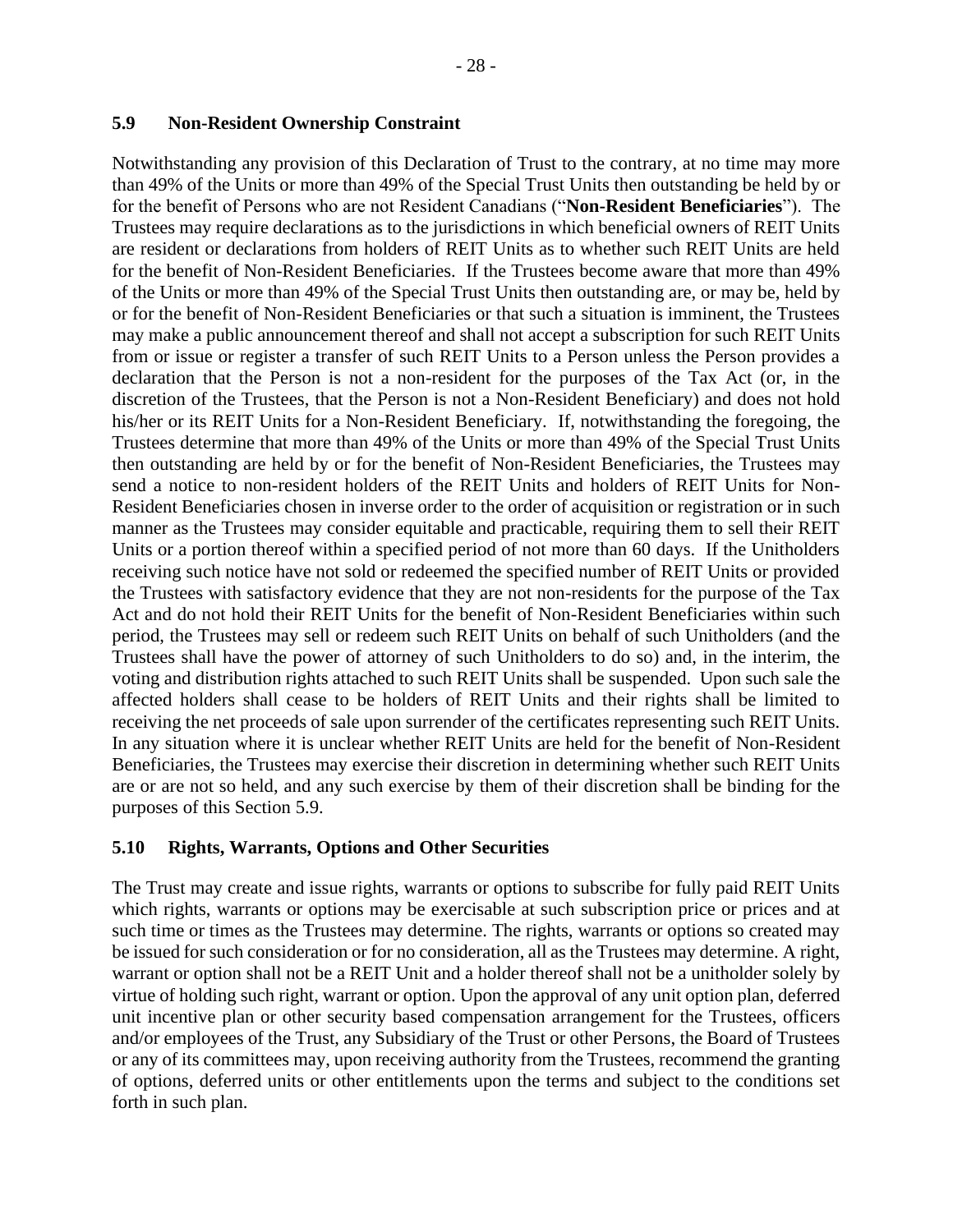Subject to Sections [4.1](#page-24-2) and [4.2,](#page-26-0) the Trustees may create and issue indebtedness of the Trust in respect of which interest, premium or principal payable thereon may be paid, at the option of the Trust or the holder, in fully paid REIT Units, or which indebtedness, by its terms, may be convertible into REIT Units at such time and for such prices and on such terms as the Trustees may determine (who, for certainty, may delegate such authority to an officer of the Trust). Any indebtedness so created shall not be a REIT Unit, unless and until fully paid REIT Units are issued in accordance with the terms of such indebtedness.

### <span id="page-33-0"></span>**5.11 Commissions**

The Trustees may provide for the payment of commissions to Persons in consideration of their subscribing or agreeing to subscribe, whether absolutely or conditionally, for REIT Units or of their agreeing to produce subscriptions therefor, whether absolute or conditional.

### <span id="page-33-1"></span>**5.12 Transferability**

The Units are freely transferable, and the Trustees shall not impose any restriction on the transfer of Units. The Trustees shall use all reasonable efforts to obtain and maintain a listing for the Units on one or more stock exchanges in Canada. The Special Trust Units shall be transferable only together with the related Exchangeable Securities. Notwithstanding the foregoing, no transfer of REIT Units shall be effective as against the Trustees or shall be in any way binding upon the Trustees until the transfer has been recorded on the Register and no transfer of a REIT Unit shall be recognized unless such transfer is of a whole REIT Unit.

### <span id="page-33-2"></span>**5.13 Certificates**

- (a) Units may be represented in the form of one or more fully registered unit certificates held by, or on behalf of, CDS, as custodian of such certificates for the participants of CDS, registered in the name of CDS or its nominee, and registration of ownership and transfers of Units may be effected through the book-based system administered by CDS.
- (b) Each Unitholder or his/her duly authorized agent is entitled to a certificate bearing an identifying serial number in respect of the Units held by him/her, signed in the manner hereinafter prescribed, but the Trust is not bound to issue more than one certificate in respect of a Unit or Units or held jointly or in common by two or more Persons and delivery of a certificate to any one of them shall be sufficient delivery to all.
- (c) The Trustees may establish a reasonable fee to be charged for every certificate issued evidencing the ownership of Units.
- (d) The form of certificate representing Units shall be in such form as is from time to time authorized by the Trustees. Signatures of Trustees or officers of the Trust required on Unit certificates may be printed or otherwise mechanically reproduced thereon. If a Unit certificate contains a printed or mechanically reproduced signature of a Person, the Trust may issue the certificate even though the Person has ceased to be a Trustee or an officer of the Trust and such certificate is as valid as if the Person were a Trustee or an officer at the date of its issue.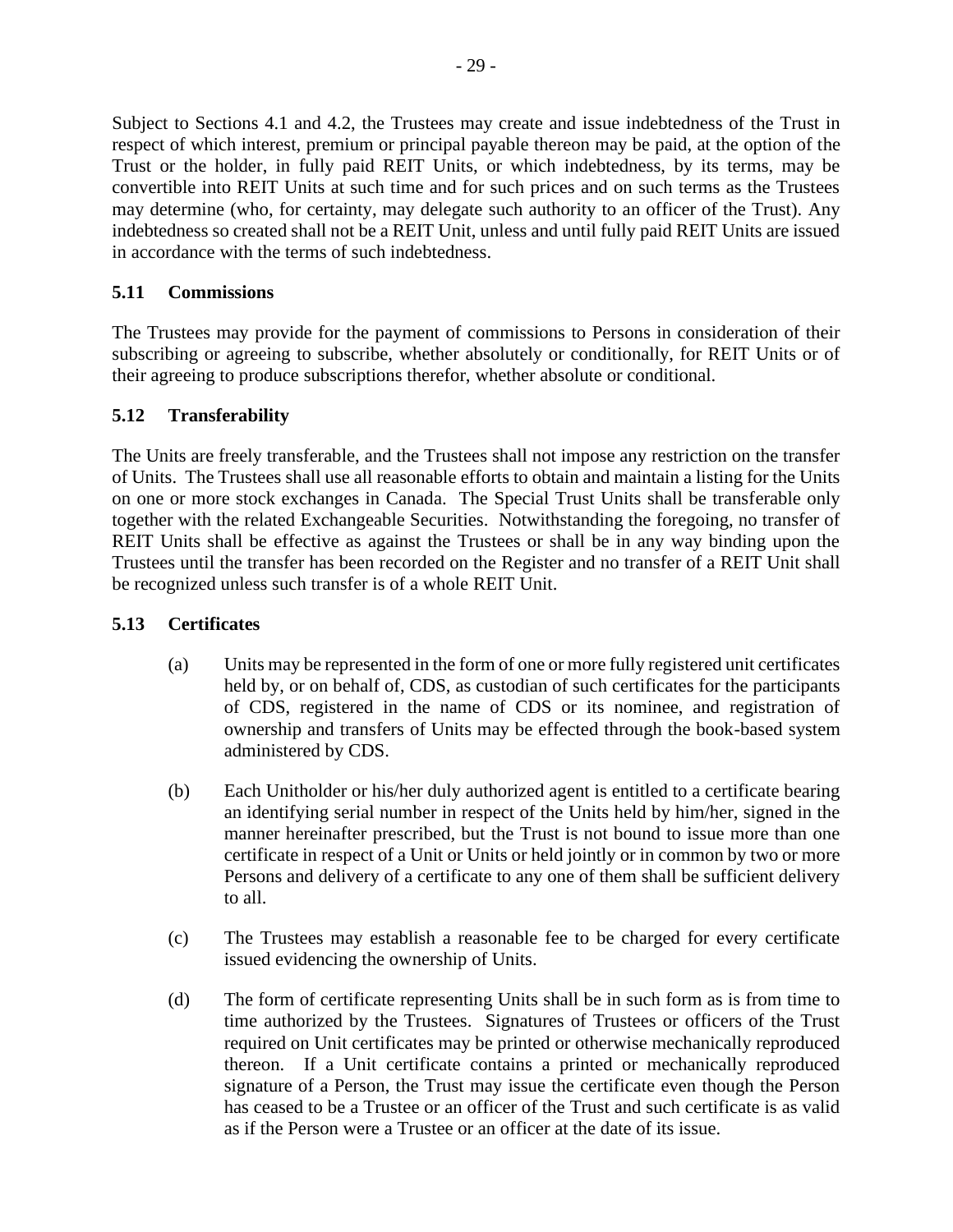(e) In the event that any certificate for Units is lost, stolen, destroyed or mutilated, the Trustees or any officer of the Trust may authorize the issuance of a new certificate for the same number of Units in lieu thereof. The Trustees or any officers of the Trust may in their sole discretion, before the issuance of such new certificate, require the owner of the lost, stolen, destroyed or mutilated certificate, or the legal representative of the owner to make such affidavit or statutory declaration, setting forth such facts as to the loss, theft, destruction or mutilation as the Trustees or any officers of the Trust deem necessary and may require the applicant to supply to the Trust a "lost certificate" or similar bond in such reasonable amount as the Trustees or any officers of the Trust direct indemnifying the Trustees or any officers of the Trust, the transfer agents and registrars for so doing. The Trustees or any officers of the Trust shall have the power to acquire from an insurer or insurers a blanket lost security bond or bonds in respect of the replacement of lost, stolen, destroyed or mutilated certificates. The Trust shall pay all premiums and other sums of money payable for such purpose out of the Trust Property with such contribution, if any, by those insured as may be determined to be desirable by the Trustees or any officers of the Trust. If such blanket lost security bond is acquired, the Trustees or any officers of the Trust may authorize and direct (upon such terms and conditions as they may from time to time impose) any registrar, transfer agent, trustee, or others to whom the indemnity of such bond extends to take such action to replace such lost, stolen, destroyed or mutilated certificates without further action or approval by the Trustees or any officers of the Trust.

### <span id="page-34-0"></span>**5.14 No Certificates for Special Trust Units**

Unless otherwise determined by the Trustees, no holder of a Special Trust Unit shall be entitled to a certificate or other instrument from the Trust evidencing the holder's ownership of such Special Trust Unit, and such holder shall only be entitled to be entered on the Register in accordance with Section [5.15.](#page-34-1)

### <span id="page-34-1"></span>**5.15 Register**

One or more registers (collectively, the **"Register"**) shall be kept by, or on behalf and under the direction of the Trustees, which Register shall contain the names and addresses of the unitholders, the respective numbers of REIT Units held by them, the certificate numbers of the certificates of such REIT Units (in the case of Units) and a record of all transfers thereof. The Trustees may appoint one or more chartered banks or trust companies to act as transfer agents and to act as registrars for REIT Units and may provide for the transfer of REIT Units in one or more places within Canada. In the event of such appointment, such transfer agents and registrars shall keep all necessary registers and other books (which may be kept on a computer or similar device) for recording original issues and registering and transferring the REIT Units. If the Trustees have appointed a registrar and transfer agent for any class of REIT Units, no certificate for REIT Units of such class shall be valid unless countersigned by or on behalf of a transfer agent and/or registrar. Only the unitholders whose REIT Units are recorded on the Register shall be entitled to vote or to receive distributions or otherwise exercise or enjoy the rights of the unitholders.

Subject to Section [5.14,](#page-34-0) upon any issue of REIT Units, the name of the subscriber shall be promptly entered on the Register as the owner of the number of REIT Units issued to such subscriber, or if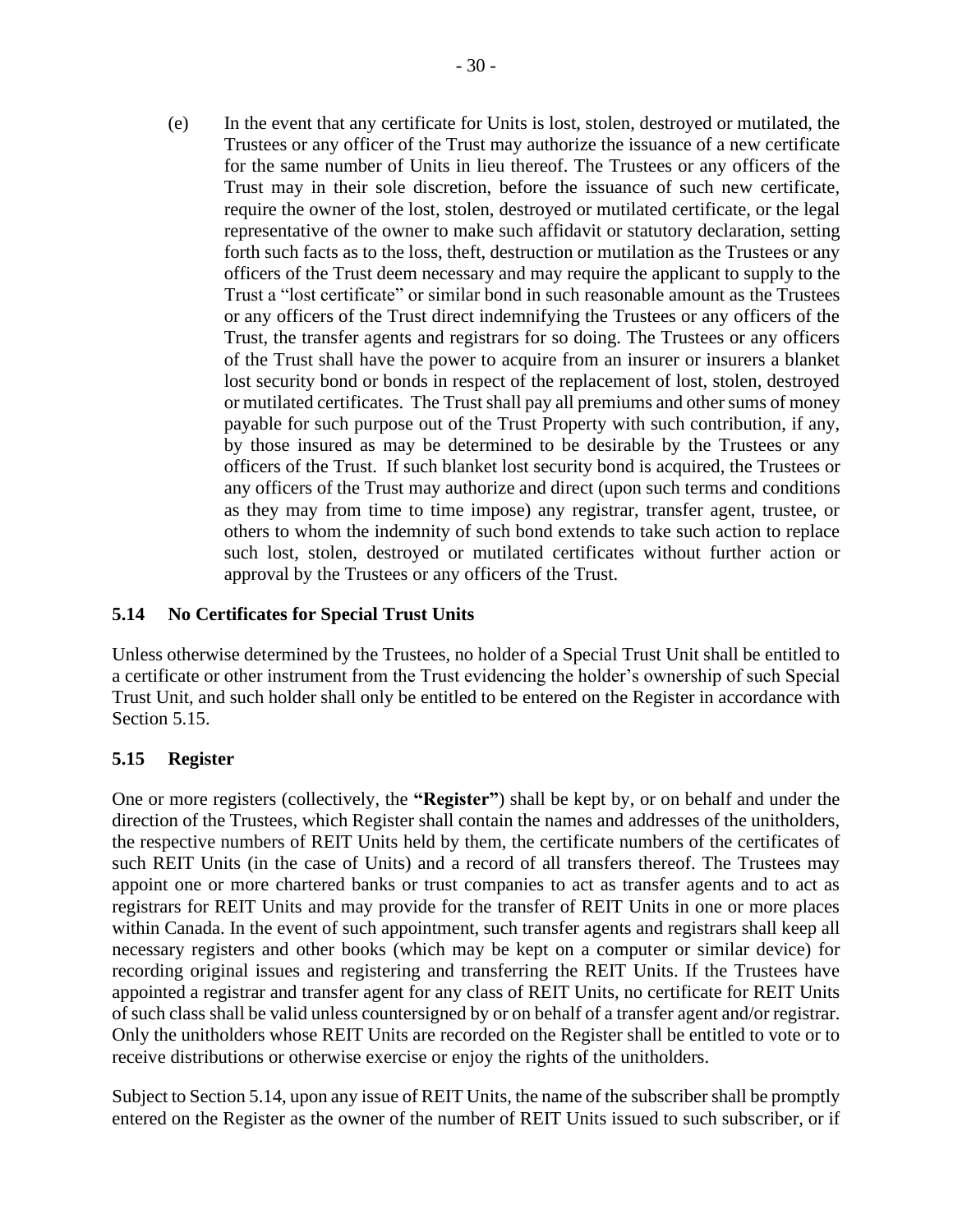the subscriber is already a unitholder, the Register shall be amended to include his/her additional REIT Units.

### <span id="page-35-0"></span>**5.16 Successors in Interest to the Unitholders**

Any Person becoming entitled to any REIT Units as a consequence of the death, bankruptcy or incompetence of any unitholder or otherwise by operation of law shall be recorded in the Register as the holder of such REIT Units, but until such record is made, the unitholder of record shall continue to be and shall be deemed to be the holder of such REIT Units for all purposes whether or not the Trust, the Trustees or the transfer agent or registrar of the Trust shall have actual or other notice of such death, bankruptcy, incompetence or other event and the Persons becoming entitled to such REIT Units shall be bound by every notice or other document in respect of the REIT Units which shall have been duly given to the Persons from whom he/she derives his/her title to such REIT Units.

### <span id="page-35-1"></span>**5.17 REIT Units Held Jointly or in Fiduciary Capacity**

The Trust may treat two or more Persons holding any REIT Unit as joint tenants of the entire interest therein unless the ownership is expressly otherwise recorded on the Register, but no entry shall be made in the Register or on any certificate that any Person is in any other manner entitled to any future, limited or contingent interest in any REIT Unit; provided, however, that any Person recorded in the Register or on any certificate as a unitholder may, subject to the provisions herein contained, be described in the Register or on any certificate as a fiduciary of any kind and any customary words may be added to the description of the holder to identify the nature of such fiduciary relationship.

### <span id="page-35-2"></span>**5.18 Performance of Trusts**

None of the Trustees, the officers of the Trust, the unitholders or any transfer agent or other agent of the Trust or the Trustees shall have a duty to inquire into any claim that a transfer of a REIT Unit or other security of the Trust was or would be wrongful or that a particular Person is the owner of or has an interest in the REIT Unit or other security or has any other adverse claim, or be bound to see to the performance of any trust, express, implied or constructive, or of any charge, pledge or equity to which any of the REIT Units or other securities or any interest therein are or may be subject, or to ascertain or inquire whether any sale or transfer of any such REIT Units or other securities or interest therein by any such unitholder or holder of such security or his/her personal representatives is authorized by such trust, charge, pledge or equity, or to recognize any Person as having any interest therein, except for the Persons recorded as the unitholder or holder of such security.

### <span id="page-35-3"></span>**5.19 Death of a Unitholder**

The death of a unitholder during the continuance of the Trust shall not terminate the Trust or give the personal representatives or the heirs of the estate of the deceased unitholder a right to an accounting or to take any action in the courts or otherwise against other unitholders or the Trustees, officers of the Trust or the Trust Property, but shall only entitle the personal representatives or the heirs of the estate of the deceased unitholder, subject to Section [5.16,](#page-35-0) to succeed to all rights of the deceased unitholder under this Declaration of Trust.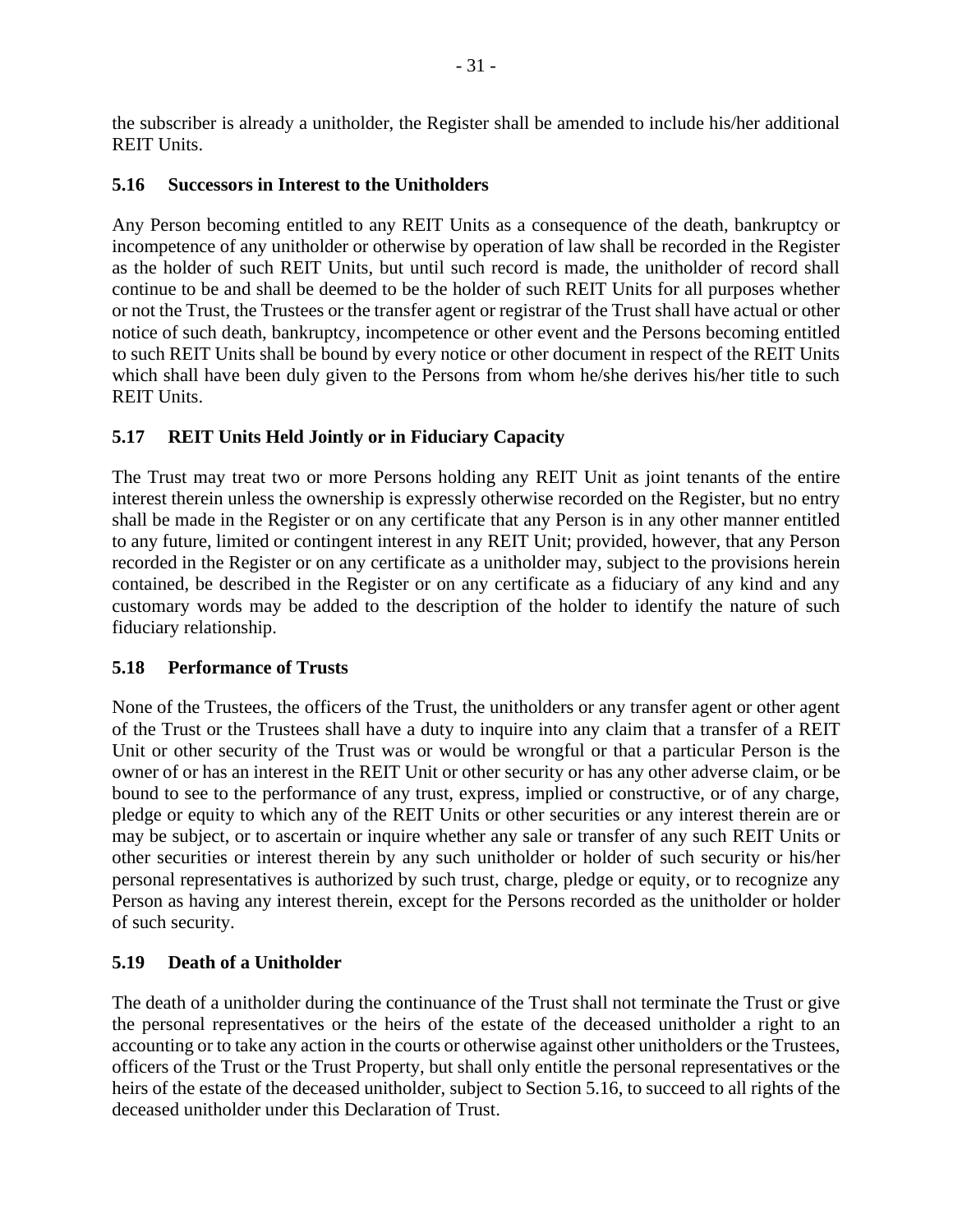### <span id="page-36-0"></span>**5.20 Unclaimed Payments**

In the event that the Trustees hold any amounts to be paid to the unitholders under [Article](#page-28-3) 5, [Article](#page-51-2) 9 or [Article](#page-58-0) 12 or otherwise because such amounts are unclaimed or cannot be paid for any reason, neither the Trustees nor any distribution disbursing agent shall be under any obligation to invest or reinvest the same and shall only be obligated to hold the same in a current or other noninterest bearing account with a chartered bank or trust company pending payment to the Persons or Persons entitled thereto. The Trustees shall, as and when required by law, and may at any time prior to such required time, pay all or part of such amounts so held to a court in the province where the Trust has its principal office or to the Public Guardian and Trustee of Ontario (or other similar government official or agency in the province where the Trust has its principal office) whose receipt shall be a fulfilment and discharge of the obligations of the Trustees.

### <span id="page-36-1"></span>**5.21 Redemption of Units**

Each Unitholder shall be entitled to require the Trust to redeem at any time or from time to time at the demand of the Unitholder all or any part of the Units registered in the name of the Unitholder at the prices determined and payable in accordance with the following conditions:

- (a) To exercise a Unitholder's right to require redemption under this Section [5.21,](#page-36-1) a duly completed and properly executed notice requiring the Trust to redeem Units, in a form approved by the Trustees or their delegate, specifying the number of Units to be so redeemed, shall be sent to the Trust at the head office of the Trust. No form or manner of completion or execution shall be sufficient unless the same is in all respects satisfactory to the Trustees and is accompanied by any further evidence that the Trustees may reasonably require with respect to the identity, capacity or authority of the Person giving such notice. A holder of Units who is not a registered holder of Units and who wishes to exercise the holder's redemption right will be required to follow the procedures of such intermediary for exercising such right.
- (b) Units shall be considered to be tendered for redemption on the date that the Trust has, to the satisfaction of the Trustees, received the notice and other required documents or evidence as aforesaid. Upon receipt by the Trust of such satisfactory notice to redeem Units and other required documents or evidence as aforesaid, such Unitholder shall thereafter cease to have any rights with respect to the Units tendered for redemption (other than to receive the redemption payment therefor) including ceasing to have the right to receive any distributions thereon which are declared payable to the Unitholders of record on a date which is subsequent to the day of receipt by the Trust of such notice.
- <span id="page-36-2"></span>(c) Upon receipt by the Trust of the notice to redeem Units, in accordance with this Section [5.21,](#page-36-1) the holder of the Units tendered for redemption shall be entitled to receive a price per Unit (the "Redemption Price") equal to the lesser of:
	- (i) 90% of the "market price" of the Units on the principal exchange or market on which the Units are quoted for trading on the trading day prior to the date on which the Units were surrendered to the Trust for redemption (the "Redemption Date"); and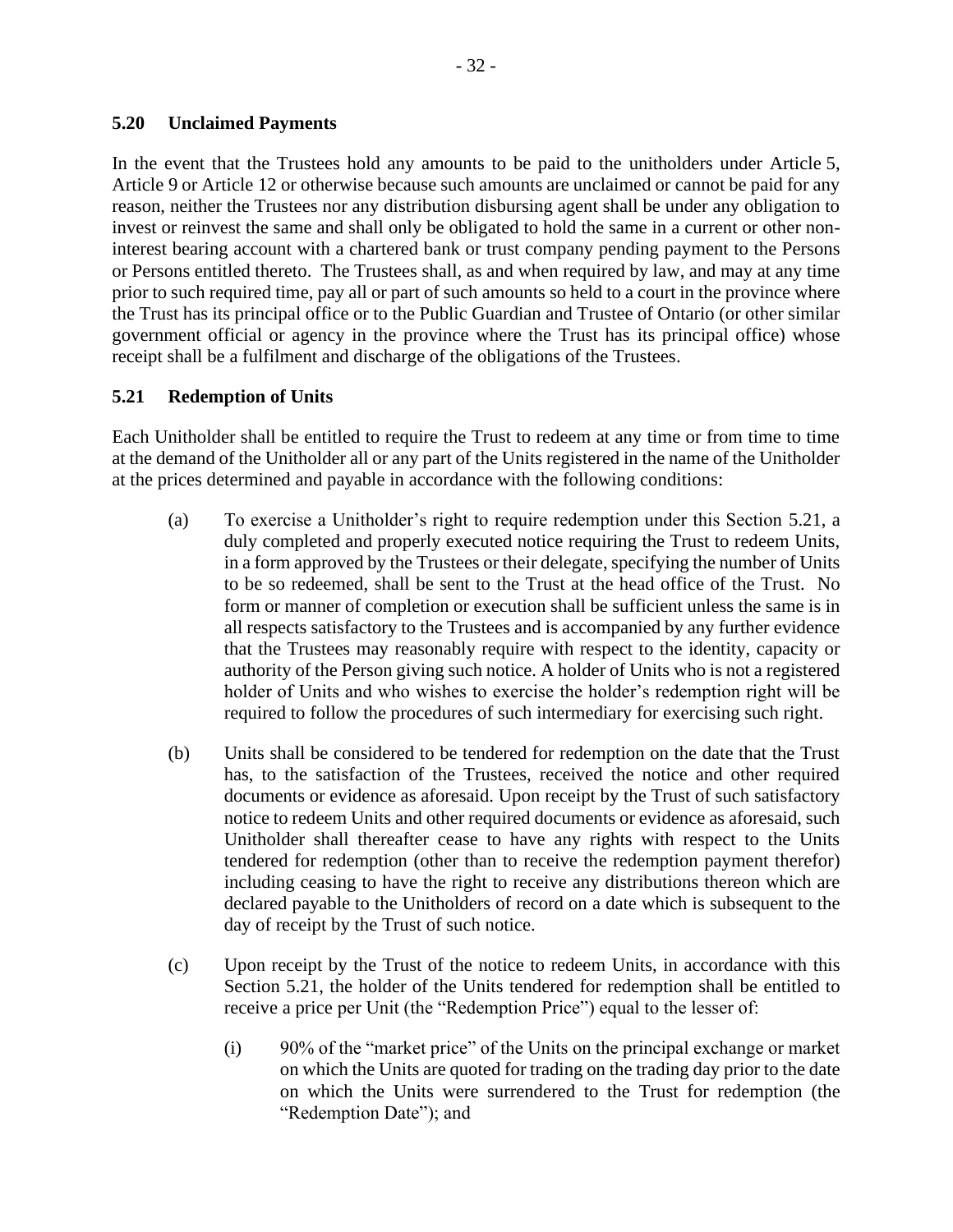(ii) 100% of the "closing market price" of the Units on the principal exchange or market on which the Units are quoted for trading on the Redemption Date.

For the purposes of the foregoing calculation, the "market price" in respect of Units as at a specified date shall be an amount equal to the weighted average closing price of the Units on the principal exchange or market on which the Units are listed or quoted for trading during the period of 20 consecutive trading days ending on such date; provided that if the applicable exchange or market does not provide a closing price, but only provides the highest and lowest prices of the Units traded on a particular day, the "market price" as at a specified date will be an amount equal to the weighted average of the highest and lowest prices of the Units on the principal exchange or market on which the Units are listed or quoted for trading during the period of 20 consecutive trading days ending on such date; and provided further that if there was trading on the applicable exchange or market for fewer than five of the 20 trading days, the "market price" as at a specified date shall be an amount equal to the weighted average of the following prices established for each of the 20 trading days: (a) the weighted average of the last bid and last asking prices of the Units for each day on which there was no trading; (b) the closing price of the Units for each day on which there was trading if the exchange or market provides a closing price; and (c) the weighted average of the highest and lowest prices of Units for each day that there was trading if the exchange or market does not provide a closing price but provides only the highest and lowest prices of Units traded on a particular day.

The "closing market price" in respect of the Units as at a specified date will be: (i) an amount equal to the closing price of Units if there was a trade on the date and the exchange or market provides a closing price; (ii) an amount equal to the weighted average of the highest and lowest prices of Units if there was trading and the exchange or other market does not provide a closing price but provides only the highest and lowest trading prices of Units traded on a particular day; or (iii) the weighted average of the last bid and last asking price of Units if there was no trading on the date.

If a Unitholder is not entitled to receive cash upon the redemption of Units in circumstances in which Subsection  $5.21(e)(ii)$  or [\(iii\)](#page-38-2) apply, then the Redemption Price will be the fair market value of the Units, which will be determined by the Trustees in their sole discretion.

<span id="page-37-0"></span>(d) Subject to Subsections [5.21\(e\)](#page-38-0) an[d 5.21\(f\),](#page-38-3) the Redemption Price payable in respect of the Units tendered for redemption during any month shall be paid by cheque, drawn on a Canadian chartered bank or a trust company in lawful money of Canada, payable at par to or to the order of the Unitholder who exercised the right of redemption on or before the last day of the calendar month following the month in which the Units were tendered for redemption. Payments made by the Trust of the Redemption Price are conclusively deemed to have been made upon the mailing of a cheque in a postage prepaid envelope addressed to the former unitholder unless such cheque is dishonoured upon presentment. Upon such payment, the Trust shall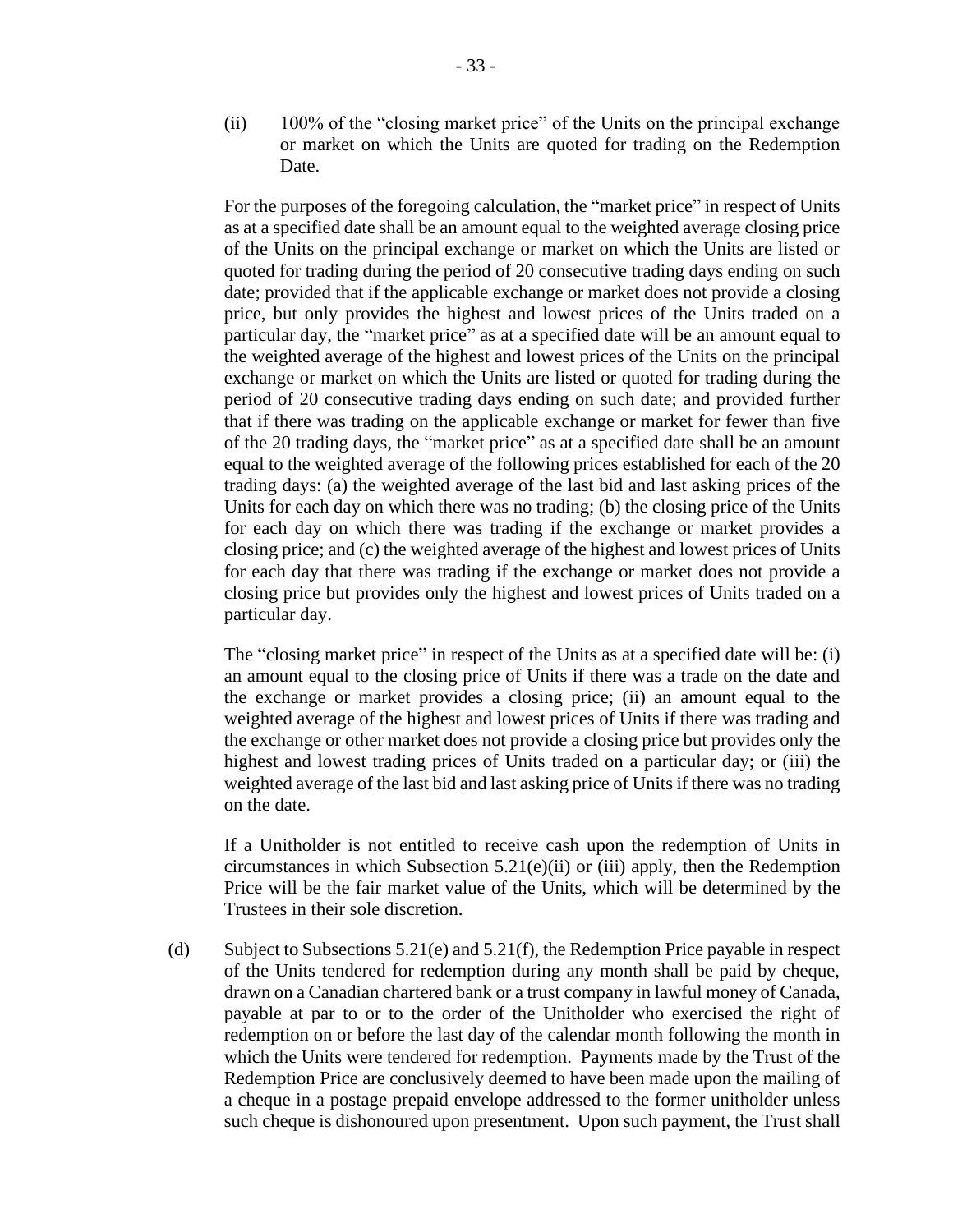be discharged from all liability to such former Unitholder in respect of the Units so redeemed.

- <span id="page-38-4"></span><span id="page-38-1"></span><span id="page-38-0"></span>(e) Subsection [5.21\(d\)](#page-37-0) shall not be applicable to Units of a series tendered for redemption by a Unitholder, if:
	- (i) the total amount payable by the Trust pursuant to Subsection  $5.21(c)$  in respect of such Units and all other Units tendered for redemption prior thereto in the same calendar month exceeds \$50,000 (the "Monthly Limit"); provided that the Trustees may, in their sole discretion, waive such limitation in respect of all Units tendered for redemption in any calendar month;
	- (ii) at the time the Units are tendered for redemption, the outstanding Units are not listed for trading or quoted on any stock exchange or market which the Trustees consider, in their sole discretion, provides representative fair market value prices for the Units; or
	- (iii) the normal trading of the outstanding Units is suspended or halted on any stock exchange on which the Units are listed for trading or, if not so listed, on any market on which the Units of such series are quoted for trading, on the Redemption Date for the Units of such series or for more than five trading days during the 10 trading day period commencing immediately after the Redemption Date for such Units.
- <span id="page-38-3"></span><span id="page-38-2"></span>(f) If, pursuant to Subsection [5.21\(e\)\(ii\)](#page-38-1) or [\(iii\),](#page-38-2) Subsection [5.21\(d\)](#page-37-0) is not applicable to Units tendered for redemption by a Unitholder, the Redemption Price per Unit specified in Subsectio[n 5.21\(c\)](#page-36-2) to which the Unitholder would otherwise be entitled shall, subject to receipt of all necessary regulatory approvals, be paid and satisfied by way of a distribution in specie to such Unitholder of Subsidiary Securities having a fair market value equal to the product of: (i) the remainder of the Redemption Price per Unit of the Units tendered for redemption to be so satisfied; and (ii) the number of Units tendered by such Unitholder for redemption. No Subsidiary Securities with a fair market value of less than \$100 will be transferred and where the number of Subsidiary Securities to be received by such former Unitholder upon redemption in specie would otherwise include a Subsidiary Security with a fair market value of less than a multiple of \$100, such number shall be rounded to the next lowest multiple of \$100 and the excess shall be paid in cash. The portion of the Redemption Price payable pursuant to this Subsectio[n 5.21\(f\)](#page-38-3) in respect of Units tendered for redemption during any month shall, subject to receipt of all necessary regulatory approvals, be paid by the transfer, to or to the order of the Unitholder who exercised the right of redemption, on the last day (the "Transfer Date") of the calendar month following the month in which the Units were tendered for redemption, of the fair market value of Subsidiary Securities determined as aforesaid and the cash payment, if any, in accordance with the provisions of Subsection [5.21\(d\)](#page-37-0) applied mutatis mutandis. The Trust shall be entitled to all interest, if any, paid or declared payable on the Subsidiary Securities being transferred, to and including the Transfer Date. Payments by the Trust of the Redemption Price are conclusively deemed to have been made upon the mailing of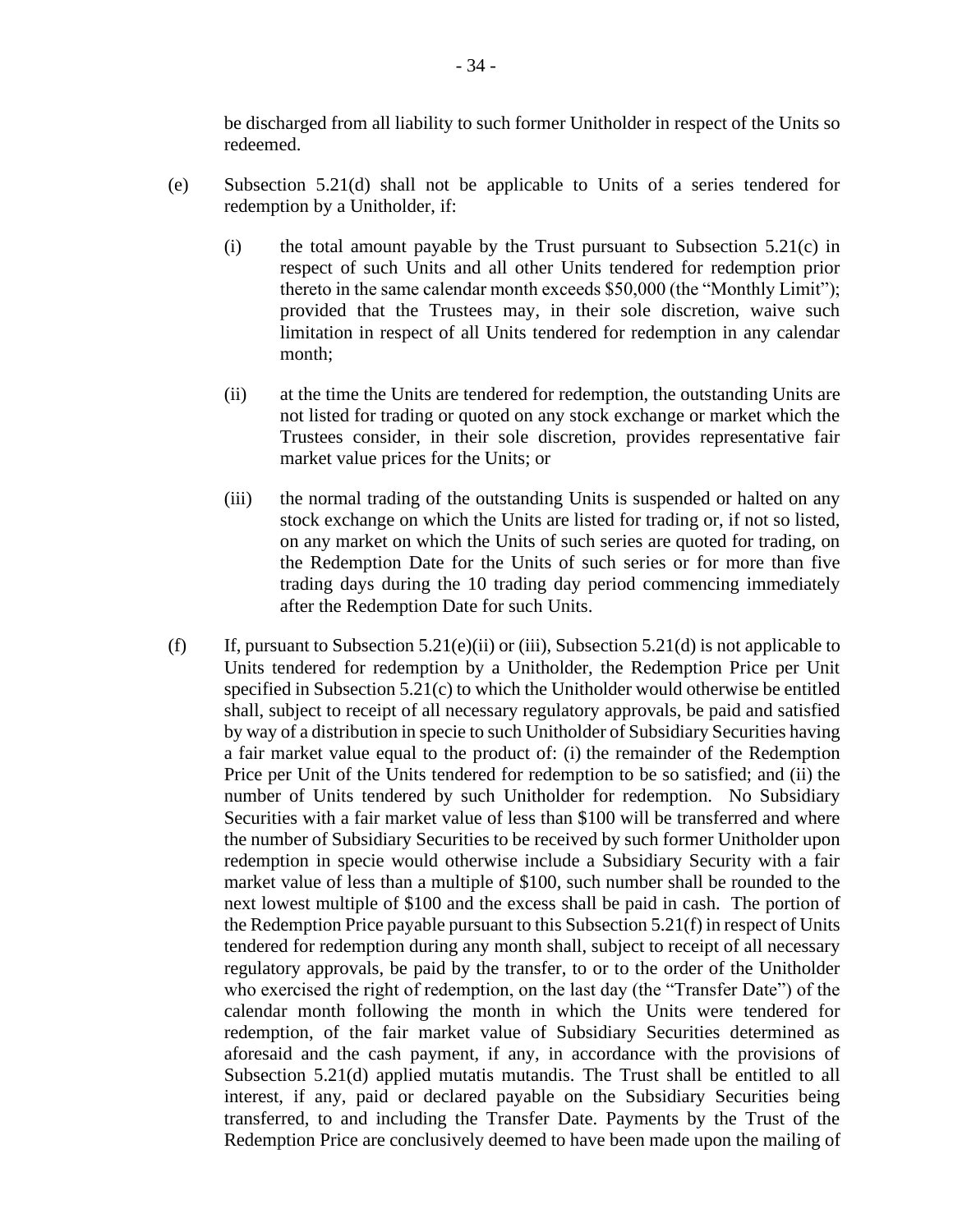the Subsidiary Securities and cheque, if any, by registered mail in a postage prepaid envelope addressed to such former Unitholder. Upon such payment, the Trust shall be discharged from all liability to the former Unitholder in respect of the Units so redeemed. Except as set out above, the terms and conditions of the Subsidiary Securities shall be as set out in the applicable indenture or similar agreement for such Subsidiary Securities.

- (g) If, pursuant to Subsection [5.21\(e\)\(i\),](#page-38-4) Subsection [5.21\(d\)](#page-37-0) is not applicable to the Units tendered for redemption by a Unitholder, the Redemption Price per Unit to which the Unitholder would otherwise be entitled shall be paid and satisfied as follows:
	- (i) a portion of the Redemption Price per Unit equal to the Monthly Limit divided by the number of Units tendered for redemption in the month shall be paid and satisfied in cash, in accordance with Subsection [5.21\(d\)](#page-37-0) applied mutatis mutandis; and
	- (ii) subject to receipt of all necessary regulatory approvals, the remainder of the Redemption Price per Unit shall be paid and satisfied by way of a distribution in specie to such Unitholder of Subsidiary Securities, in accordance with Subsection [5.21\(f\)](#page-38-3) applied mutatis mutandis.

Upon such payment, the Trust shall be discharged from all liability to the former Unitholder in respect of the Units so redeemed.

- (h) All Units which are redeemed under this Section [5.21](#page-36-1) shall be cancelled and such Units shall no longer be outstanding and shall not be reissued.
- <span id="page-39-1"></span>(i) Some or all of the Income of the Trust and the Net Realized Capital Gains of the Trust may, for purposes of computing the net Income of the Trust and the Net Realized Capital Gains of the Trust under the Tax Act or other tax legislation be treated as having been paid in the year by the Trust to the Unitholders redeeming Units in such year and, to the extent that the amount thereof so treated has been designated as taxable capital gains or income to such unitholders, the holder's redemption proceeds shall be reduced accordingly. Any such amounts shall be determined at the discretion of the Trustees; however, in all cases, a redeeming Unitholder will only be treated as having been paid an amount to which the Unitholder of the Units redeemed would be entitled to receive.

### <span id="page-39-0"></span>**5.22 Purchase of Units**

The Trust shall be entitled to purchase for cancellation at any time the whole or from time to time any part of the outstanding Units, at a price per Unit and on a basis determined by the Trustees, subject to compliance with all applicable securities laws, instruments, regulations, rules, blanket orders, notices or policies or the rules or applicable policies of any stock exchange.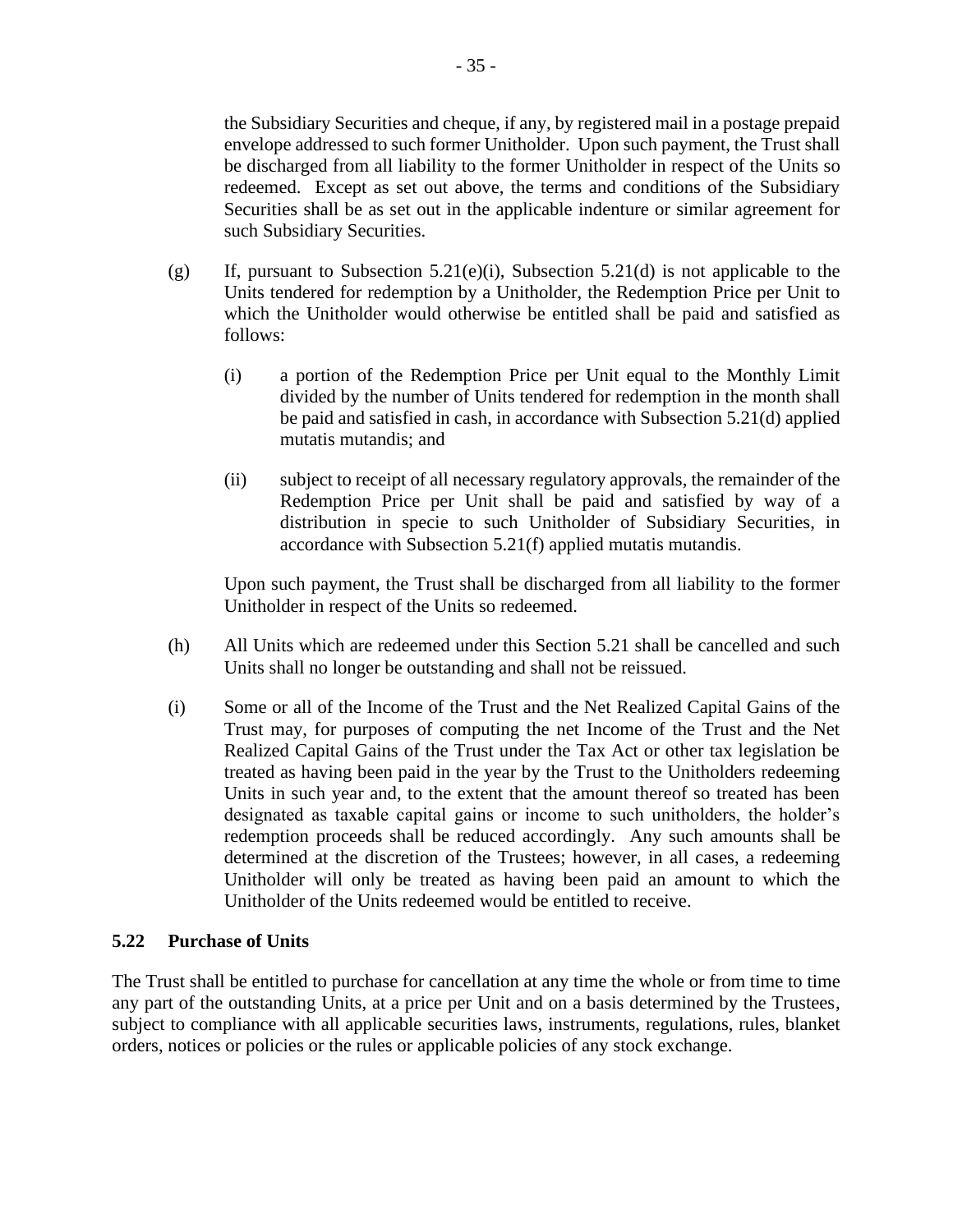### <span id="page-40-0"></span>**5.23 Right to Acquire**

- (a) If, within 120 days after the date of a take-over bid, the take-over bid is accepted by the holders of not less than 90% of the Units (including Units issuable upon the surrender or exchange of any securities including Exchangeable Securities but not including any such Units held at the date of the take-over bid by or on behalf of the Offeror or Affiliates or Associates of the Offeror), other than Units held at the date of the take-over bid by or on behalf of the Offeror or an Affiliate or Associate of the Offeror, the Offeror is entitled, on complying with this Section [5.23,](#page-40-0) to acquire the Units held by Unitholders who do not accept such offer (each a "Dissenting Offeree"), provided that such Units have been or are legally required to be taken up and paid for by the Offeror.
- <span id="page-40-2"></span>(b) An Offeror may acquire Units held by a Dissenting Offeree by sending by registered mail within 60 days after the date of termination of the take-over bid and in any event within 180 days after the date of the take-over bid, an Offeror's notice to each Dissenting Offeree stating that:
	- (i) the Offerees holding more than 90% of the Units to which the bid relates accepted the take-over bid;
	- (ii) the Offeror is bound to take up and pay for or has taken up and paid for the Units of the Offerees who accepted the take-over bid;
	- (iii) a Dissenting Offeree is required to elect:
		- (A) to transfer their Units to the Offeror on the terms on which the Offeror acquired the Units of the Offerees who accepted the takeover bid, or
		- (B) to demand payment of the fair value of the Units in accordance with Subsection [5.23\(i\)](#page-42-0) to [5.23\(r\)](#page-42-1) by notifying the Offeror within 20 days after receiving the Offeror's notice;
	- (iv) a Dissenting Offeree who does not notify the Offeror in accordance with Subsection [5.23\(d\)](#page-40-1) is deemed to have elected to transfer the Units to the Offeror on the same terms that the Offeror acquired the Units from the Offerees who accepted the take-over bid; and
	- (v) a Dissenting Offeree must send notice to the Trust within 20 days after he/she receives the Offeror's notice.
- (c) Concurrently with sending the Offeror's notice under Subsection [5.23\(b\),](#page-40-2) the Offeror shall send to the Trust a notice of adverse claim disclosing the name and address of the Offeror and the name of the Dissenting Offeree with respect to each Unit held by a Dissenting Offeree.
- <span id="page-40-1"></span>(d) A Dissenting Offeree to whom an Offeror's notice is sent under Subsection [5.23\(b\)](#page-40-2) shall, within 20 days after receiving that notice: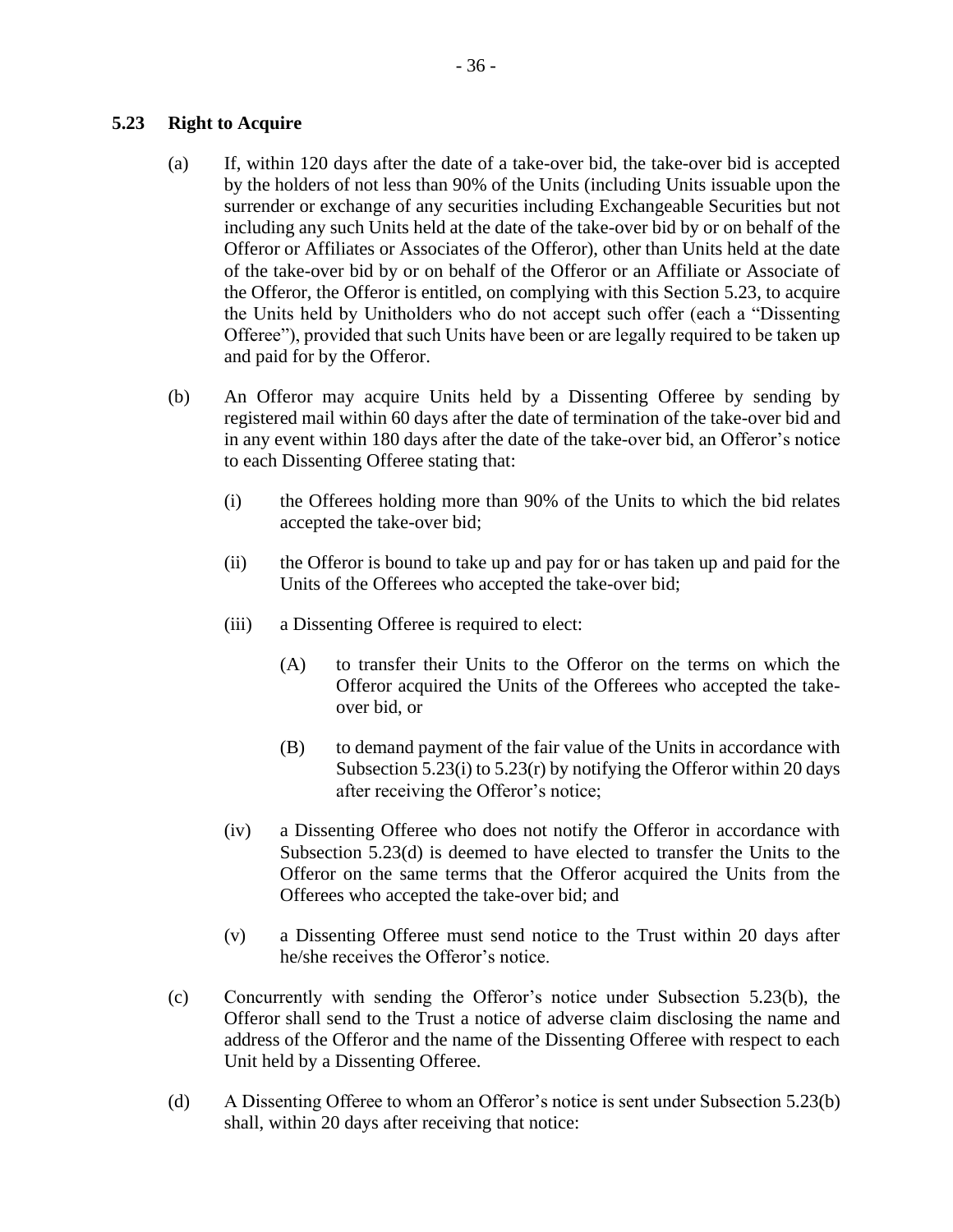- (i) send the certificate(s) representing the Units to the Trust; and
- <span id="page-41-1"></span>(ii) elect:
	- (A) to transfer the Units to the Offeror on the terms on which the Offeror acquired the Units of the Offerees who accepted the take-over bid; or
	- (B) to demand payment of the fair value of the Units in accordance with Subsections  $5.23(i)$  to  $5.23(r)$ .
- <span id="page-41-0"></span>(e) A Dissenting Offeree who does not notify the Offeror in accordance with Subsection [5.23\(d\)\(ii\)\(B\)](#page-41-0) is deemed to have elected to transfer the Units to the Offeror on the same terms on which the Offeror acquired the Units from the Offerees who accepted the take-over bid.
- <span id="page-41-2"></span>(f) Within 20 days after the Offeror sends an Offeror's notice under Subsection [5.23\(b\),](#page-40-2) the Offeror shall pay or transfer to the Trust the amount of money or other consideration that the Offeror would have had to pay or transfer to a Dissenting Offeree if the Dissenting Offeree had elected to accept the take-over bid under Subsection  $5.23(d)(ii)(A)$ .
- <span id="page-41-3"></span>(g) The Trust is deemed to hold in trust for the Dissenting Offeree the money or other consideration it receives under Subsection [5.23\(f\),](#page-41-2) and the Trust shall deposit the money in a separate account in a Canadian chartered bank and shall place the other consideration in the custody of a Canadian chartered bank or similar institution whose deposits are insured by the Canada Deposit Insurance Corporation.
- (h) Within 30 days after the Offeror sends an Offeror's notice under Subsection [5.23\(b\),](#page-40-2) the Trust shall:
	- (i) if the payment or transfer required by Subsection  $5.23(f)$  is made, transfer to the Offeror the Units that were held by Dissenting Offerees;
	- (ii) give to each Dissenting Offeree who elects to accept the take-over bid terms under Subsection  $5.23(d)(ii)(A)$  and who transferred his/her Units as required under Subsection [5.23\(b\),](#page-40-2) the money or other consideration to which the Offeree is entitled, disregarding fractional Units, if any, which may be paid for in money; and
	- (iii) if the payment or transfer required by Subsection [5.23\(f\)](#page-41-2) is made and the money or other consideration is deposited as required by Subsection [5.23\(g\),](#page-41-3) send to each Dissenting Offeree who has not sent its Unit certificate as required under Subsection [5.23\(d\)](#page-40-1) and a notice stating that:
		- (A) the Dissenting Offeree's Units have been cancelled,
		- (B) the Trust or some designated Person holds in trust for the Dissenting Offeree the money or other consideration to which the Dissenting Offeree is entitled as payment for or in exchange for the Units, and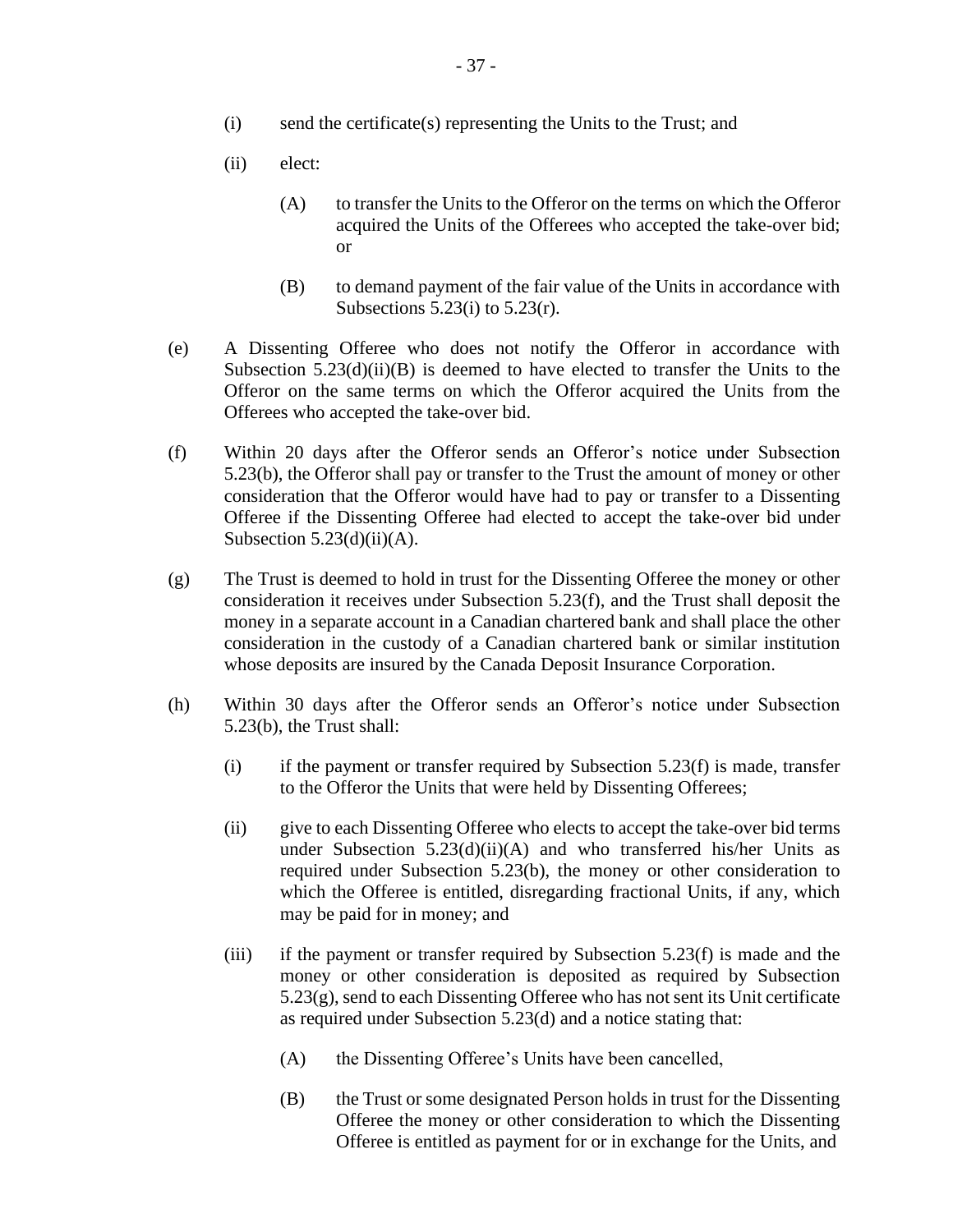- (C) the Trust will, subject to Subsections  $5.23(i)$  to  $5.23(r)$ , send that money or other consideration to that Offeree without delay after receiving the Units.
- <span id="page-42-0"></span>(i) If a Dissenting Offeree has elected to demand payment of the fair value of his/her Units under Subsection  $5.23(d)(ii)(B)$ , the Offeror may, within 20 days after it has paid the money or transferred the other consideration under Subsection [5.23\(f\),](#page-41-2) apply to a court to fix the fair value of the Units of that Dissenting Offeree.
- <span id="page-42-2"></span>(j) If an Offeror fails to apply to a court under Subsectio[n 5.23\(i\),](#page-42-0) a Dissenting Offeree may apply to a court for the same purpose within a further period of 20 days.
- (k) Where no application is made to a court under Subsection [5.23\(j\)](#page-42-2) within the period set out in that subsection, a Dissenting Offeree is deemed to have elected to transfer their Units to the Offeror on the same terms that the Offeror acquired the Units from the Offerees who accepted the take-over bid.
- (l) An application under Subsection [5.23\(i\)](#page-42-0) or [5.23\(j\)](#page-42-2) shall be made to a court having jurisdiction in the place where the Trust has its registered office.
- (m) A Dissenting Offeree is not required to give security for costs in an application made under Subsection [5.23\(i\)](#page-42-0) or [5.23\(j\).](#page-42-2)
- (n) On an application under Subsection  $5.23(i)$  or  $5.23(i)$ :
	- (i) all Dissenting Offerees referred to in Subsection [5.23\(d\)\(ii\)\(B\)](#page-41-0) whose Units have not been acquired by the Offeror shall be joined as parties and are bound by the decision of the court; and
	- (ii) the Offeror shall notify each affected Dissenting Offeree of the date, place and consequences of the application and of their right to appear and be heard in Person or by counsel.
- (o) On an application to a court under Subsection [5.23\(i\)](#page-42-0) or  $5.23(i)$  the court may determine whether any other Persons is a Dissenting Offeree who should be joined as a party, and the court shall then fix a fair value for the Units of all Dissenting Offerees.
- (p) A court may in its discretion appoint one or more appraisers to assist the court to fix a fair value for the Units of all Dissenting Offerees.
- (q) The final order of the court shall be made against the Offeror in favour of each Dissenting Offeree and for the amount for the Units as fixed by the court.
- <span id="page-42-1"></span>(r) In connection with proceedings under this Section [5.23,](#page-40-0) a court may make any order it thinks fit and, without limiting the generality of the foregoing, it may:
	- (i) fix the amount of money or other consideration that is required to be held in trust under Subsection [5.23\(g\);](#page-41-3)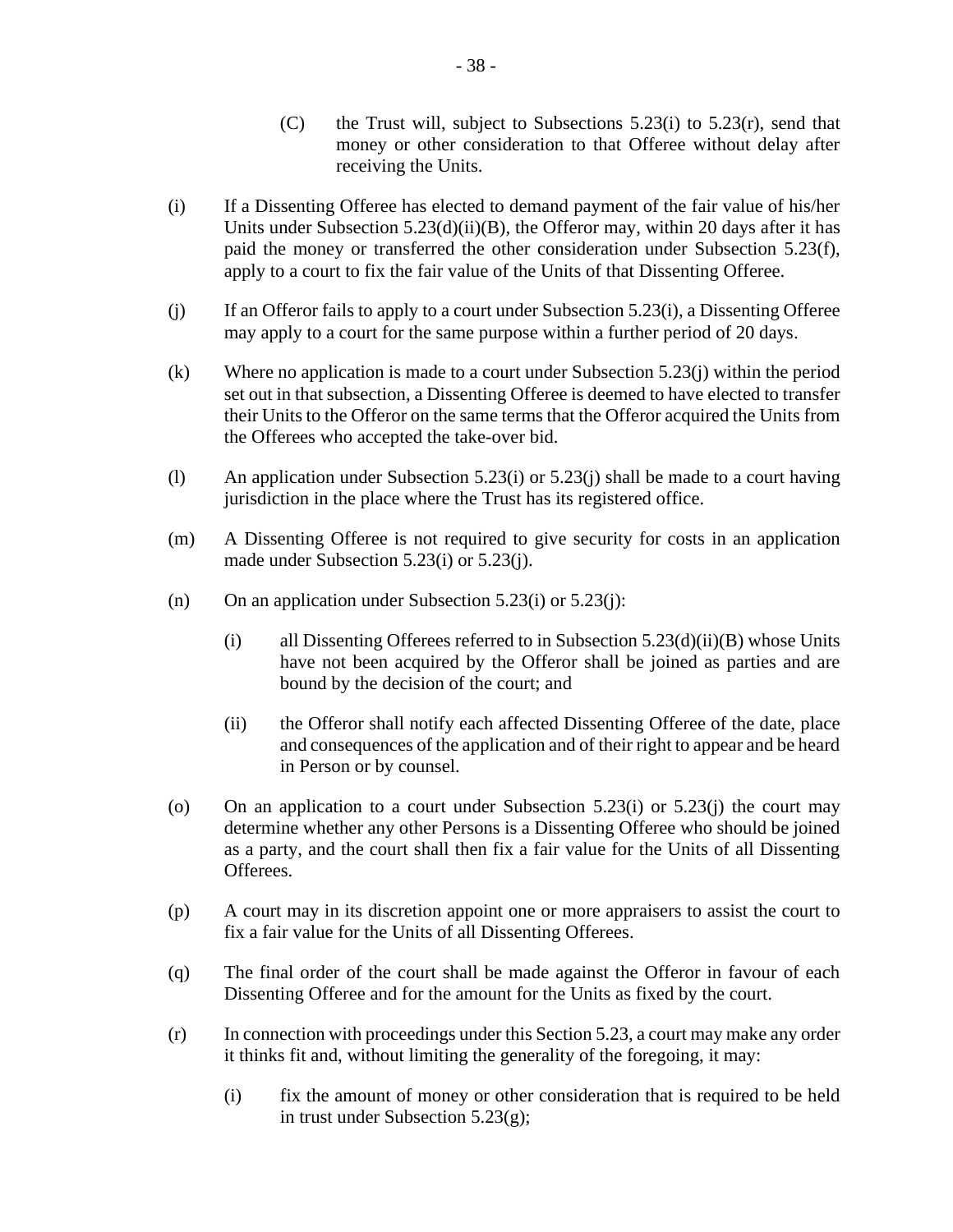- (ii) order that money or other consideration be held in trust by a Person other than the Trust; and
- (iii) allow a reasonable rate of interest on the amount payable to each Dissenting Offeree from the date they send or deliver notice under Subsection [5.23\(d\)](#page-40-1) until the date of payment.

### **ARTICLE 6 MEETINGS OF THE UNITHOLDERS**

### <span id="page-43-1"></span><span id="page-43-0"></span>**6.1 Annual Meeting**

There shall be an annual meeting of unitholders, at such time and place in Canada as the Trustees shall prescribe, for the purpose of electing Trustees, appointing or changing the Auditors and transacting such other business as the Trustees may determine or as may properly be brought before the meeting. The annual meeting of the unitholders shall be held after delivery to the unitholders of the information referred to in Section [14.7](#page-60-5) and, in any event, within 180 days after the end of each fiscal year of the Trust. The first annual meeting of unitholders shall be no later than June 30, 2013.

### <span id="page-43-2"></span>**6.2 Special Meetings**

The Trustees shall have power at any time to call special meetings of the unitholders at such time and place in Canada as the Trustees may determine. The unitholders holding in the aggregate not less than 5% of the votes attaching to all outstanding REIT Units (on a fully diluted basis) may requisition the Trustees in writing to call a special meeting of the unitholders for the purposes stated in the requisition. The requisition must state in reasonable detail the business proposed to be transacted at the meeting and shall be sent to each of the Trustees and to the principal office of the Trust. The unitholders have the right to obtain a list of the unitholders to the same extent and upon the same conditions as those which apply to shareholders of a corporation governed by the CBCA. Upon receiving the requisition, the Trustees shall call a meeting of the unitholders to transact the business referred to in the requisition, unless:

- (a) a record date for a meeting of unitholders has been fixed and notice of the record date has been given to each stock exchange in Canada on which the Units are listed for trading;
- (b) the Trustees have called a meeting of unitholders and have given notice thereof pursuant to Section [6.3;](#page-44-0)
- (c) in connection with the business as stated in the requisition:
	- (i) it clearly appears to the Trustees that the primary purpose of the matter covered by the requisition submitted by the unitholder is to enforce a personal claim or to redress a personal grievance against the Trust, the Trustees, the officers of the Trust or its security holders;
	- (ii) it clearly appears to the Trustees that the matter covered by the requisition does not relate in a significant way to the business or affairs of the Trust;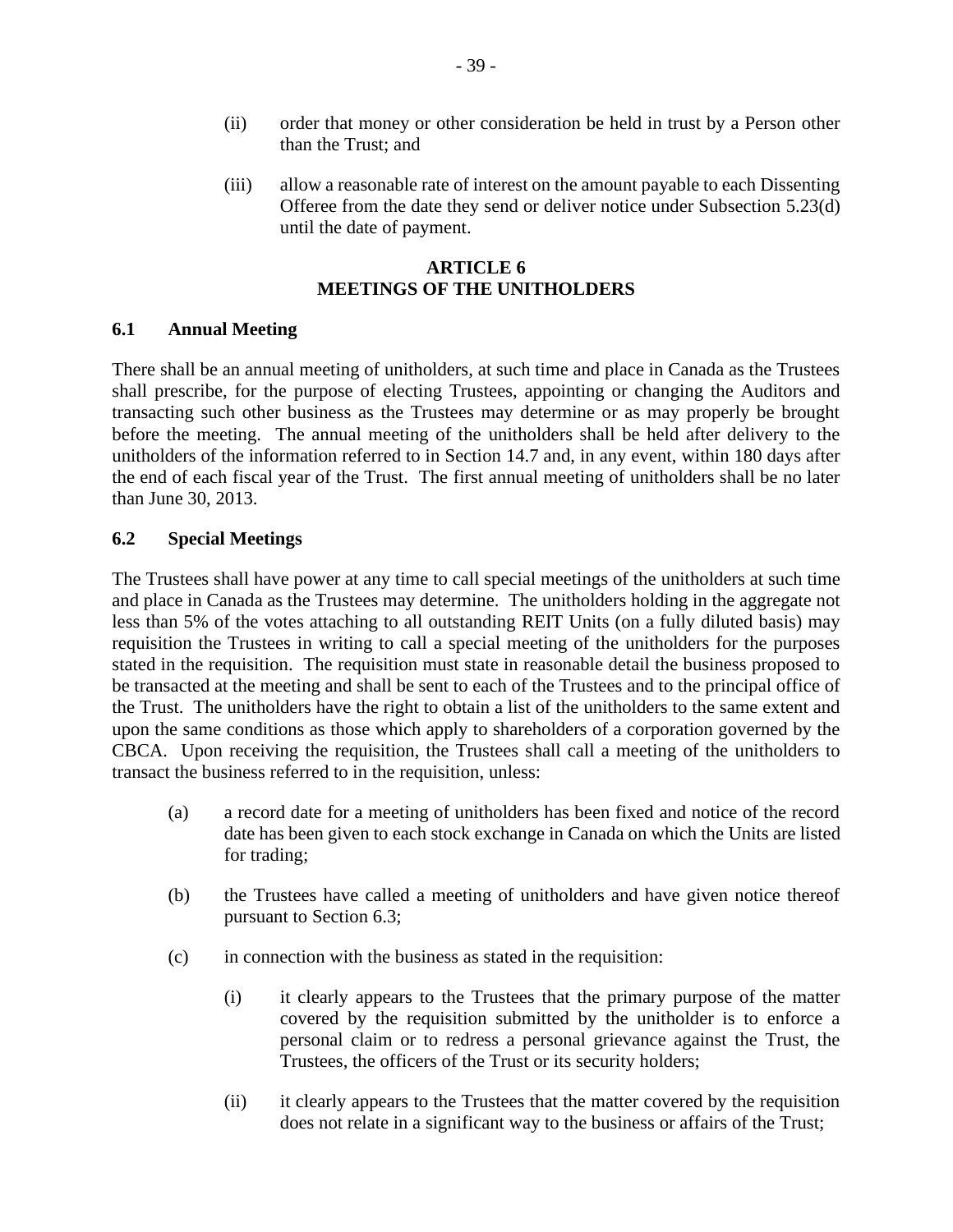- (iii) the Trust, at the unitholder's request, included a matter covered by a requisition in an information circular relating to a meeting of unitholders held within two years preceding the receipt of such request, and the unitholder failed to present the matter, in person or by proxy, at the meeting;
- (iv) substantially the same matter covered by the requisition was submitted to the unitholders in an information circular (including a dissidents information circular) relating to a meeting of the unitholders held within five years preceding the receipt of the unitholder's request and the matter covered by the requisition did not receive the prescribed minimum amount of support at the meeting; or
- (v) the rights conferred by this Section [6.2](#page-43-2) are being abused to secure publicity; or
- (d) the unitholders who submitted the requisition fail to continue to hold or own at least 5% of the votes attaching to all outstanding REIT Units (on a fully diluted basis) up to and including the day of the meeting.

Subject to the foregoing, if the Trustees do not within 21 days after receiving the requisition call a meeting, any unitholder who signed the requisition may call the meeting in accordance with the provisions of Sections [6.3](#page-44-0) and [6.7](#page-45-2) and the Trustees' Regulations, *mutatis mutandis*. If there shall be no Trustees, the officers of the Trust shall promptly call a special meeting of unitholders for the election of successor Trustees. The phrase "meeting of unitholders" wherever it appears in this Declaration of Trust shall mean and include both an annual meeting and any other meeting of the unitholders.

### <span id="page-44-0"></span>**6.3 Notice of Meeting of the Unitholders**

Notice of all meetings of unitholders shall be mailed or delivered by the Trustees to each unitholder at his/her address appearing in the Register, to each Trustee and to the Auditors not less than 21 days nor more than 60 days, or within such other number of days as required by law or the relevant stock exchange, before the meeting. Notice of any meeting of unitholders shall state the purposes of the meeting.

### <span id="page-44-1"></span>**6.4 Quorum**

A quorum for any meeting of unitholders shall be individuals present not being less than two in number and being the unitholders or representing by proxy the unitholders who hold in the aggregate not less than 25% of the votes attached to all outstanding REIT Units (on a fully diluted basis), provided that if the Trust has only one unitholder, the unitholder present in person or by proxy constitutes a meeting and a quorum for such meeting. In the event of such quorum not being present at the appointed place on the date for which the meeting is called within 30 minutes after the time fixed for the holding of such meeting, the meeting, if convened on the requisition of unitholders, shall be dissolved, but in any other case shall stand adjourned to such day being not less than 10 days later and to such place in Canada and time as may be fixed by the Chair of the meeting. If at such adjourned meeting a quorum as above defined is not present, the unitholders present either personally or by proxy shall form a quorum, and any business may be brought before or dealt with at such an adjourned meeting which might have been brought before or dealt with at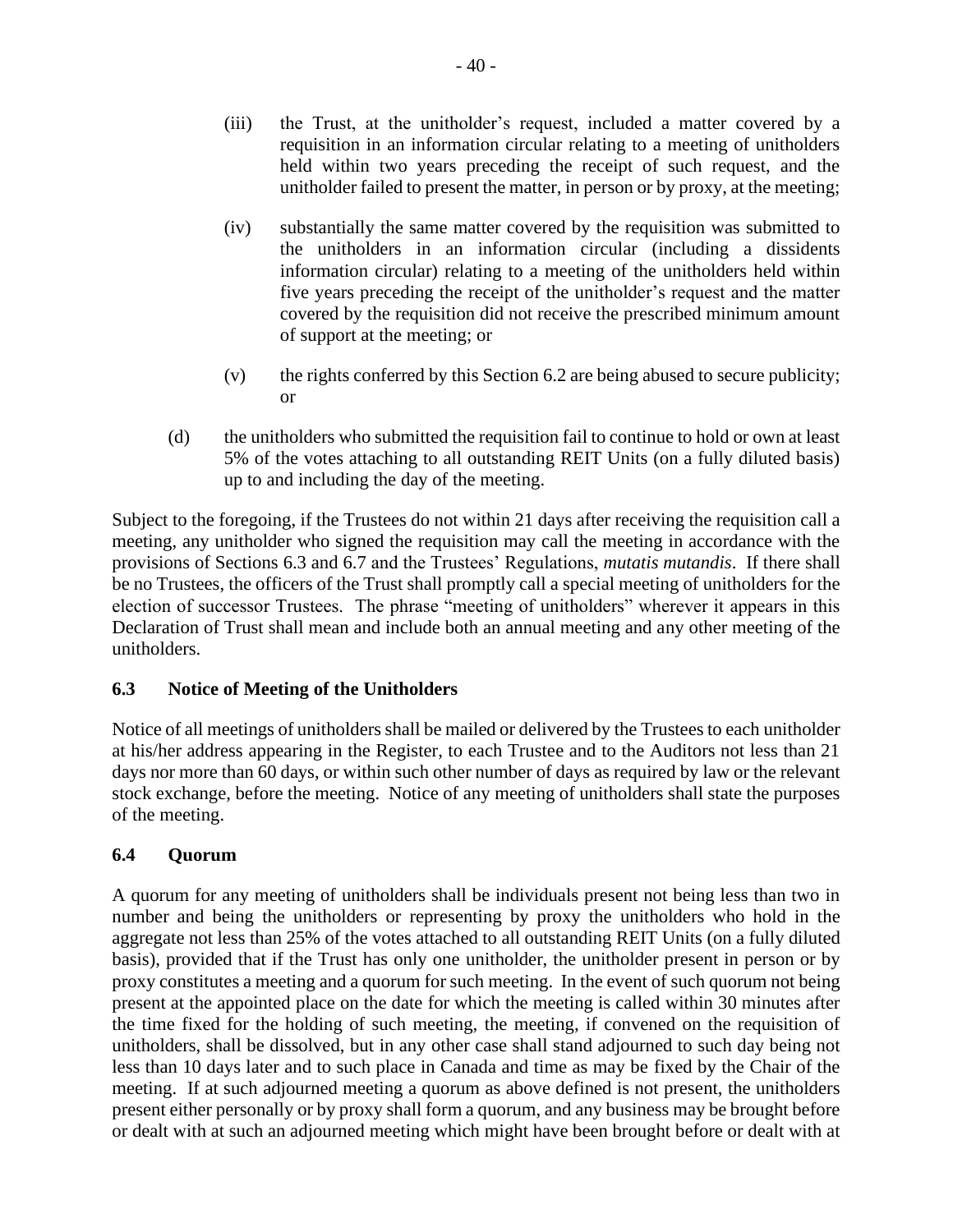the original meeting in accordance with the notice calling the same. The Chair, or, if the Chair is not present, the Vice-Chair or any other Trustee determined by the Trustees, shall be the Chair of any meeting of unitholders.

### <span id="page-45-0"></span>**6.5 Voting**

Unitholders may attend and vote at all meetings of unitholders either in person or by proxy. Each REIT Unit shall entitle the holder thereof to one vote at all meetings of unitholders. Whenever any action is to be taken by the unitholders, they shall, except as otherwise required by this Declaration of Trust or by law, be authorized when approved by at least a majority of the votes cast at such meeting of unitholders. The Chair of any such meeting shall not have a second or casting vote.

### <span id="page-45-1"></span>**6.6 Unitholder Vote on Sale of Trust Property**

No sale of Trust Property as an entirety or substantially as an entirety (other than as a part of an internal reorganization, including by way of the transfer of Trust Property or assets or property of a Subsidiary of the Trust, as approved by the Trustees) shall occur unless the same has been duly approved by at least two-thirds of the votes cast by the unitholders at a meeting duly called for that purpose or by written resolution in lieu thereof.

### <span id="page-45-2"></span>**6.7 Class Approval**

If any business to be transacted at a meeting of unitholders would affect the rights of unitholders of one or more classes (or, subject to clause [\(c\) below,](#page-45-4) series) in a manner different from the unitholders of any other class (or, subject to clause [\(c\) below,](#page-45-4) series) then:

- (a) reference to such fact, indicating each class so affected, shall be made in the notice of such meeting; and
- (b) unitholders of a class so affected shall not be bound or adversely affected by any action to be taken at such meeting unless in addition to compliance with the other provisions of this Section:
	- (i) there are present in person or by proxy unitholders of such class who hold in the aggregate not less than 10% of the votes attached to such class or series, subject to the provisions of this Article as to quorum at adjourned meetings; and
	- (ii) the resolution is passed by the affirmative vote of at least two thirds of the unitholders of such class; and
- <span id="page-45-4"></span>(c) the unitholders of a series of REIT Units of a class are entitled to vote separately as a series under this Section only if such series is affected by an amendment in a manner different from other REIT Units of the same class.

### <span id="page-45-3"></span>**6.8 Record Dates**

For the purpose of determining the unitholders who are entitled to receive notice of and vote at any meeting or any adjournment(s) or postponement(s) thereof or for the purpose of any other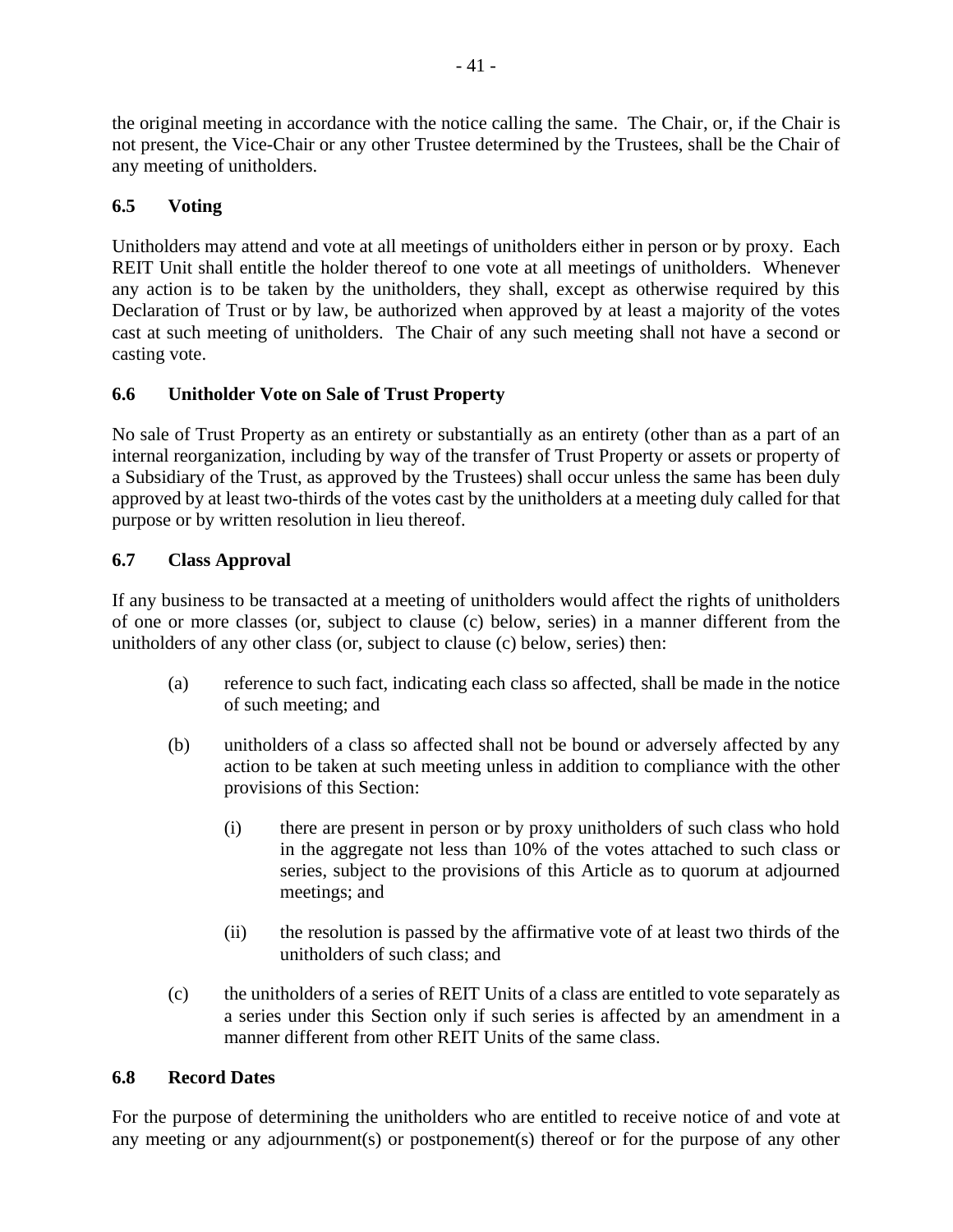action, the Trustees may from time to time, without notice to the unitholders, close the transfer books for such period, not exceeding 35 days, as the Trustees may determine; or without closing the transfer books the Trustees may fix a date not less than 30 days and not more than 60 days prior to the date of any meeting of unitholders or other action as a record date for the determination of the unitholders entitled to receive notice of and to vote at such meeting or any adjournment(s) or postponement(s) thereof or to be treated as the unitholders of record for purposes of such other action, and any unitholder who was a unitholder at the time so fixed shall be entitled to receive notice of and vote at such meeting or any adjournment(s) or postponement(s) thereof, even though such unitholder has since that date disposed of its REIT Units, and no unitholder becoming such after that date shall be entitled to receive notice of and vote at such meeting or any adjournment(s) or postponement(s) thereof or to be treated as a unitholder of record for purposes of such other action. If, in the case of any meeting of unitholders, no record date with respect to voting has been fixed by the Trustees, the record date for voting shall be 5:00 p.m. (Toronto time) on the Business Day immediately preceding the day on which the notice of the meeting is given.

### <span id="page-46-0"></span>**6.9 Proxies**

Whenever the vote or consent of the unitholders is required or permitted under this Declaration of Trust, such vote or consent may be given either directly by the unitholder or by a proxy in such form as the Trustees may prescribe from time to time or, in the case of a unitholder that is a body corporate or association, by an individual authorized by the board of directors or governing body of the body corporate or association to represent it at a meeting of the unitholders. A proxyholder need not be a unitholder. The Trustees may solicit such proxies from the unitholders or any of them for any matter requiring or permitting the unitholders' vote, approval or consent.

The Trustees may adopt, amend or repeal such regulations relating to the appointment of proxyholders, and the solicitation, execution, validity, revocation and deposit of proxies, as they in their sole discretion from time to time determine.

An instrument of proxy executed in compliance with the foregoing shall be valid unless challenged at the time of or prior to its exercise, and the Persons challenging the instrument shall have the burden of proving, to the satisfaction of the Chair of the meeting at which the instrument is proposed to be used, that the instrument of proxy is invalid. Any decision of the Chair of the meeting in respect of the validity of an instrument of proxy shall be final and binding upon all Persons. An instrument of proxy shall be valid only at the meeting with respect to which it was solicited or any adjournment(s) or postponement(s) thereof.

A vote cast in accordance with any proxy shall be valid notwithstanding the death, incapacity, insolvency or bankruptcy of the unitholder giving the proxy or the revocation of the proxy unless written notice of the death, incapacity, insolvency, bankruptcy or revocation of the proxy has been received by the Chair of the meeting prior to the time when the vote is cast.

### <span id="page-46-1"></span>**6.10 Personal Representatives**

If a unitholder is deceased, his/her personal representative, upon filing with the Secretary of the meeting such proof of his/her appointment as the Secretary considers sufficient, shall be entitled to exercise the same voting rights at any meeting of unitholders as the unitholder would have been entitled to exercise if he/she were living and for the purpose of the meeting shall be considered to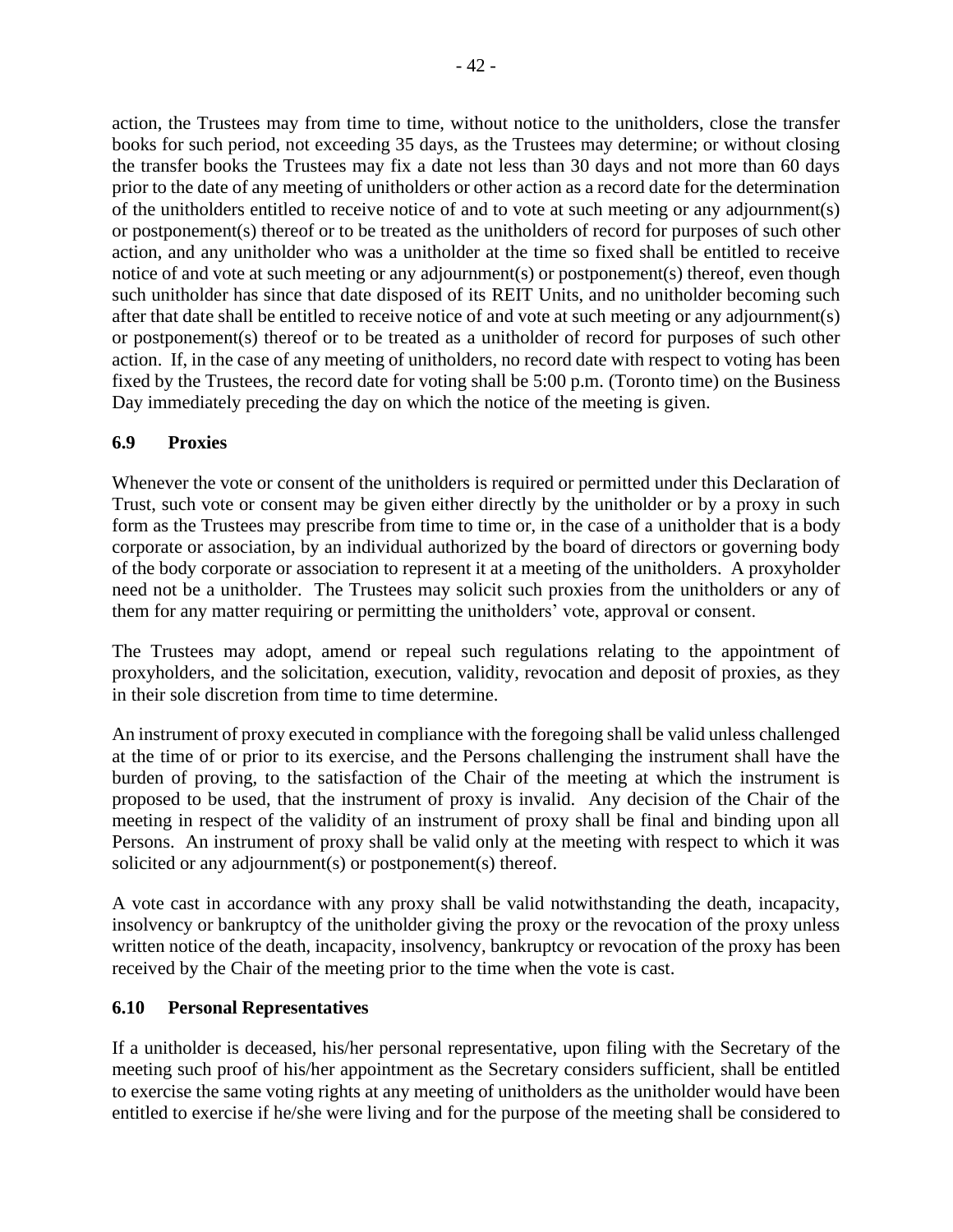be a unitholder. Subject to the provisions of the will of a deceased unitholder, if there is more than one personal representative, the provisions of Section [5.13](#page-33-2) relating to joint holders shall apply.

### <span id="page-47-0"></span>**6.11 Attendance by Others**

Any Trustee, officer of the Trust, representative of the Auditors, representative of the legal counsel of the Trust or other individual approved by the Trustees may attend and speak at any meeting of the unitholders.

### <span id="page-47-1"></span>**6.12 Conduct of Meetings**

To the extent that the rules and procedures for the conduct of a meeting of the unitholders are not prescribed herein or in the Trustees' Regulations, the rules and procedures shall be such reasonable rules and procedures as are determined by the Chair of the meeting and such rules and procedures shall be binding upon all parties participating in the meeting.

### <span id="page-47-2"></span>**6.13 Binding Effect of Resolutions**

Every resolution passed at a meeting in accordance with the provisions of this [Article](#page-43-0) 6 shall be binding upon all unitholders, whether present at or absent from the meeting.

### <span id="page-47-3"></span>**6.14 Resolution in Lieu of Meeting**

Notwithstanding any other provision of this Declaration of Trust, a resolution signed in writing by all of the unitholders entitled to vote on that resolution at a meeting of unitholders is as valid as if it had been passed at a meeting of unitholders.

### <span id="page-47-4"></span>**6.15 Actions by the Unitholders**

Any action, change, approval, decision or determination required or permitted to be taken or made by the unitholders hereunder shall be effected by a resolution passed by the unitholders at a duly constituted meeting (or a written resolution in lieu thereof) in accordance with this [Article](#page-43-0) 6.

### **ARTICLE 7 MEETINGS OF THE TRUSTEES**

### <span id="page-47-6"></span><span id="page-47-5"></span>**7.1 Trustees May Act Without Meeting**

The Trustees may act with or without a meeting. Any action of the Trustees or any committee of the Trustees may be taken at a meeting by vote of, or without a meeting by written consent signed by all of, the Trustees or the members of the applicable committee, as the case may be.

### <span id="page-47-7"></span>**7.2 Notice of Meeting**

Meetings of the Trustees may be held from time to time upon the giving of notice by any two Trustees. Regular meetings of the Trustees may be held without call or notice at a time and place in Canada fixed in accordance with the Trustees' Regulations. Notice of the time and place of any other meetings shall be given (which need not be in writing) not less than 48 hours before the meeting but may be waived in writing by any Trustee either before or after such meeting. The attendance of a Trustee at a meeting shall constitute a waiver of notice of such meeting except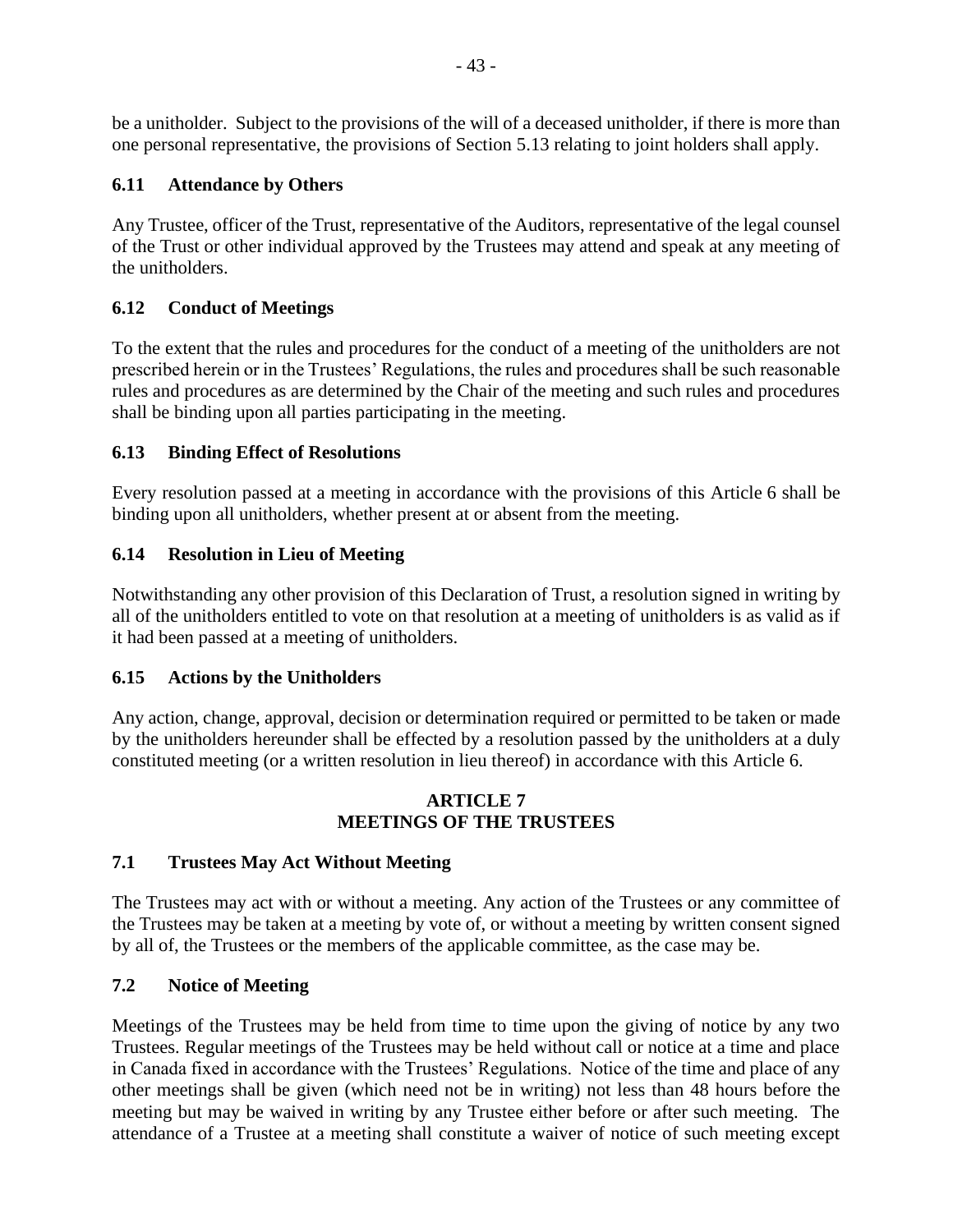where a Trustee attends a meeting for the express purpose of objecting to the transaction of any business on the ground that the meeting has not been lawfully called or convened. Each committee of Trustees appointed by the Trustees may adopt its own rules or procedures for the calling, conduct, adjournment and regulation of the meetings of such committees as it sees fit and may amend or repeal such rules or procedures from time to time; provided, however, that the Trustees' Regulations and any such rules or procedures shall not be inconsistent with this Declaration of Trust.

### <span id="page-48-0"></span>**7.3 Quorum**

A quorum for all meetings of Trustees or any committee thereof shall be a majority of the Trustees then holding office or a majority of the Trustees on such committee, as the case may be, present in person, provided that a majority of the Trustees comprising the quorum shall be Resident Canadians and at least two of whom shall be Independent Trustees; provided that if there is no quorum, the meeting may be adjourned to a Business Day on notice to all of the Trustees or members of such committee, as the case may be and, at the reconvened meeting, the presence of one Resident Canadian Trustee or one Resident Canadian member of such committee, as the case may be, is required in order to constitute a quorum. Notwithstanding any vacancy among the members of Trustees, a quorum of Trustees may exercise all of the powers of the Trustees.

### <span id="page-48-1"></span>**7.4 Voting at Meetings**

Questions arising at any meeting of the Trustees or of a committee of Trustees shall be decided by a majority of the votes cast. In the case of an equality of votes at any meeting of Trustees or of a committee of Trustees, the Chair of the meeting shall not have a second or casting vote in addition to his/her original vote, if any. Every meeting of the Trustees or any committee thereof shall take place in Canada.

### <span id="page-48-2"></span>**7.5 Meeting by Telephone**

Any Trustee may participate in a meeting of the Trustees or any committee thereof by means of a conference telephone or other communications equipment by means of which all Trustees participating in the meeting can hear each other and a Trustee so participating shall be considered for the purposes of this Declaration of Trust to be present in person at that meeting.

### **ARTICLE 8 DELEGATION OF POWERS**

### <span id="page-48-4"></span><span id="page-48-3"></span>**8.1 General**

Except as prohibited by law, the Trustees may appoint from among their number a committee of Trustees and may delegate to such committee any of the powers of the Trustees, provided that a majority of the Trustees appointed to such committee shall be Resident Canadians. The Trustees shall have the power to appoint, employ or contract with any Person for any matter relating to the Trust or its assets or affairs. For certainty, the Trustees may delegate to any Person (including any one or more officers of the Trust) the power to execute any document or enter into any agreement on behalf of the Trust or exercise any discretion or make any amendment in relation thereto. The Trustees may grant or delegate such authority to an advisor as the Trustees may in their sole discretion deem necessary or desirable without regard to whether such authority is normally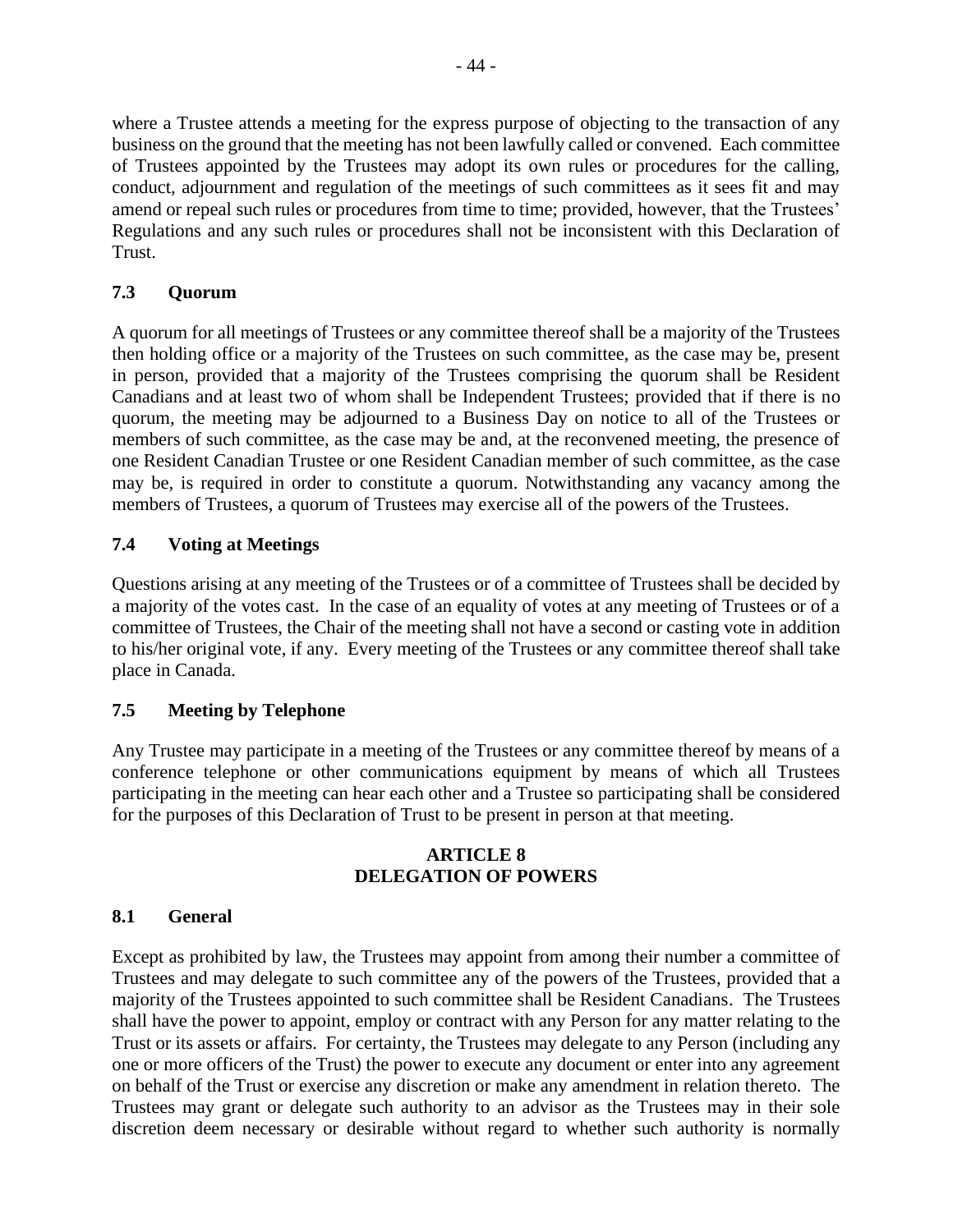granted or delegated by trustees. The Trustees shall have the power to determine the term and compensation of an advisor or any other Persons whom they may employ or with whom they may contract. The Trustees shall have the power to grant powers of attorney as required in connection with any financing or security relating thereto. Each member of a committee shall serve on such committee until she/he resigns from such committee or otherwise ceases to be a Trustee.

### <span id="page-49-0"></span>**8.2 Executive Committee**

The Trustees shall appoint an executive committee (the "**Executive Committee**") consisting of at least, until determined otherwise, four members, each of whom may be either a Trustee or executive officer of the Trust. The Executive Committee shall meet on an "as needed" basis and have the authority to exercise all of the powers and discretions in the management and direction of the Trust's activities delegated to it by the Board of Trustees, subject to applicable law. The responsibilities of the Executive Committee shall include: (a) approving or rejecting proposed acquisitions and dispositions of investments by the Trust or its Subsidiaries in each case up to \$50 million (by way of debt or equity); (b) approving the assumption or granting of any mortgage of up to \$50 million (or such other amount provided the terms thereof have been reflected in the Trust's operating budget approved by the Board of Trustees for the applicable year) other than the renewal of any existing mortgage by any of the Trust's Subsidiaries; (c) developing the Trust's strategy, risk management and staffing requirements for review and approval by the Board of Trustees; and (d) approve the assumption or incurrence of any debt obligations of up to \$50 million (or such other amount provided the terms thereof have been reflected in the Trust's operating budget approved by the Board of Trustees for the applicable year). For certainty, all material investments and transactions outside the Trust's activities or undertakings must be reviewed by, and are subject to the prior approval of the Board of Trustees. Questions arising in any meeting of the Executive Committee shall be decided by a majority of the votes cast. Decisions may be taken by written consent signed by all of the members of the Executive Committee. Any member of the Executive Committee may call a meeting of the Executive Committee upon not less than 48 hours' notice. Where for any reason a member of the Executive Committee is disqualified from voting on or participating in a decision, any other disinterested Trustee not already a member of the Executive Committee may be designated by the Trustees to act as an alternate. Notwithstanding the appointment of the Executive Committee, the Trustees may consider and approve any matter which the Executive Committee has the authority to consider or approve. The Executive Committee may grant or delegate all or some of the duties set out in this Section [8.2](#page-49-0) to the senior management of the Trust or Industrial LP.

### <span id="page-49-1"></span>**8.3 Audit Committee**

The Trustees shall appoint an audit committee (the "**Audit Committee**") consisting of at least three Trustees, all of whom shall be Independent Trustees. The Audit Committee shall assist the Board of Trustees in fulfilling its oversight responsibilities with respect to financial reporting, including: (i) reviewing the Trust's procedures for internal control with the Auditors and Chief Financial Officer; (ii) reviewing and approving the engagement of the Auditors; (iii) reviewing annual and quarterly financial statements and all other material continuous disclosure documents, including the Trust's annual information form and management discussion and analysis; (iv) assessing the Trust's financial and accounting personnel; (v) assessing the Trust's accounting policies; (vi) reviewing the Trust's risk management procedures; and (vii) reviewing any significant transactions outside the Trust's ordinary course of business and all pending litigation involving the Trust. The Audit Committee will have direct communication channels with the Chief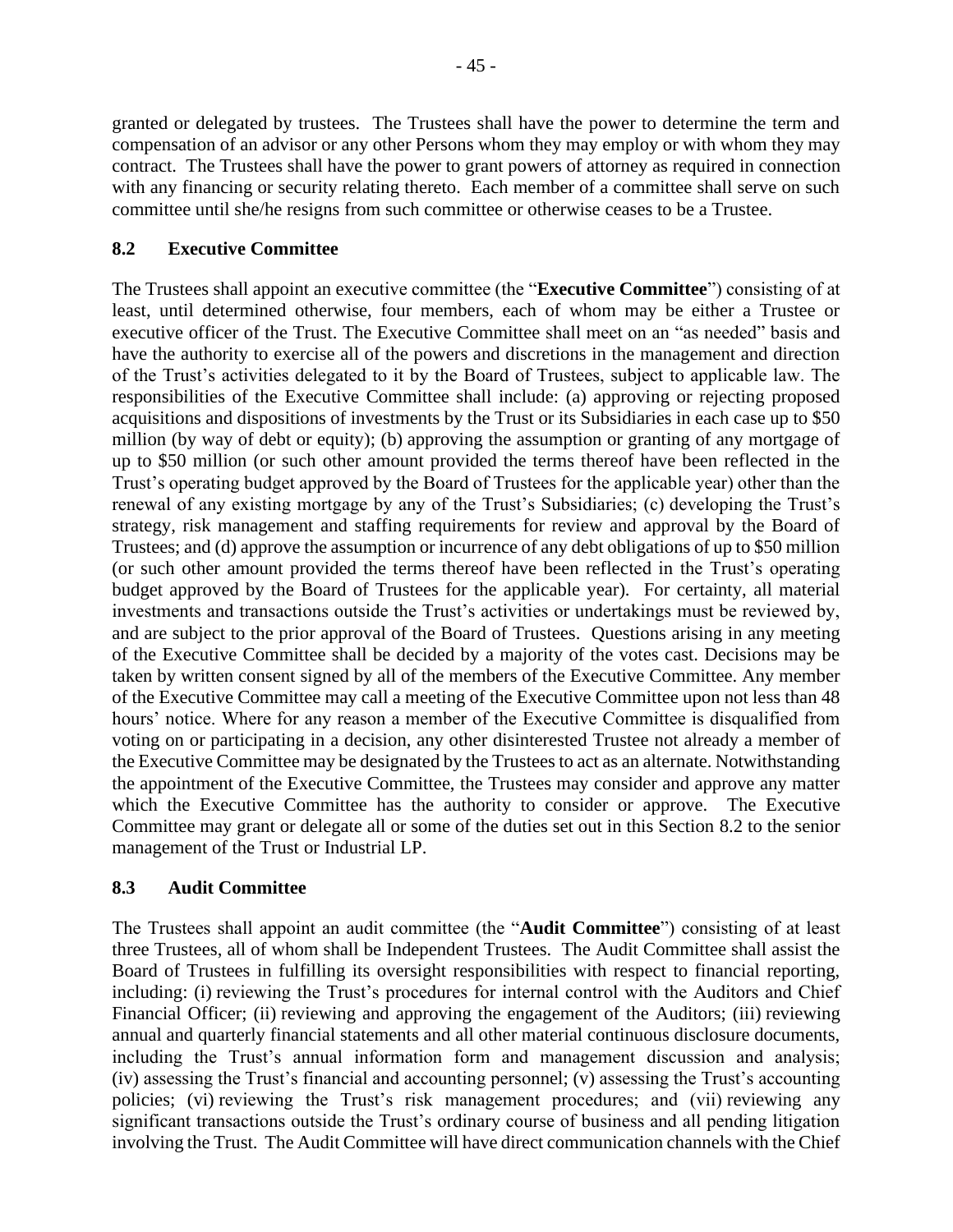Financial Officer and Auditors to discuss and review such issues as the Audit Committee may deem appropriate. The Auditors are entitled to receive notice of every meeting of the Audit Committee and, at the expense of the Trust, to attend and be heard thereat and, if so requested by a member of the Audit Committee, shall attend any meeting of the Audit Committee held during the term of office of the Auditors. Questions arising at any meeting of the Audit Committee shall be decided by a majority of the votes cast. Decisions may be taken by written consent signed by all of the members of the Audit Committee. The Auditors or a member of the Audit Committee may call a meeting of the Audit Committee on not less than 48 hours' notice.

#### <span id="page-50-0"></span>**8.4 Governance, Compensation and Environmental Committee**

The Trustees shall appoint a governance, compensation and environmental committee (the "**Governance, Compensation and Environmental Committee**") consisting of at least three Trustees, all of whom shall be Independent Trustees. The Governance, Compensation and Environmental Committee is responsible for reviewing, overseeing and evaluating the Trust's governance, environmental and compensation policies. The duties of the Governance, Compensation and Environmental Committee shall include: (i) assessing the effectiveness of the Board of Trustees, each of its committees and individual Trustees; (ii) overseeing the recruitment and selection of candidates as Trustees; (iii) organizing an orientation and education program for new Trustees; (iv) considering and approving proposals by the Trustees to engage outside advisers on behalf of the Board of Trustees as a whole or on behalf of the Independent Trustees; (v) reviewing and making recommendations to the Board of Trustees concerning any change in the number of Trustees comprising the Board of Trustees; (vi) reviewing the environmental state of any real property owned by Industrial LP and Subsidiaries of the Trust; (vii) establishing formal policies and procedures to review and monitor environmental exposure; (viii) considering questions of management succession; (ix) administering the Deferred Unit Incentive Plan and any unit option or purchase plan and any other compensation incentive programs; (x) assessing the performance of management of the Trust; (xi) reviewing and approving the compensation paid by the Trust, if any, to the Trust's officers, advisers and consultants (other than the Auditors); (xii) reviewing and making recommendations to the Board of Trustees concerning the level and nature of the compensation payable to the Trustees and officers of the Trust; (xiii) overseeing and reviewing health and safety matters of the Trust; and (xiv) reviewing community and social responsibility matters of the Trust. The Governance, Compensation and Environmental Committee will establish formal policies and procedures to review and monitor the environmental state of any real property owned by the Trust, Industrial LP and the Subsidiaries of the Trust, which will take into account CSA Staff Notice 51-533 – *Environmental Reporting Guidance*. Monitoring and review of the environmental state of real property owned by the Trust, Industrial LP and the Subsidiaries of the Trust, may include: (i) a review of environmental liability risk assessments, (ii) review of environmental incident reports, (iii) inspection and monitoring of any ongoing environmental control measures, (iv) review of compliance with local jurisdictional regulations and orders, and (v) preparation of a hazardous materials management plan. Questions arising in any meeting of the Governance, Compensation and Environmental Committee shall be decided by a majority of the votes cast. Decisions may be taken by written consent signed by all of the members of the Governance, Compensation and Environmental Committee. Any member of the Governance, Compensation and Environmental Committee may call a meeting of the Governance, Compensation and Environmental Committee upon not less than 48 hours' notice. Where for any reason a member of the Governance, Compensation and Environmental Committee is disqualified from voting on or participating in a decision, any other independent and disinterested Trustee not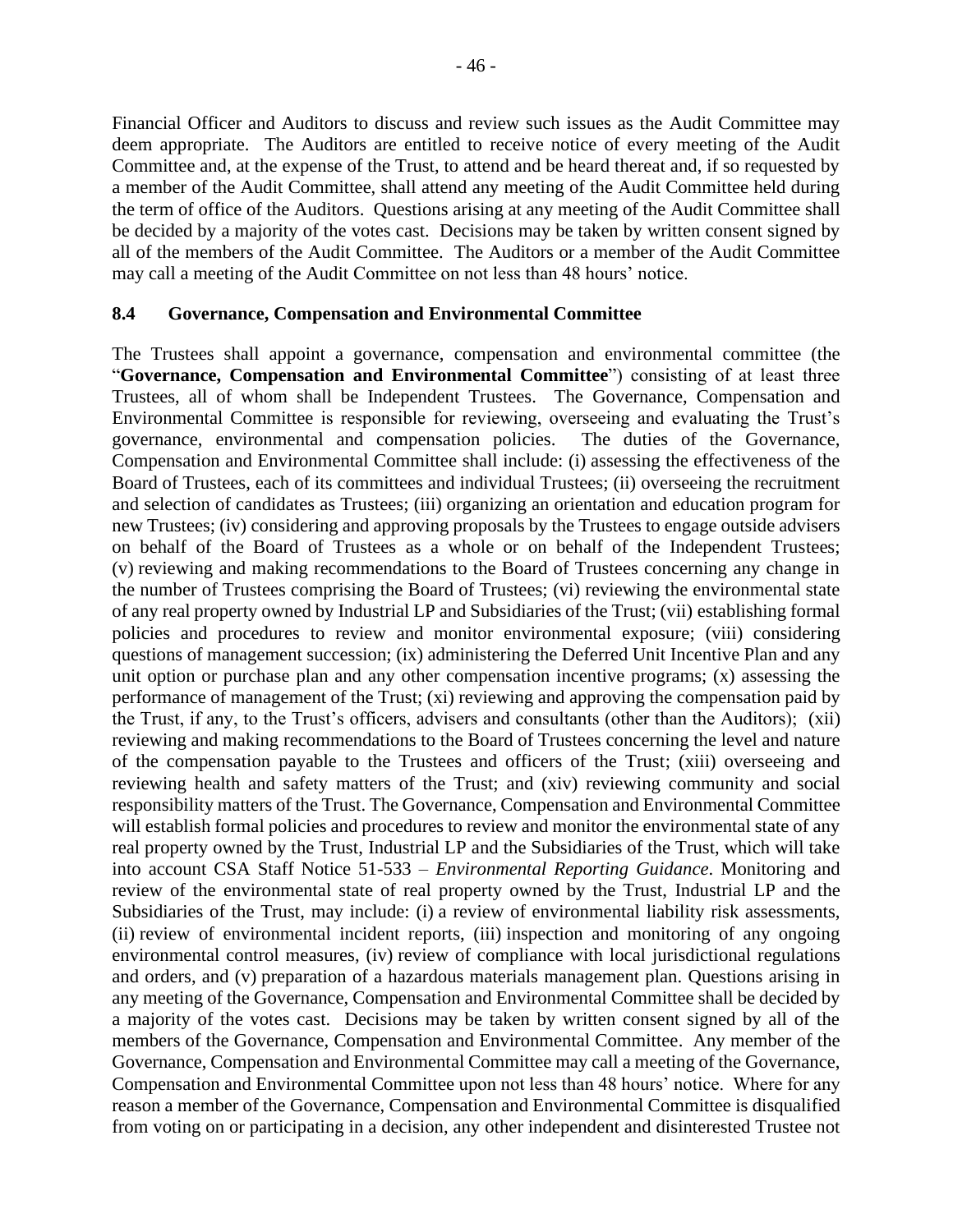already a member of the Governance, Compensation and Environmental Committee may be designated by the Trustees to act as an alternate. Notwithstanding the appointment of the Governance, Compensation and Environmental Committee, the Trustees may consider and approve any matter which the Governance, Compensation and Environmental Committee has the authority to consider or approve.

### <span id="page-51-0"></span>**8.5 Additional Committees**

The Trustees may create such additional committees as they, in their discretion, determine to be necessary or desirable for the purposes of properly governing the affairs of the Trust; provided that the majority of the members of any additional committee must be Resident Canadians. Further, the Trustees may not delegate to any such additional committee any powers or authority in respect of which a board of directors of a corporation governed by the CBCA may not delegate.

### <span id="page-51-1"></span>**8.6 Management of the Trust**

The Trustees may exercise broad discretion in hiring officers, employees, agents and consultants to administer the Trust's day-to-day operations, all subject to the overriding authority of the Trustees over the management and affairs generally of the Trust.

### **ARTICLE 9 DISTRIBUTIONS**

### <span id="page-51-3"></span><span id="page-51-2"></span>**9.1 Distributions**

The Trust shall distribute to the Unitholders, to the extent possible, and such Unitholders shall have a right to receive, on or about each Distribution Date, such amount as the Trustees determine in their sole discretion derived from the Trust's investments. Any distribution shall be made on a Distribution Date proportionately to Persons who are Unitholders as of the close of business on the record date of such distribution which shall be the last Business Day of the calendar month immediately preceding the month in which the Distribution Date falls or such other date, if any, as is fixed by the Trustees in accordance with Section [6.8.](#page-45-3)

Distributions shall be made in cash and may be invested in similar Units pursuant to any distribution reinvestment plan or unit purchase plan adopted by the Trustees. Any distribution shall be made proportionately to Persons who are the Unitholders as at the close of business on the record date for such distribution, which shall be December 31 in the applicable year, in the case of a year-end distribution, and otherwise, the last day of the calendar month immediately preceding the month in which the Distribution Date falls, or if such date is not a Business Day then the next following Business Day, or such other date, if any, as is fixed by the Trustees in accordance with Section [6.8.](#page-45-3)

Each year the Trust shall deduct in computing its income for purposes of the Tax Act such portion of the amounts paid or payable to the Unitholders for the year as is necessary to ensure that the Trust is not liable for income tax under Part I of the Tax Act for that taxation year.

In addition, the Trustees may declare to be payable and make distributions, from time to time, out of Income of the Trust, Net Realized Capital Gains of the Trust, the capital of the Trust or otherwise, in any year, in such amount or amounts, and on such dates on or before December 30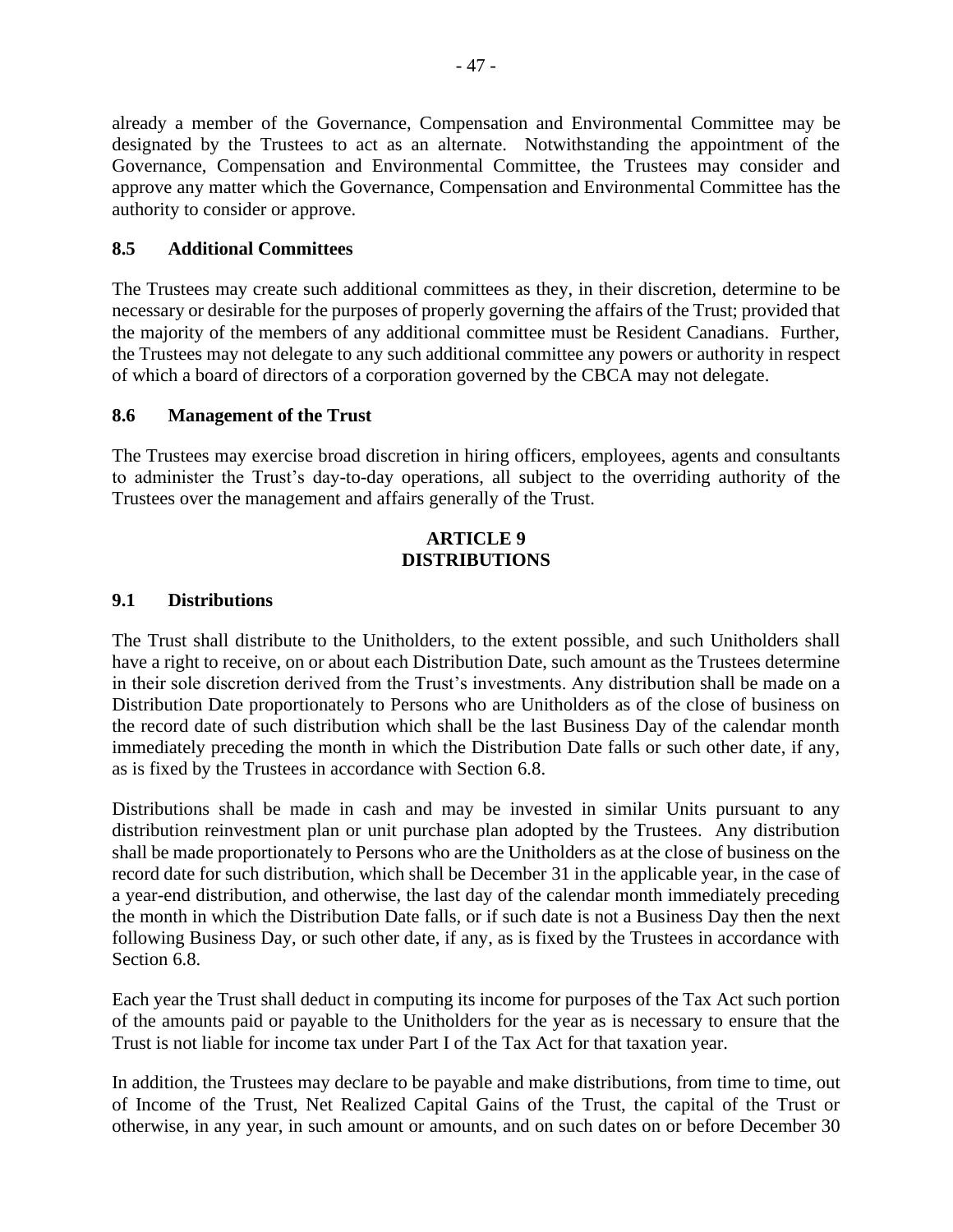of that year as the Trustees may determine, to the extent such income, capital gains or capital has not already been paid, allocated or distributed to the Unitholders that are Unitholders at the record date for such distribution, to the extent such income, capital gains and capital may reasonably be considered to be attributable to and derived from the Trust's investments.

Having regard to the present intention of the Trustees to allocate, distribute and make payable to Unitholders all of the Income of the Trust, Net Realized Capital Gains of the Trust and any other applicable amounts so that the Trust will not have any liability for tax under Part I of the Tax Act in any taxation year, the total amount to be distributed on or before the January  $15<sup>th</sup>$  Distribution Date of each year in respect of the most recent taxation year of the Trust ending on or before such date (the "**preceding taxation year**") pursuant to this Section [9.1](#page-51-3) shall not be less than the amount necessary to ensure that the Trust shall not be liable to pay income tax under Part I of the Tax Act for the preceding taxation year, after taking into account any entitlement to a capital gains refund, and:

- (a) the amount, if any, by which the Income of the Trust for such year exceeds the aggregate of the portions, if any, of each distribution made by the Trust pursuant to this Section [9.1](#page-51-3) which have been determined by the Trustees, pursuant to Section [9.5,](#page-54-1) to have been payable by the Trust out of Income of the Trust for such year and the amount of income treated as having been paid in the year pursuant to Subsection [5.21\(i\);](#page-39-1) and
- (b) the amount, if any, by which the Net Realized Capital Gains of the Trust for such year exceeds the aggregate of the portions, if any, of each distribution made by the Trust pursuant to this Section [9.1](#page-51-3) which has been determined by the Trustees, pursuant to Section [9.5,](#page-54-1) to have been payable by the Trust out of Net Realized Capital Gains of the Trust for such year and the amount of taxable capital gain treated as having been paid in the year pursuant to Subsection [5.21\(i\);](#page-39-1)

shall, without any further actions on the part of the Trustees, be due and payable ("**year-end distribution**") to the Unitholders that are Unitholders of record on December 31 of the preceding taxation year.

In addition to the distributions which are made payable to Unitholders, the Trustees may designate and make payable any income or capital gains realized by the Trust (including any income realized by the Trust on the redemption of Units *in specie*) to redeeming Unitholders.

For certainty, it is hereby expressly declared that a Unitholder shall have the legal right to enforce payment of any amount on December 31 of any taxation year which is required to be distributed to a Unitholder hereunder on or before December 31. The Trustees, if they so determine when income has been accrued but not collected may, on a temporary basis, transfer sufficient monies from the capital to the income account of the Trust to permit distributions of income which are payable to be effected.

This Section [9.1](#page-51-3) may be amended only if authorized by the vote of at least a majority of the votes cast at a meeting of the Unitholders called for that purpose, except where an amendment is required to ensure that the Trust is not liable to pay income tax under Part I of the Tax Act.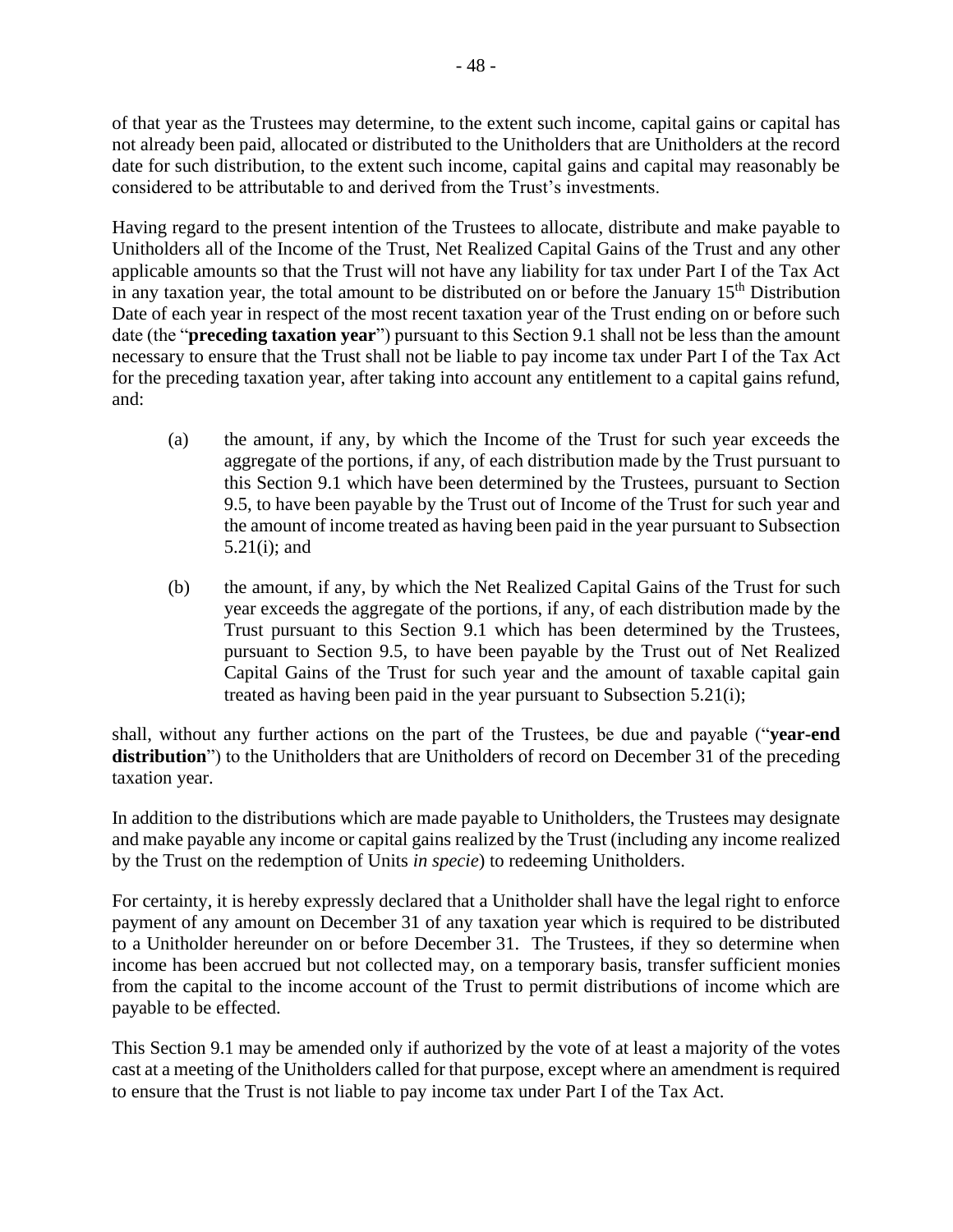### <span id="page-53-0"></span>**9.2 Allocation**

Distributions payable to Unitholders pursuant to this [Article](#page-51-2) 9 shall be deemed to be distributions of Income of the Trust (including dividends), Net Realized Taxable Capital Gains of the Trust, Trust capital or other items in such amounts as the Trustees in their absolute discretion, determine, and shall be allocated to the Unitholders in the same proportions as distributions received by the Unitholders, subject to the discretion of the Trustees to adopt an allocation method which the Trustees consider to be more reasonable in the circumstances including in accordance with Subsection [5.21\(i\).](#page-39-1)

### <span id="page-53-1"></span>**9.3 Payment and Method of Distributions**

(a) Distributions shall be made by cheque payable to or to the order of the Unitholder or by such other manner of payment approved by the Trustees from time to time. The payment, if made by cheque, shall be conclusively deemed to have been made upon hand delivery of a cheque to the Unitholder or to his/her agent duly authorized in writing or upon the mailing of a cheque by prepaid first-class mail addressed to the Unitholder at his/her address as it appears on the Register unless the cheque is not paid on presentation, or in any other manner determined by the Trustees in their sole discretion. In the case of joint registered Unitholders, any cash payment required hereunder to be made to a Unitholder shall be deemed to be required to be made to such Unitholders jointly and shall be paid by cheque or bank draft but may also be paid in such other manner as the joint registered Unitholders or any one of the joint registered Unitholders has designated to the Trustees and the Trustees have accepted. For certainty, a Unitholder or any one of the joint Unitholders may designate and the Trustees may accept that any payment required to be made hereunder shall be made by deposit to an account of such Unitholder or to a joint account of such Unitholder and any other Person or in the case of joint registered Unitholders to an account of joint registered Unitholders or to an account of any one of the joint registered Unitholders. A cheque or bank draft shall, unless the joint registered Unitholders otherwise direct, be made payable to the order of all of the said joint registered Unitholders, and if more than one address appears on the books of the Trust in respect of such joint Unitholding, the cheque or bank draft or payment in other acceptable manner as aforesaid shall satisfy and discharge all liability of the Trustees and the Trust for the amount so required to be paid unless the cheque or bank draft is not paid at par on presentation at any place where it is by its terms payable. The receipt by the registered Unitholder in another acceptable manner of any payment not mailed or paid in accordance with this Section [9.3](#page-53-1) shall be a valid and binding discharge to the Trust and to the Trustees for any payment made in respect of the registered Units and if several Persons are registered as joint registered Unitholders or, in consequence of the death, bankruptcy or incapacity of a Unitholder, one or several Persons are entitled so to be registered, subject to Section [5.16,](#page-35-0) in accordance with this Declaration of Trust, respectively, receipt of payment by any one of them shall be a valid and binding discharge to the Trust and to the Trustees for any such payment. The Trustees may issue a replacement cheque if they are satisfied that the original cheque has not been received or has been lost or destroyed upon being furnished with such evidence of loss, indemnity or other document in connection therewith that they may in their sole discretion consider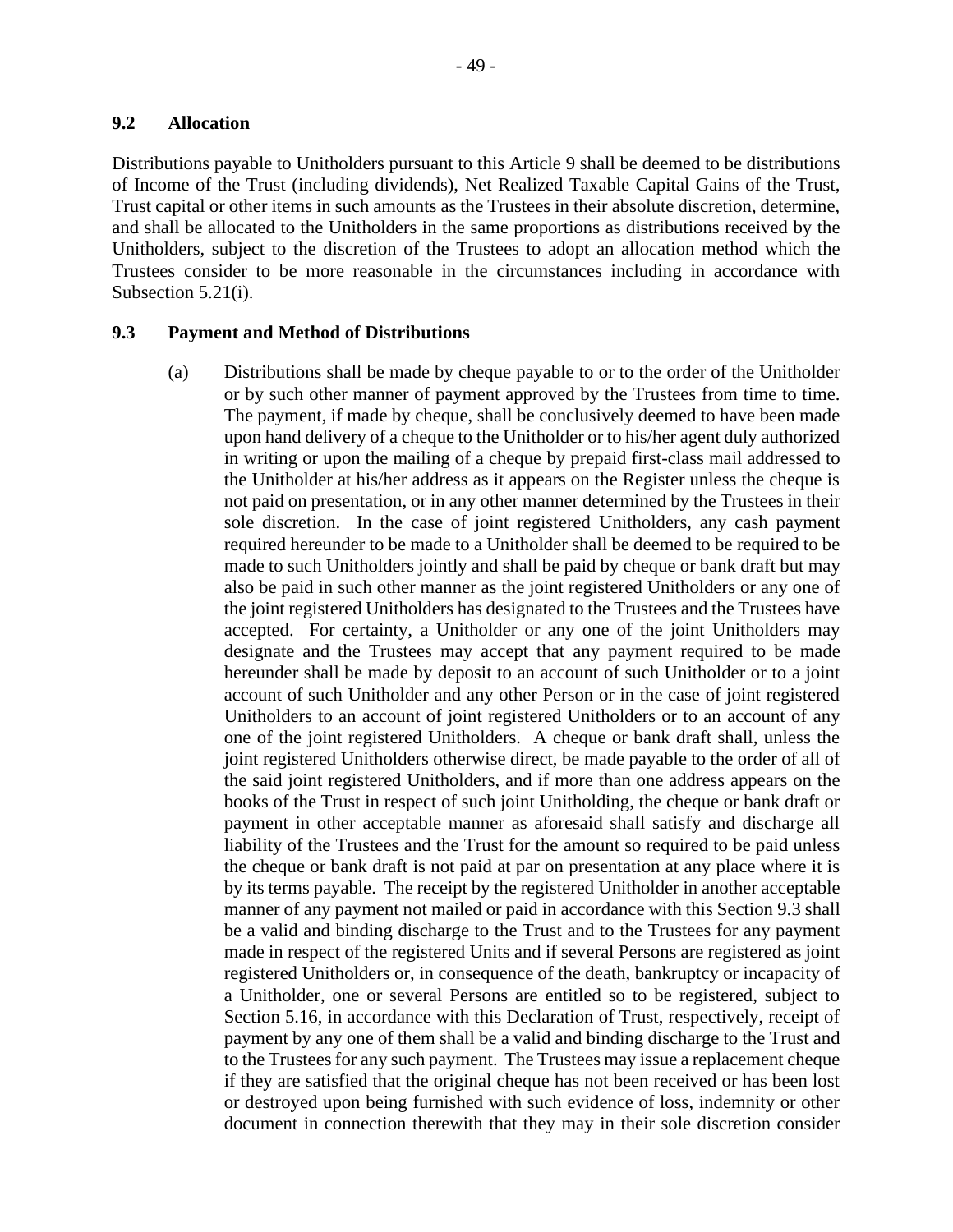necessary. No Unitholders will be entitled to recover by action or other legal process against the Trust any distribution that is represented by a cheque that has not been duly presented to the Trust's banker for payment or that otherwise remains unclaimed for a period of six years from the date on which such distribution was payable.

<span id="page-54-4"></span>(b) Where the Trustees determine that the Trust does not have available cash in an amount sufficient to make payment of the full amount of any distribution which has been declared to be payable pursuant to this [Article](#page-51-2) 9 on the due date for such payment, the payment may, at the option of the Trustees, include the issuance of additional Units, or fractions of Units, if necessary, having a fair market value as determined by the Trustees equal to the difference between the amount of such distribution and the amount of cash which has been determined by the Trustees to be available for the payment of such distribution in the case of Units.

### <span id="page-54-0"></span>**9.4 Income Tax Matters**

In reporting income for income tax purposes the Trust shall claim the maximum amount available to it as deductions under the relevant law, unless the Trustees determine otherwise.

#### <span id="page-54-1"></span>**9.5 Designations**

In accordance with and to the extent permitted by the Tax Act, the Trustees shall, in each year, make such designations for income tax purposes in respect of amounts paid or payable or deemed to be paid to the Unitholders for such amounts that the Trustees consider to be reasonable in the circumstances, including designations relating to taxable dividends received or deemed to be received by the Trust in the year on shares of taxable Canadian corporations, net taxable capital gains of the Trust in the year, and foreign source Income of the Trust and foreign taxes in respect of such foreign source income for the year, if any. Where permitted by the Tax Act, the Trustees shall make designations under the Tax Act so that the amount distributed to a Unitholder but not deducted by the Trust would not be included in the Unitholder's income for the purposes of the Tax Act. For certainty, it is hereby declared that any distributions of Net Realized Capital Gains of the Trust shall include the non-taxable portion of the capital gains of the Trust which are included in such distribution.

#### <span id="page-54-2"></span>**9.6 Withholding Taxes**

Unless otherwise determined by the Trustees, the Trust shall deduct or withhold from distributions payable to any Unitholder amounts required by law to be deducted or withheld from such Unitholder's distributions.

### <span id="page-54-3"></span>**9.7 Definitions**

Unless the context otherwise requires, any term in [Article](#page-5-0) 1 and this [Article](#page-51-2) 9 not otherwise defined herein shall have for the purposes of [Article](#page-5-0) 1 and this [Article](#page-51-2) 9 the meaning that it has in the Tax Act.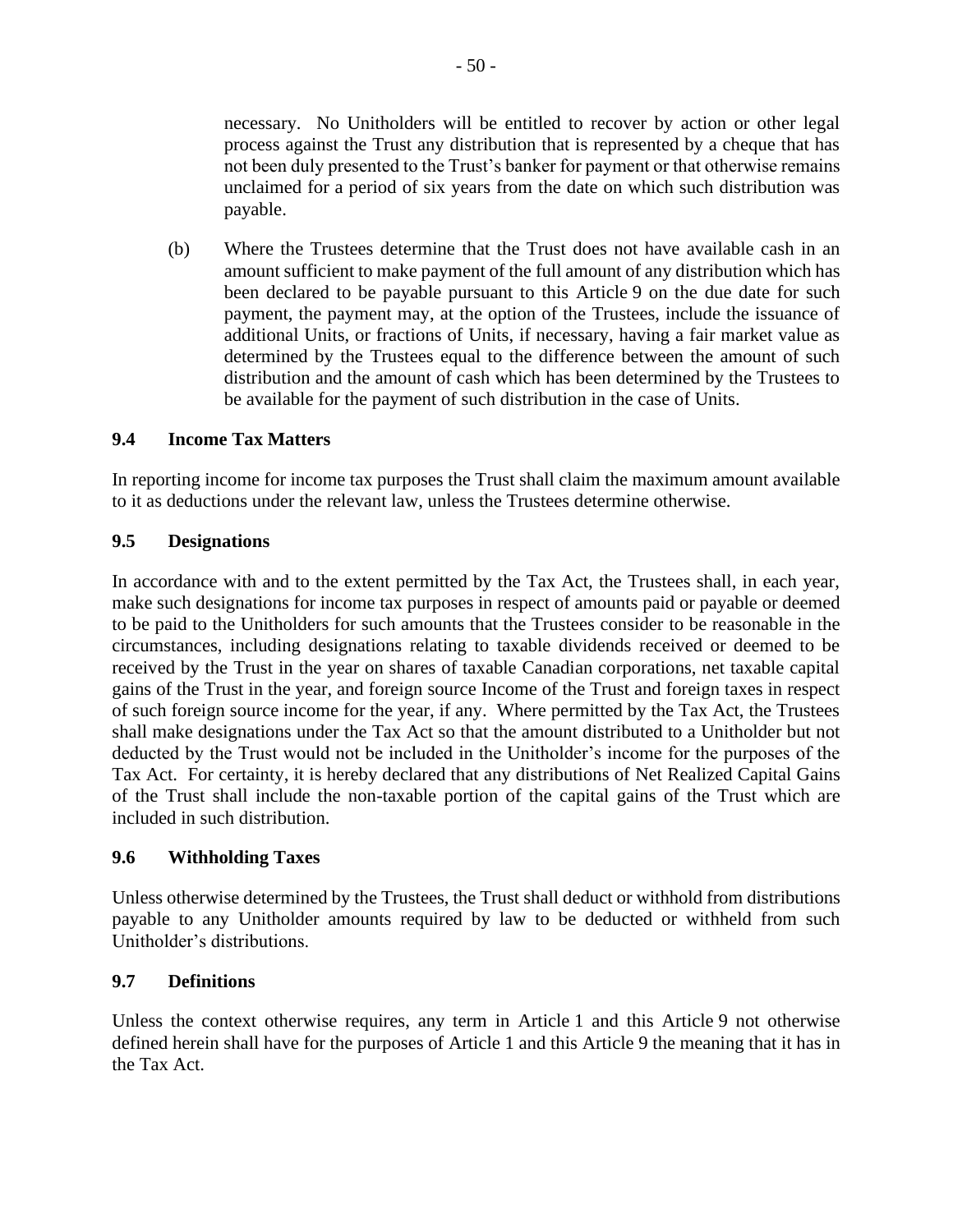#### **ARTICLE 10 FEES AND EXPENSES**

#### <span id="page-55-1"></span><span id="page-55-0"></span>**10.1 Expenses**

The Trustees shall pay out of the Trust Property all expenses incurred in connection with the administration and management of the Trust and its investments, including:

- (a) interest and other costs of borrowed money;
- (b) fees and expenses of lawyers, accountants, the Auditors and other agents or consultants employed by or on behalf of the Trust;
- (c) compensation, remuneration and expenses of the Trustees;
- (d) fees and expenses connected with the acquisition, disposition and ownership of Trust Property permitted in this Declaration of Trust;
- (e) insurance, including directors and officers liability insurance, as considered necessary by the Trustees;
- (f) expenses in connection with payments of distributions of Units of the Trust;
- (g) expenses in connection with communications to the unitholders and the other bookkeeping and clerical work necessary in maintaining relations with the unitholders;
- (h) expenses of changing the terms of this Declaration of Trust or terminating the Trust;
- (i) fees and charges of transfer agents, registrars, indenture trustees and other trustees and custodians; and
- (j) all fees, expenses, taxes and other costs incurred in connection with the issuance, distribution, transfer and qualification for distribution to the public of REIT Units or other securities of the Trust and other required governmental filings,

<span id="page-55-2"></span>provided that the Trust will not incur any expense that would cause the Trust to fail or cease to qualify as a "mutual fund trust" or "real estate investment trust" under the Tax Act.

### **ARTICLE 11 AMENDMENTS TO THE DECLARATION OF TRUST**

### <span id="page-55-3"></span>**11.1 Amendment by the Trustees**

A majority of all Trustees may, without the approval of the unitholders, from time to time, amend or alter the provisions of the Declaration of Trust, including as follows:

(a) for the purpose of ensuring continuing compliance with applicable laws, (including the Tax Act) regulations, requirements or policies of any governmental authority having jurisdiction over: (i) the Trustees or over the Trust; (ii) the status of the Trust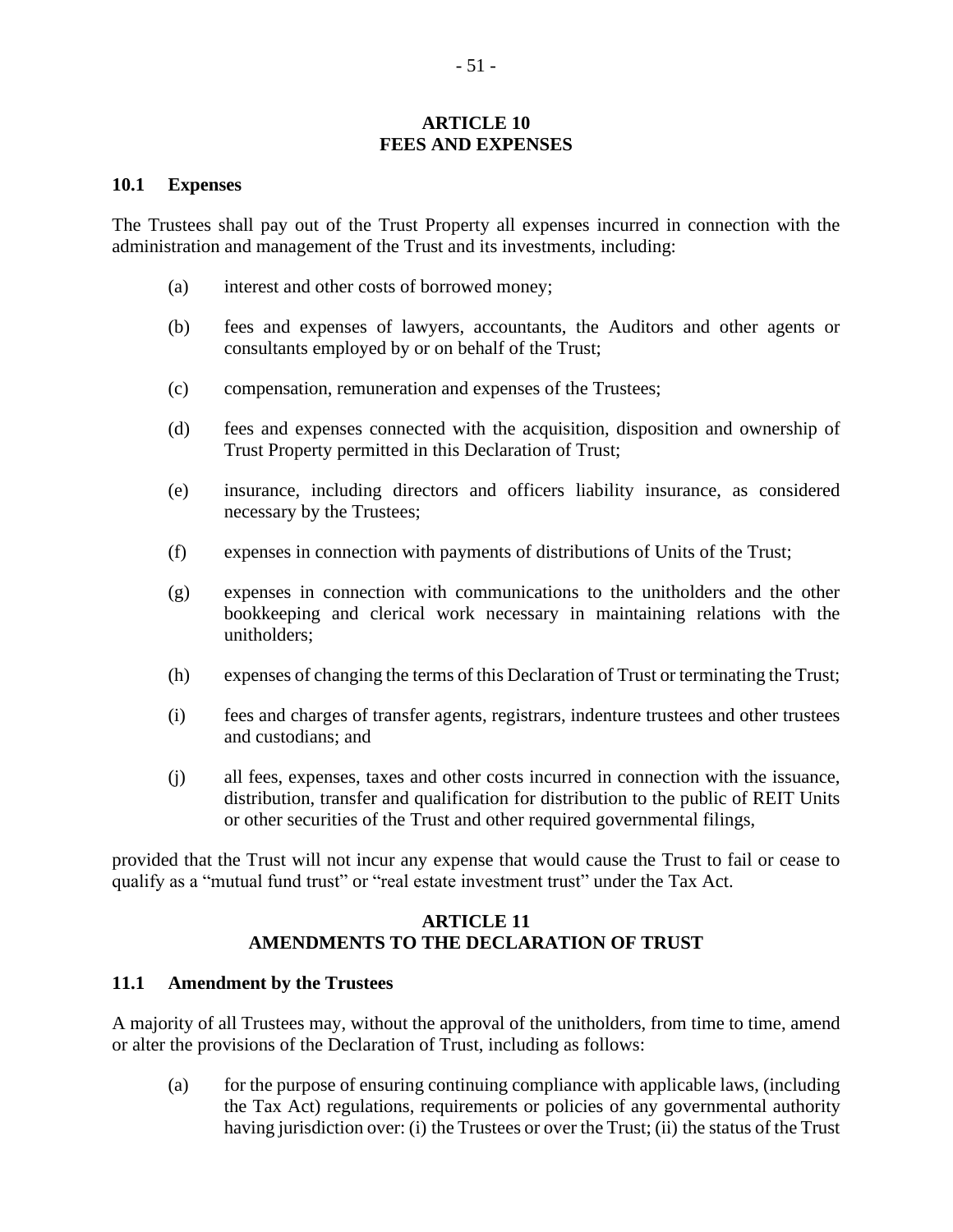as a "mutual fund trust", and a "real estate investment trust" under the Tax Act or to otherwise prevent the Trust or any of its Subsidiaries from becoming subject to tax under the provisions of the Tax Act (including the amendments announced on July 20, 2011) that apply to a specified investment flow-through trust or partnership; or (iii) the distribution of REIT Units;

- (b) which, in the opinion of the Trustees, acting reasonably, are necessary to maintain the rights of the unitholders set out in this Declaration of Trust;
- (c) to the extent deemed by the Trustees in good faith to be necessary to remove any conflicts or other inconsistencies which may exist between any of the terms of this Declaration of Trust or to make minor corrections which are, in the opinion of the Trustees, necessary or desirable and not prejudicial to the unitholders;
- (d) to the extent determined by the Trustees in good faith to be necessary to make any change or correction in the Declaration of Trust which is a typographical change or correction or which the Trustees have been advised by legal counsel is required for the purpose of curing any ambiguity or defect or inconsistent provision or clerical omission or mistake or manifest error contained herein;
- (e) (i) to create and issue one or more new classes of Preferred Units (each of which may be comprised of unlimited series) that rank in priority to the Units (in payment of distributions and in connection with any termination or winding-up of the Trust), and/or (ii) to remove the redemption right attaching to the Units and to convert the Trust into a closed-end limited purpose trust, in each case at least 10 days following the issuance of a news release announcing such amendment(s);
- (f) Deemed necessary or advisable to ensure that the Trust has not been established nor maintained primarily for the benefit of persons who are not Resident Canadians; or
- (g) as otherwise deemed by the Trustees in good faith to be necessary or desirable.

In no event may the Trustees amend this Declaration of Trust if such amendment would (i) amend this [Article](#page-55-2) 11; (ii) amend the unitholders' voting rights; (iii) cause the Trust to fail or cease to qualify as a "mutual fund trust" or "real estate investment trust" under the Tax Act or (iv) cause the Trust or a Subsidiary of the Trust to be subject to tax under paragraph 122(1)(b), subsection 197(2) or Part XII.2 of the Tax Act.

### <span id="page-56-0"></span>**11.2 Amendments by the Unitholders**

Except as otherwise provided in Sections [4.3,](#page-28-0) 4.4, [9.1](#page-51-3) and [11.1,](#page-55-3) this Declaration of Trust may be amended only if authorized by the vote of at least two-thirds of the votes cast at a meeting of the unitholders called for that purpose. Without limiting the generality of the foregoing, the following amendments will require the approval of at least two-thirds of the votes cast by the unitholders (at a meeting or by written resolution in lieu thereof):

(a) the sale of Trust Property as an entirety or substantially as an entirety or the sale of all or substantially all of the assets of a Subsidiary of the Trust (other than as part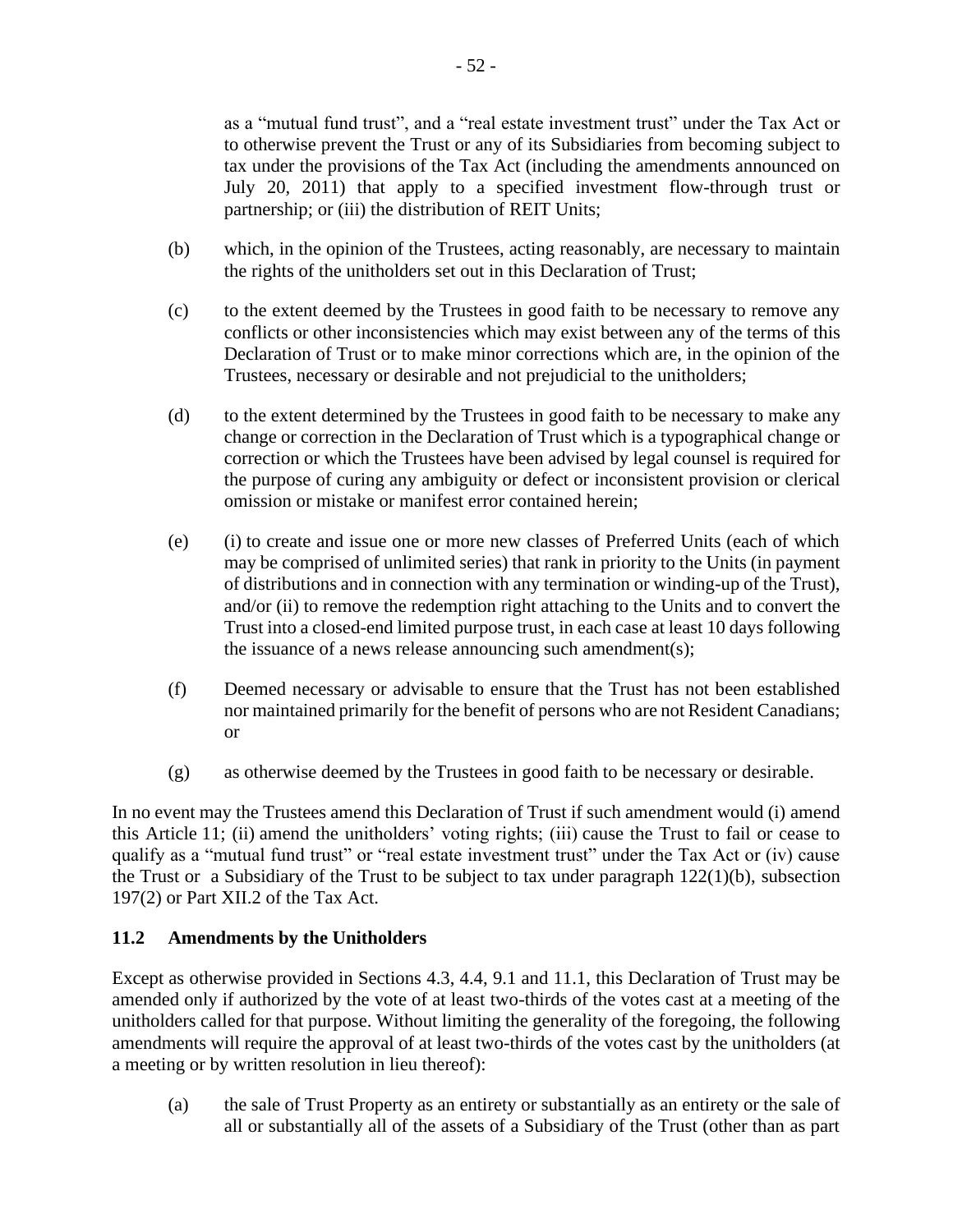of an internal reorganization, including by way of a transfer of Trust Property or property or assets of a Subsidiary of the Trust, as approved by the Trustees);

- (b) an exchange, reclassification or cancellation of all or part of the REIT Units;
- (c) the addition, change or removal of the rights, privileges, restrictions or conditions attached to the REIT Units, including, without limiting the generality of the foregoing,
	- (i) the removal or change of rights to distributions; or
	- (ii) the addition or removal of or change to conversion privileges, redemption privileges, voting, transfer or pre-emptive rights;
- (d) the creation of new rights or privileges attaching to certain of the REIT Units;
- (e) any change to the existing constraints on the issue, transfer or ownership of the REIT Units; or
- (f) the combination, amalgamation, or arrangement of any of the Trust or its Subsidiaries with any other entity.

### <span id="page-57-0"></span>**11.3 Supplemental Declaration of Trust**

The Trustees are authorized to execute any supplemental Declaration of Trust to give effect to amendments to the Declaration of Trust made pursuant to this [Article](#page-55-2) 11.

### <span id="page-57-1"></span>**11.4 No Termination**

No amendment to or amendment and restatement of this Declaration of Trust, whether pursuant to this [Article](#page-55-2) 11 or otherwise, shall be construed as a termination of the Trust and the settlement or establishment of a new trust.

### <span id="page-57-2"></span>**11.5 Matters Submitted for Vote of Unitholders**

Nothing in this Declaration of Trust shall prevent the Trustees from submitting to a vote of the unitholders any matter which they deem appropriate. Except with respect to the matters specified in Sections 4.3, 6.6, 9.1, 11.2 or 12.1 or matters submitted to a vote of the unitholders by the Trustees, no vote of the unitholders shall in any way bind the Trust or Trustees.

In addition, the Trust will not agree to or approve any material change to the Industrial LP Agreement without the approval of at least two-thirds of the votes cast at a meeting of unitholders called for that purpose.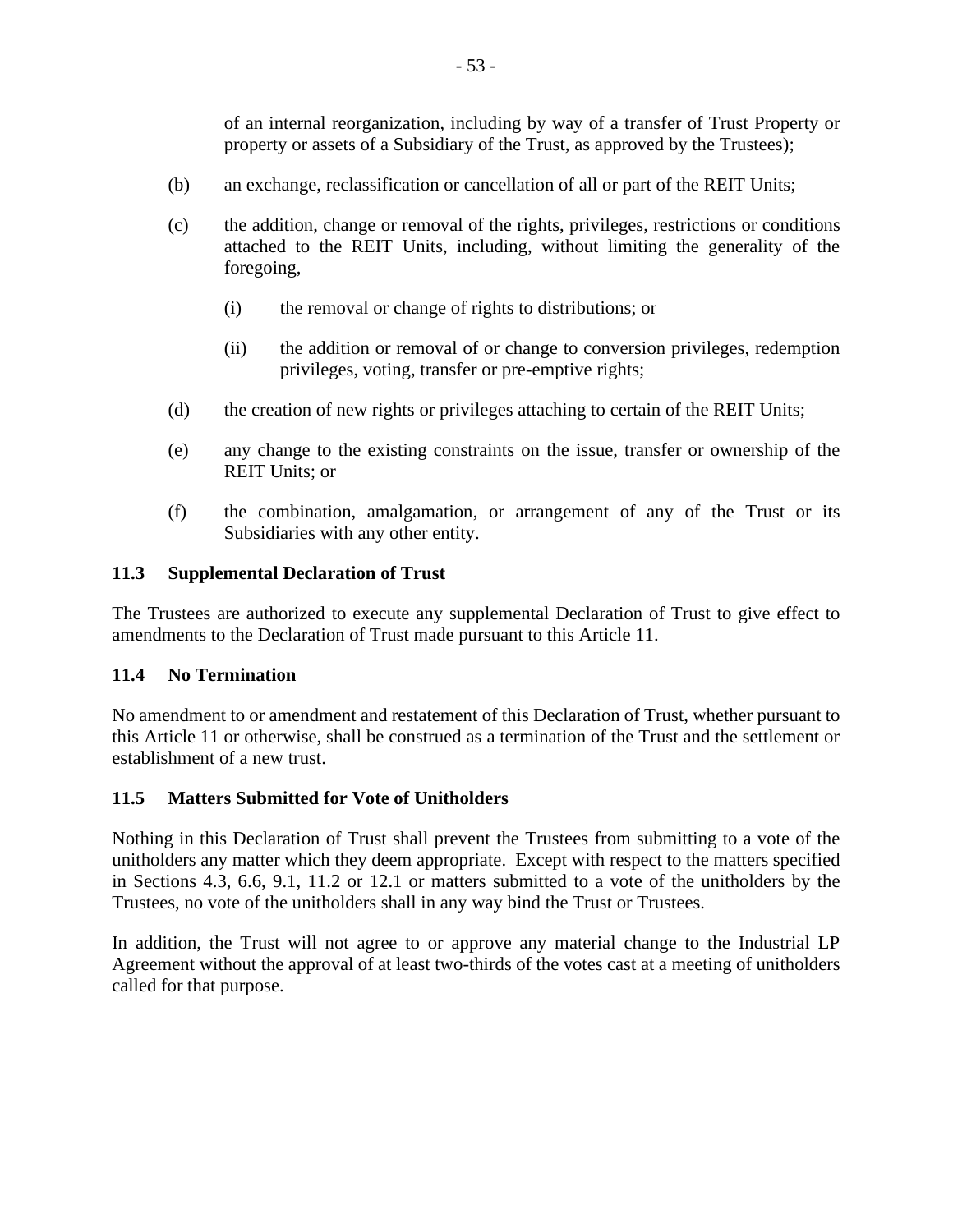### **ARTICLE 12 TERMINATION OF TRUST**

#### <span id="page-58-1"></span><span id="page-58-0"></span>**12.1 Termination of the Trust**

- (a) The Trust will continue in full force and effect until such time as it is terminated by either the Trustees or the unitholders in accordance with the terms of thi[s Article](#page-58-0) 12.
- (b) The Trust may be terminated by the vote of at least two-thirds of the votes cast at a meeting of unitholders called for that purpose.

### <span id="page-58-2"></span>**12.2 Effect of Termination**

Upon the termination of the Trust, the liabilities of the Trust shall be discharged with due speed, the net assets of the Trust shall be liquidated and the proceeds distributed to the unitholders in accordance with their entitlements as provided herein. Such distribution may be made in cash or in kind or partly in each, all as the Trustees in their sole discretion may determine.

### **ARTICLE 13 LIABILITIES OF THE TRUSTEES AND OTHERS**

#### <span id="page-58-4"></span><span id="page-58-3"></span>**13.1 Liability and Indemnification of the Trustees**

The Trustees shall at all times be indemnified and saved harmless out of the Trust Property from and against all liabilities, damages, losses, debts and claims whatsoever, including costs, charges and expenses in connection therewith, sustained, incurred, brought, commenced or prosecuted against them for or in respect of any act, deed, matter or thing whatsoever made, done, acquiesced in or omitted in or about or in relation to the execution of their duties as Trustees and also from and against all other liabilities, damages, losses, debts, claims, costs, charges, and expenses (including legal fees and disbursements on a solicitor-and-his/her-own-client basis) which they sustain or incur in or about or in relation to the affairs of the Trust. Further, the Trustees shall not be liable to the Trust or to any unitholder or Annuitant for any loss or damages relating to any matter regarding the Trust, including any loss or diminution in the value of the Trust or the Trust Property. The foregoing provisions of this Section [13.1](#page-58-4) in favour of the Trustees do not apply to a Trustee unless:

- <span id="page-58-6"></span>(a) the Trustee acted honestly and in good faith with a view to the best interests of the Trust and the unitholders; and
- <span id="page-58-7"></span>(b) in the case of a criminal or administrative action or proceeding that is enforced by a monetary penalty, the Trustee had reasonable grounds for believing his/her conduct was lawful.

#### <span id="page-58-5"></span>**13.2 Liability of the Trustees**

The Trustees shall not be liable to the Trust or to any unitholder, Annuitant or any other Person for the acts, omissions, receipts, neglects or defaults of any Person, firm or corporation employed or engaged by them as permitted hereunder, or for joining in any receipt or act of conformity or for any loss, damage or expense caused to the Trust through the insufficiency or deficiency of any security in or upon which any of the monies of or belonging to the Trust shall be paid out or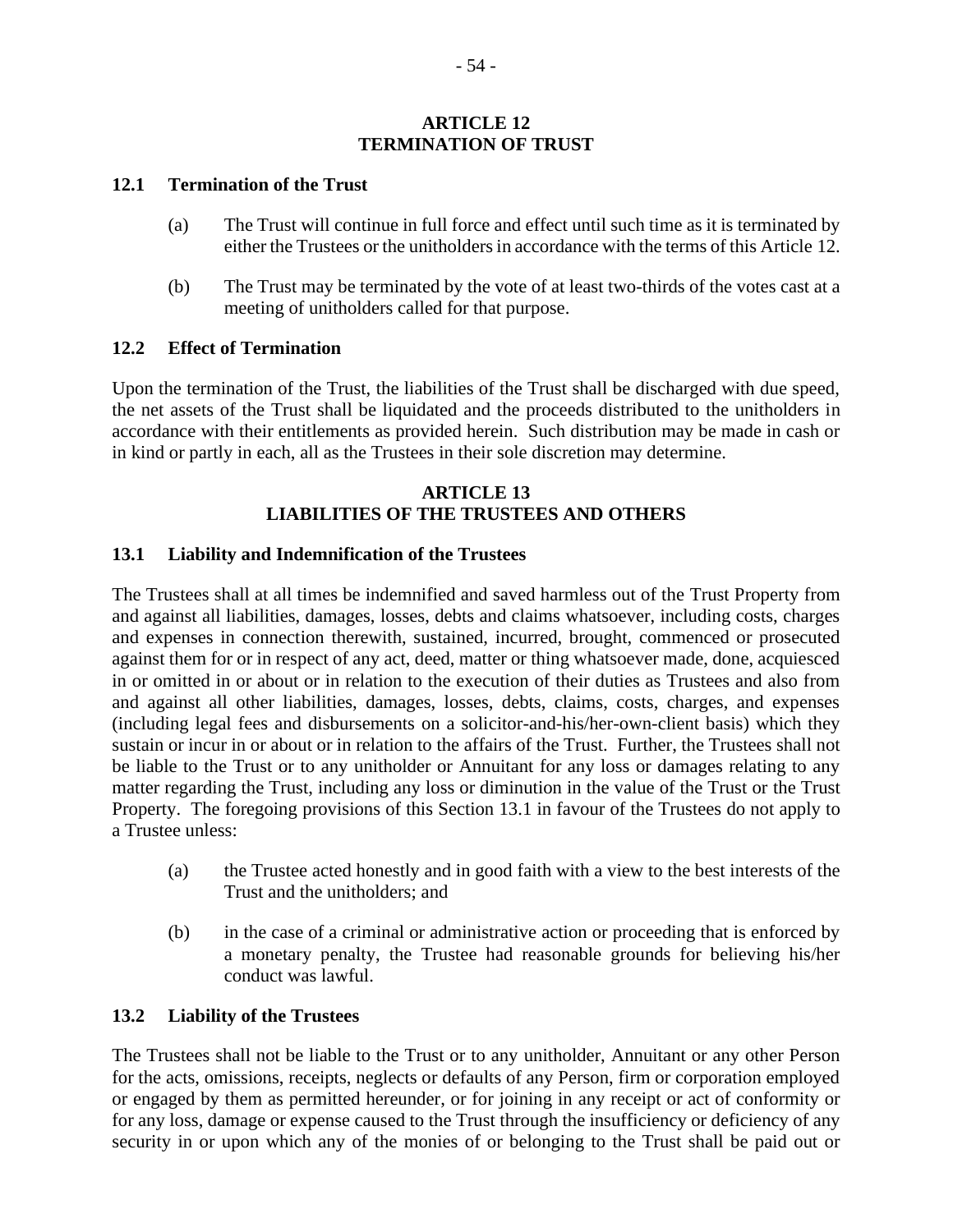invested, or for any loss or damage arising from the bankruptcy, insolvency or tortious act of any Person, firm or corporation with whom or which any monies, securities or property of the Trust shall be lodged or deposited, or for any loss occasioned by error in judgment or oversight on the part of the Trustees, or for any other loss, damage or misfortune which may happen in the execution by the Trustees of their duties hereunder, except to the extent the Trustees have not acted in accordance with Subsections [13.1\(a\)](#page-58-6) and [13.1\(b\).](#page-58-7)

### <span id="page-59-0"></span>**13.3 Reliance Upon Advice**

The Trustees may rely and act upon any statement, report or opinion prepared by or any advice received from the Auditors, lawyers or other professional advisors of the Trust and shall not be responsible or held liable for any loss or damage resulting from so relying or acting.

### <span id="page-59-1"></span>**13.4 Liability of the Unitholders and Others**

- (a) Notwithstanding any other provision of this Declaration of Trust, no unitholder or Annuitant shall be held to have any personal liability as such, and no resort shall be had to, nor shall recourse or satisfaction be sought from, the private property of any unitholder or Annuitant for any liability whatsoever, in tort, contract or otherwise, to any Person in connection with the Trust Property or the affairs of the Trust, including for satisfaction of any obligation or claim arising out of or in connection with any contract or obligation of the Trust or of the Trustees or any obligation which a unitholder or Annuitant would otherwise have to indemnify a Trustee for any personal liability incurred by the Trustee as such ("Trust Liability"), but rather the Trust Property only are intended to be liable and subject to levy or execution for satisfaction of such Trust Liability. Each unitholder and Annuitant shall be entitled to be reimbursed out of the Trust Property in respect of any payment of such Trust Liability made by such unitholder or Annuitant.
- (b) In addition to the policies set out i[n Article](#page-24-1) 4, the Trustees shall cause the operations of the Trust to be conducted, with the advice of counsel, in such a way and in such jurisdictions as to avoid, to the extent which they determine to be practicable and consistent with their fiduciary duty to act in the best interests of the unitholders, any material risk of liability on the unitholders for claims against the Trust, and shall, to the extent available on terms which they determine to be practicable, including the cost of premiums, cause the insurance carried by the Trust, to the extent applicable, to cover the unitholders and Annuitants as additional insureds. Any potential liability of the Trustees with respect to the foregoing obligations or their failure to perform the same shall be governed by the provisions of Sections [13.1,](#page-58-4) [13.2](#page-58-5) and [13.3.](#page-59-0)

### **ARTICLE 14 GENERAL**

### <span id="page-59-3"></span><span id="page-59-2"></span>**14.1 Execution of Instruments**

The Trustees shall have power from time to time to appoint any Trustee or Trustees or any Person or Persons on behalf of the Trust either to sign instruments in writing generally or to sign specific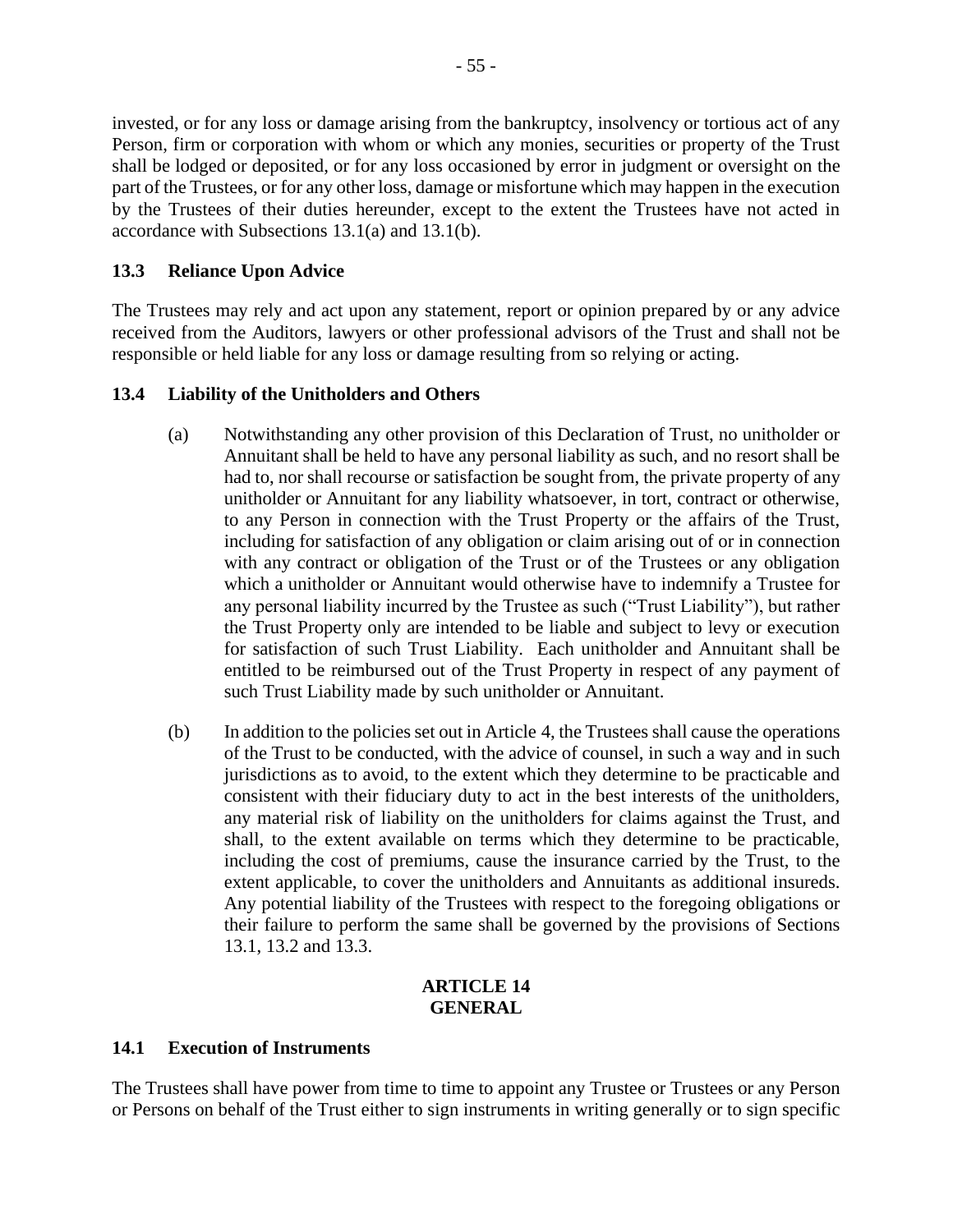instruments in writing. Provisions respecting the foregoing may be contained in the Trustees' Regulations.

### <span id="page-60-0"></span>**14.2 Manner of Giving Notice**

Any notice required or permitted by the provisions of this Declaration of Trust to be given to a unitholder, a Trustee or the Auditors shall be deemed conclusively to have been given if given either by delivery or by prepaid first-class mail addressed to the unitholder at his/her address shown on the Register, to the Trustee at the last address provided by such Trustee to the Chief Executive Officer of the Trust, or to the Auditors at the last address provided by the Auditors to the Chief Executive Officer of the Trust, as the case may be.

### <span id="page-60-1"></span>**14.3 Failure to Give Notice**

The failure by the Trustees, by accident or omission or otherwise unintentionally, to give any unitholder or the Auditors any notice provided for herein shall not affect the validity, effect, taking effect or time of taking effect of any action referred to in such notice, and the Trustees shall not be liable to any unitholder for any such failure.

### <span id="page-60-2"></span>**14.4 Auditors**

The initial Auditors shall be PricewaterhouseCoopers LLP, unless otherwise determined by the Trustees. The Auditors shall be appointed at each annual meeting by a majority of the votes cast by the unitholders. If at any time a vacancy occurs in the position of Auditors, the Trustees may appoint a firm of chartered accountants qualified to practise in all provinces of Canada to act as the Auditors until the next annual meeting of the unitholders. The Auditors shall report to the Trustees and the unitholders on the annual financial statements of the Trust and shall fulfil such other responsibilities as they may properly be called upon by the Trustees to assume. The Auditors shall have access to all records relating to the affairs of the Trust. The Auditors shall receive such remuneration as may be approved by the Trustees.

### <span id="page-60-3"></span>**14.5 Change of Auditors**

Subject to applicable laws, the Auditors may at any time be removed and new Auditors appointed by a majority of the Trustees.

### <span id="page-60-4"></span>**14.6 Fiscal Year**

The fiscal year of the Trust shall end on December 31 in each year.

### <span id="page-60-5"></span>**14.7 Reports to the Unitholders**

Prior to each annual and special meeting of unitholders, the Trustees shall provide the unitholders (along with notice of such meeting) information similar to that required to be provided to shareholders of a public corporation governed by the CBCA and as required by applicable tax and securities laws.

### <span id="page-60-6"></span>**14.8 Trust Property to be Kept Separate**

The Trustees shall maintain the Trust Property separate from all other property in their possession.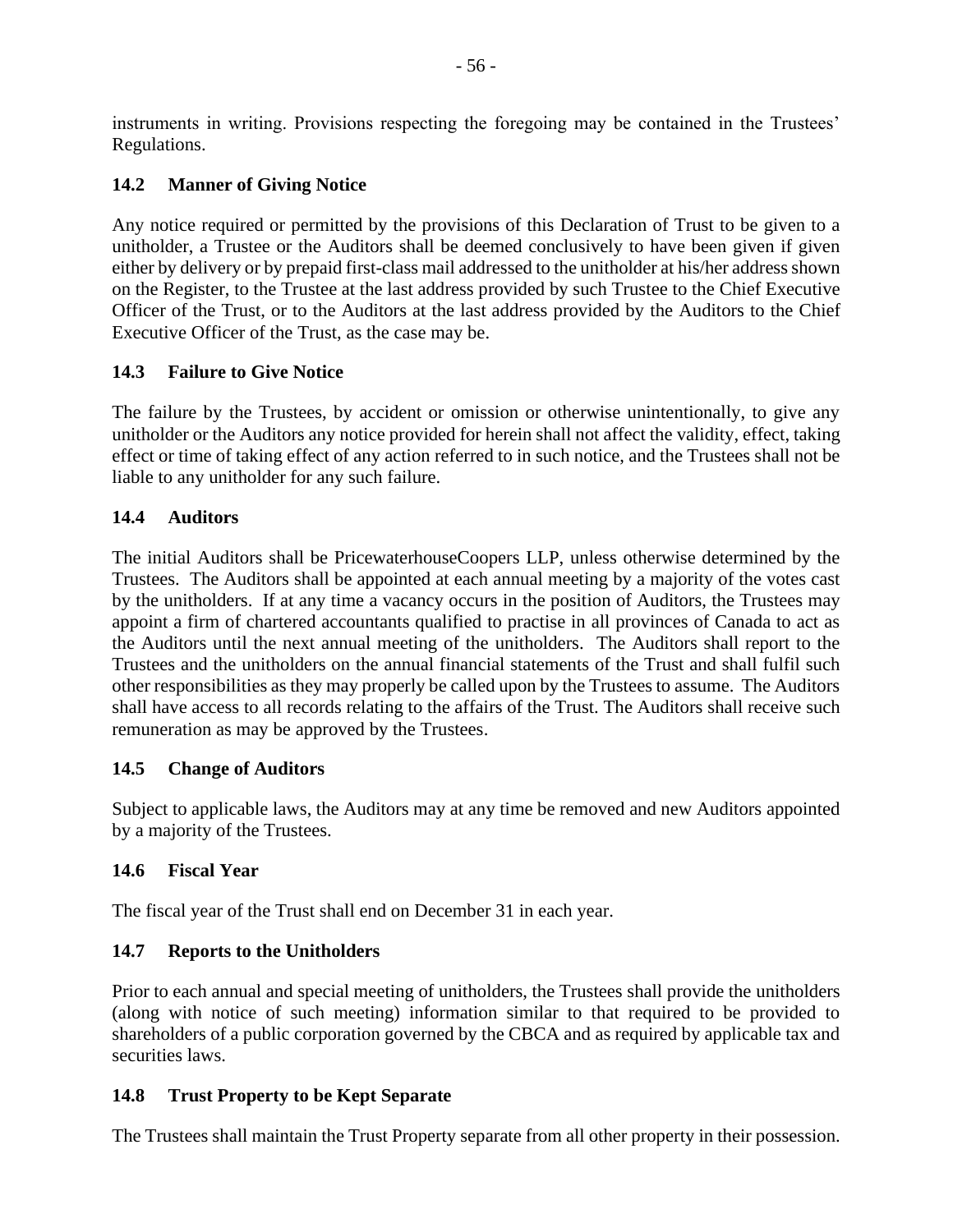### <span id="page-61-0"></span>**14.9 Trustees May Hold Units**

Any Trustee and any Associate of a Trustee may be a Unitholder or may be an Annuitant.

### <span id="page-61-1"></span>**14.10 Trust Records**

The Trustees shall prepare and maintain, at the principal office of the Trust or at any other place in Canada designated by the Trustees, records containing: (i) the Declaration of Trust; and (ii) minutes of meetings and resolutions of the unitholders. The Trust shall also prepare and maintain adequate accounting records and records containing minutes of meetings and resolutions of the Trustees and any committee thereof. Such records shall be kept at the principal office of the Trust or at such other place as the Trustees think fit and shall at all reasonable times be open to inspection by the Trustees.

### <span id="page-61-2"></span>**14.11 Right to Inspect Documents**

A unitholder and any agent, consultant or creditor of the Trust shall have the right to examine the Declaration of Trust, the Trustees' Regulations, the minutes of meetings and resolutions of the unitholders, and any other documents or records which the Trustees determine should be available for inspection by such Person, during normal business hours at the principal office of the Trust. The unitholders and creditors of the Trust shall have the right to obtain or make or cause to be made a list of all or any of the registered holders of REIT Units, to the same extent and upon the same conditions as those which apply to shareholders and creditors of a corporation governed by the CBCA.

### <span id="page-61-3"></span>**14.12 Taxation Information**

On or before the 90<sup>th</sup> day of each calendar year, the Trust will provide to unitholders who received distributions from the Trust in either the prior calendar year or on or before January 15 of such year, such information regarding the Trust required by Canadian law to be submitted to unitholders for income tax purposes to enable unitholders to complete their tax returns in respect of the prior calendar year.

### <span id="page-61-4"></span>**14.13 Income Tax Election**

In respect of the first taxation year of the Trust, the Trust shall elect pursuant to Subsection 132(6.1) of the Tax Act that the Trust be deemed to be a "mutual fund trust" for the purposes of the Tax Act for the entire year.

### <span id="page-61-5"></span>**14.14 Consolidations**

Any one or more Trustees may prepare consolidated copies of the Declaration of Trust as it may from time to time be amended or amended and restated and may certify the same to be a true consolidated copy of the Declaration of Trust, as amended or amended and restated.

### <span id="page-61-6"></span>**14.15 Counterparts**

This Declaration of Trust may be executed by the parties hereto in several counterparts and may be executed and delivered by facsimile or portable document format (PDF) and all the counterparts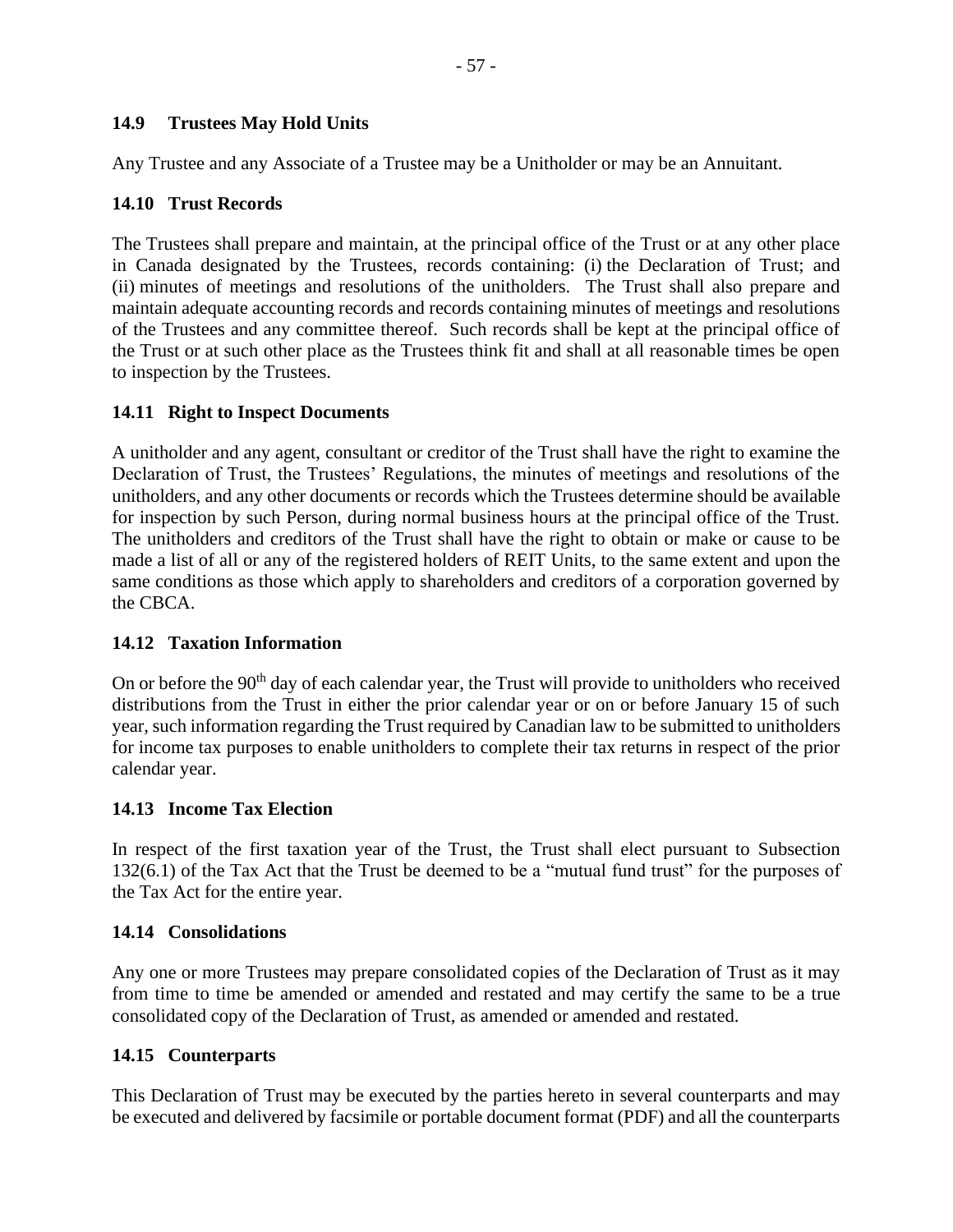together shall constitute one and the same instrument, which shall be sufficiently evidenced by any such counterparts.

### <span id="page-62-0"></span>**14.16 Severability**

The provisions of this Declaration of Trust are severable and if any provisions are in conflict with any applicable law, the conflicting provisions shall be deemed never to have constituted a part of the Declaration of Trust and shall not affect or impair any of the remaining provisions thereof.

### <span id="page-62-1"></span>**14.17 Governing Law**

This Declaration of Trust shall be interpreted and governed by and take effect exclusively in accordance with the laws of the Province of Ontario and the federal laws of Canada applicable in that province.

### <span id="page-62-2"></span>**14.18 Language**

*Les parties aux présentes ont exigé que la présente déclaration de fiducie, ainsi que tous les documents et avis qui en découleront, soient rédigés en langue anglaise.* The parties hereto have required that this Declaration of Trust and all documents and notices resulting herefrom be drawn up in English.

### **[Remainder of Page Intentionally Left Blank]**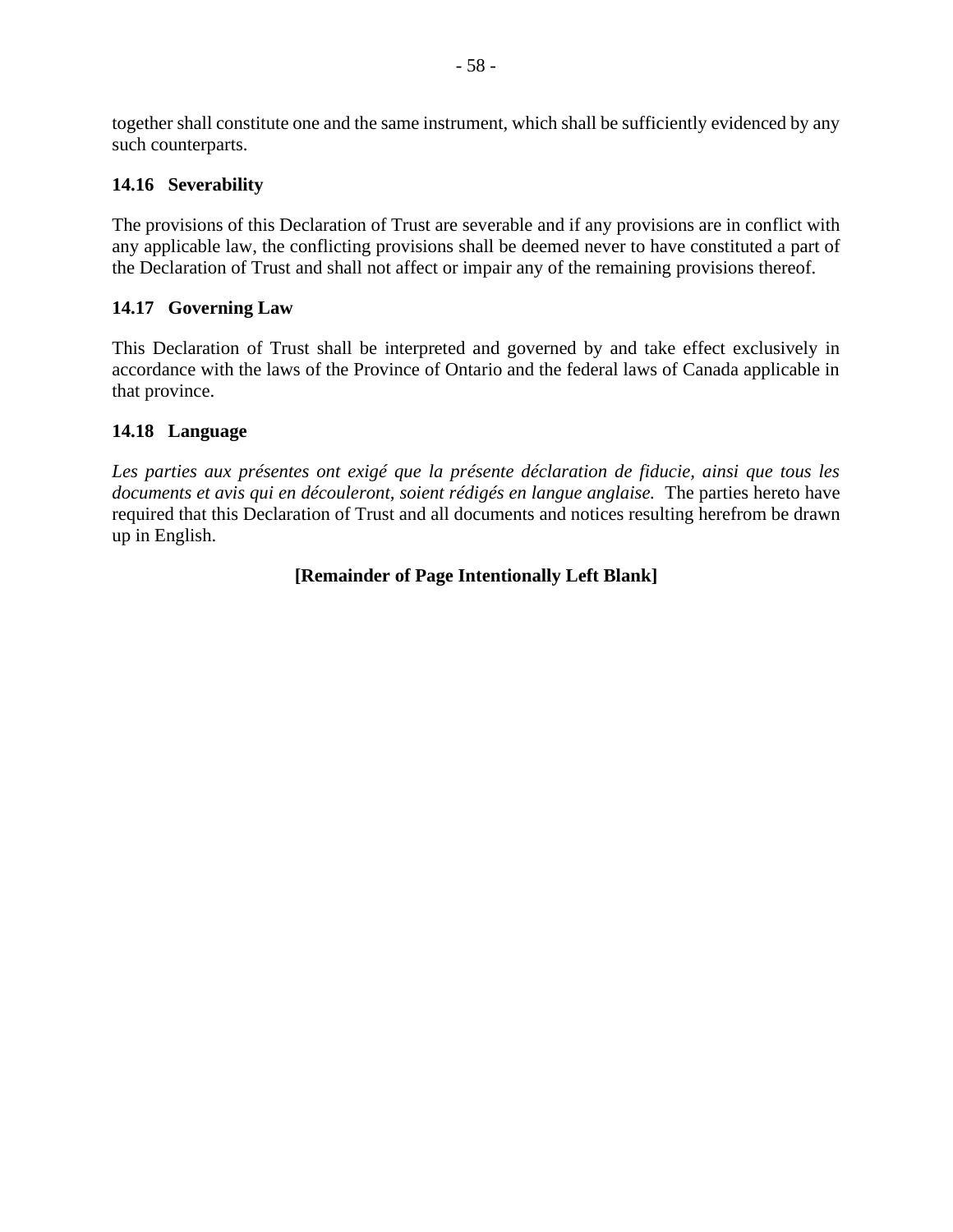**IN WITNESS WHEREOF** the Trustees appearing below, having been duly authorized to execute and deliver this Declaration of Trust, have caused these presents to be signed as of the date first above written.

| /s/ "Dr. R. Sacha Bhatia"                   |
|---------------------------------------------|
| Dr. R. Sacha Bhatia, Trustee                |
|                                             |
| /s/ "Michael Cooper"                        |
| Michael Cooper, Trustee                     |
| /s/ "J. Michael Knowlton"                   |
| J. Michael Knowlton, Trustee                |
| /s/ "Ben Mulroney"                          |
| Ben Mulroney, Trustee                       |
| /s/ "Brian Pauls"                           |
| <b>Brian Pauls</b> , Trustee                |
|                                             |
| /s/ "Vicky Schiff"<br>Vicky Schiff, Trustee |
|                                             |